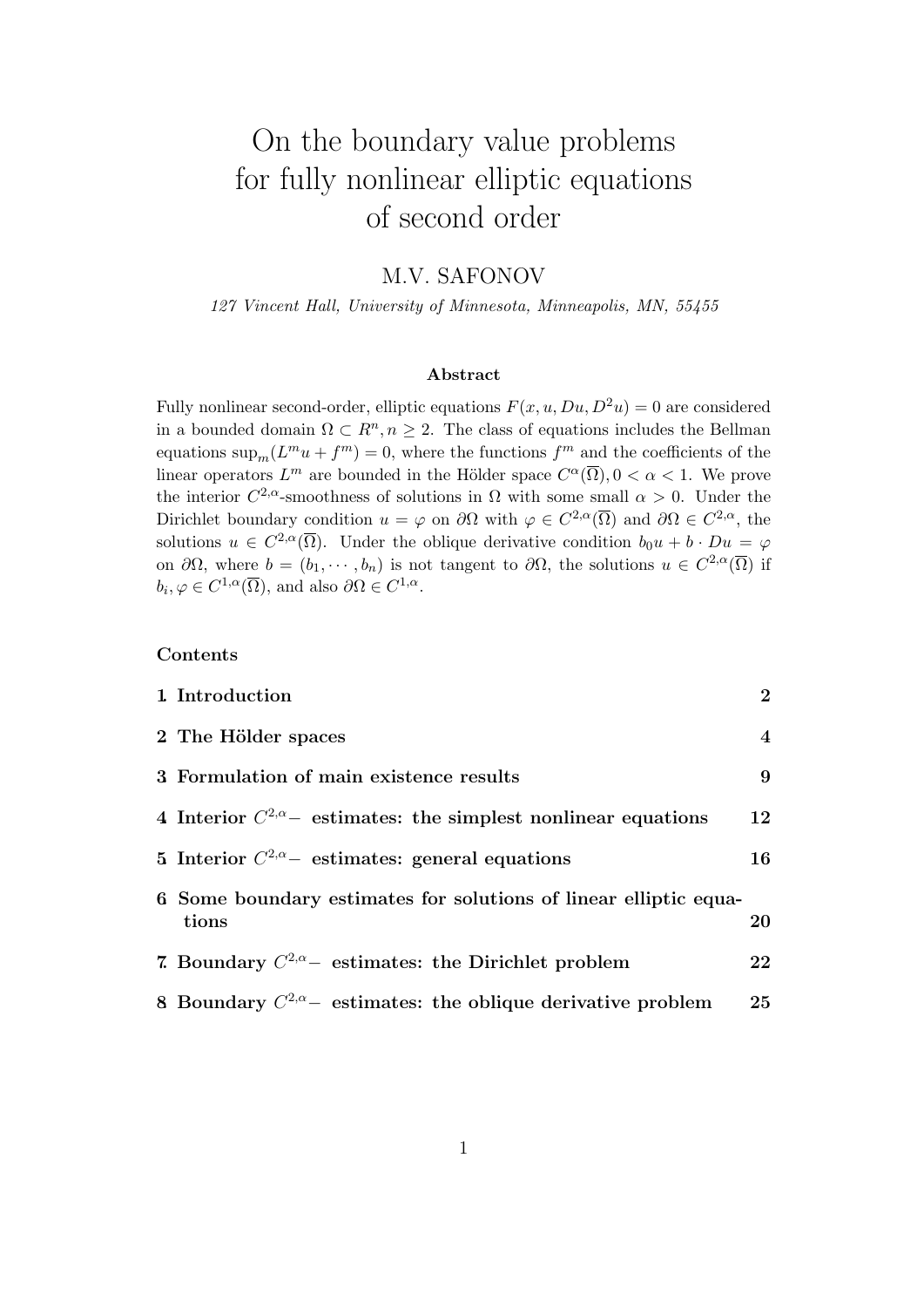## **1. Introduction**

In this paper we consider general nonlinear elliptic equations including the *Bellman equations*

(1.1) 
$$
\sup_m(L^m u + f^m) = \sup_m(a_{ij}^m D_{ij} u + b_i^m D_i u + c^m u + f^m) = 0
$$

(the summation over repeated indices is everywhere understood). Such equations are also important from the viewpoint of the applications to the theory of controlled diffusion processes (see [10]).

We investigate the Dirichlet and the oblique derivative problems in a bounded domain  $\Omega \subset \mathbb{R}^n, n \geq 2$ , for nonlinear elliptic equations in the Hölder space  $C^{2,\alpha}(\overline{\Omega}), 0 < \alpha < 1$ . Leaving aside the simpler one- and two-dimensional cases, we note that the interior  $C^{2,\alpha}$ -smoothness of solutions to the equation  $(1.1)$  was first proved in 1977 by Brézis and Evans [2] in the case when m assumes only two values. In 1981, Krylov [11], [12] has established the  $C^{2,\alpha}$ smoothness of the solutions of the Bellman elliptic and parabolic equations in the higher-dimensional case, both in the interior of the domain and near its boundary, under appropriate smoothness of the boundary and the boundary values of the solutions. At about the same time, Evans [7] (see also [9]) independently proved the  $C^{2,\alpha}$ -smoothness of solutions of elliptic equations (1.1) in the interior of the domain. Under the oblique derivative condition, the  $C^{2,\alpha}$ -smoothness of solutions near the boundary was proved in [16], [17]. In all those papers, and also in  $[4]$ ,  $[5]$ ,  $[9]$ ,  $[13]$ , as they apply to  $(1.1)$ , it is assumed that the functions  $a_{ij}^m, b_i^m, c^m, f^m$  are uniformly bounded, together with all their first and second derivatives.

The  $C^{2,\alpha}$ -estimates of solutions fo the Bellman equation (1.1) with coefficients  $a_{ij}^m, b_i^m, c^m, f^m$  in  $C^{\alpha}$  for some small  $\alpha \in (0,1)$ , were first obtained in [24], including the estimates near the boundary in the Dirichlet case. For the oblique derivative problem, the corresponding result was proved in [1]. Some other extensions of the results in [24], both for the Dirichlet and for the oblique derivative problem, were derived by Trudinger [28]. There are also some close results in the papers of Caffarelli [3] and Wang [29], where they treat both the  $C^{2,\alpha}$ -estimates and the estimates in the Sobolev spaces  $W^{2,p}$ when  $f^m \in \mathcal{L}^p, 1 < p < \infty$ .

Here we give an enlarged exposition of results in [24], [26], [1]. We introduce a class of nonlinear equations including the Bellman equaitons (1.1) with coefficients in  $C^{\alpha}$  for some small  $\alpha \in (0,1)$ , and we show that the Dirichlet problem and the oblique derivative problem are solvable in  $C^{2,\alpha}$ . Under minimal assumptions on the boundary and the boundary data, we receive also the  $C^{2,\alpha}$ -estimates near the boundary for solutions of these problems. These results are formulated in Section 3 (Theorems 3.1–3.3). Notice that in the case of linear elliptic equations, they turn into the classical Schauder-type results (see [9], Ch.6; [19], Ch.3), even with an improvement: Theorem 3.3 states that the solution of the oblique derivative problem in  $\Omega$  still belongs to  $C^{2,\alpha}(\overline{\Omega})$  if  $\partial\Omega \in C^{1,\alpha}$ . For linear elliptic equations such an improvement was proved by Lieberman [15].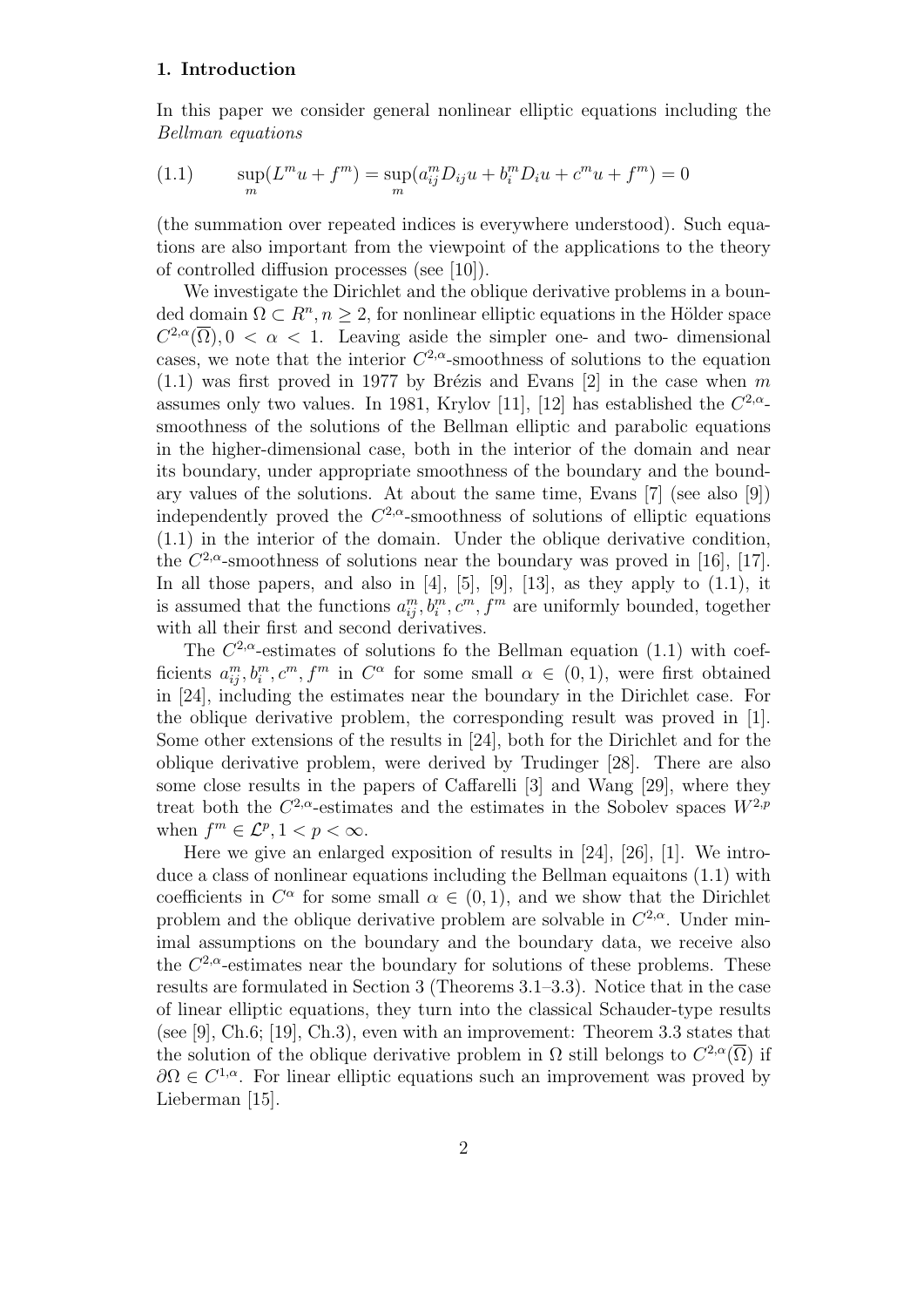The most essential part in the proof of Theorems 3.1–3.3 consists in the appropriate a priori  $C^{2,\alpha}$ -estimates of the solutions. The basic idea of deriving such estimates is the "local" decomposition of the solution into "smooth" and "small" terms. The "smooth" term is the solution of an auxiliary problem for the simplest nonlinear equation corresponding to the case when in (1.1) we have  $a_{ij}^m, f^m = const$ , and  $b_i^m = c^m = 0$ . For the technical realization of this idea, it is convenient to use some equivalent seminorms in *C* <sup>2</sup>*,α* introduced by Campanato [6]. In Section 2, we expose a simple approach to the Campanato type of seminorms which are equivalent to the usual seminorms in "weighted" Hölder spaces (Theorem 2.1).

For the completeness of the presentation, in Section 4 we prove the interior  $C^{2,\alpha}$ -estimates of Krylov [11] and Evans [7], in a particular case of the simplest nonlinear equaitons. Our approach is new in some details, while it relies, as well as  $[11]$ ,  $[7]$ , on the results of  $[14]$ ,  $[22]$ . In Section 5, we extend the interior  $C^{2,\alpha}$ -estimates to the solutions of the general nonlinear equaitons. The next Section 6 is devoted to the boundary behaviour of solutions to the linear elliptic equations with measurable coefficients. These auxiliary results help us to get the  $C^{2,\alpha}$ -estimates near the boundary for soluitons of nonlinear equations; the Dirichlet and the oblique derivative conditions are treated in Sections 7 and 8 correspondingly.

BASIC NOTATIONS.  $R^n$  is Euclidean space of dimension *n*, with standard basis  $\{e_1, \dots, e_n\}$ , and points  $x = (x_1, \dots, x_n)$  written in coordinates relative to this basis;  $(x, y) = x_i y_i$  is the inner product of  $x, y \in \mathbb{R}^n$ ;  $|x| =$  $(x, x)^{1/2} = (\sum x_i^2)^{1/2}; R_+^n = \{x \in R^n : x_n > 0\}, R_0^n = \{x \in R^n : x_n = 0\}, S^n$ denotes the  $n(n+1)/2$ - dimensional space of all real symmetric  $n \times n$  matrices. We will identify  $R_0^n$  and  $R^{n-1}$ .

*∂*Ω is the boundary of the set  $Ω ⊂ R^n$ ,  $\overline{Ω} = Ω ∪ ∂Ω$ ;  $B_ρ(x) = {y ∈ R^n}$ : *|y* − *x*| < *ρ*} is the ball of radius *ρ* > 0 centered at *x* ∈ *R*<sup>*n*</sup></sub>,

$$
B_{\rho}^{+}(x) = R_{+}^{n} \cap B_{\rho}(x), \quad B_{\rho}^{0}(x) = R_{0}^{n} \cap B_{\rho}(x), \quad \Omega_{\rho}(x) = \Omega \cap B_{\rho}(x).
$$

 $l = (l_1, \dots, l_n)$  is a multi-index, i.e.  $l_i = integer \geq 0$ , with  $|l| = \sum l_i$ . We define  $x^l = x_1^{l_1} x_2^{l_2} \cdots x_n^{l_n}$ ,  $l! = l_1! l_2! \cdots l_n!$ . For functions  $u = \overline{u(x)}$ , we set  $D_i u = \partial u / \partial x_i$ ,  $D_{ij} u = \partial^2 u / \partial x_i \partial x_j$ ;  $Du = (D_1 u, \dots, D_n u)$  is the gradient of *u*,  $D^2u = [D_{ij}u]$  is the Hessian matrix. Moreover, we define the first and the second derivatives of *u* in the direction  $\lambda \in R^n$  as follows:  $D_\lambda u = \partial u / \partial \lambda = \lambda_i D_i u$ ,  $D_{\lambda \lambda} u = \partial^2 u / \partial \lambda^2 = \lambda_i \lambda_j D_{ij} u$ . We will also use the multi-index notation  $D^l u = \partial^{[l]} u / \partial x_1^{l_1} \cdots \partial x_n^{l_n}$ , with the understanding  $D^0u = u$ . For integer  $k \geq 0$ ,  $\mathcal{P}_k$  denotes the collection of all polynomials of degree at most *k*. In particular, the *Taylor polynomial* of degree *k* for the function *u* at the point  $y \in R^n$  is

(1.2) 
$$
T_{y,k} u(x) = \sum_{|l| \le k} D^l u(y) \cdot (x - y)^l / l! \in \mathcal{P}_k.
$$

Throughout this paper, *N* will denote various positive constants. In the intermediate calculations, we will usually omit the dependence of *N* on the original quantities.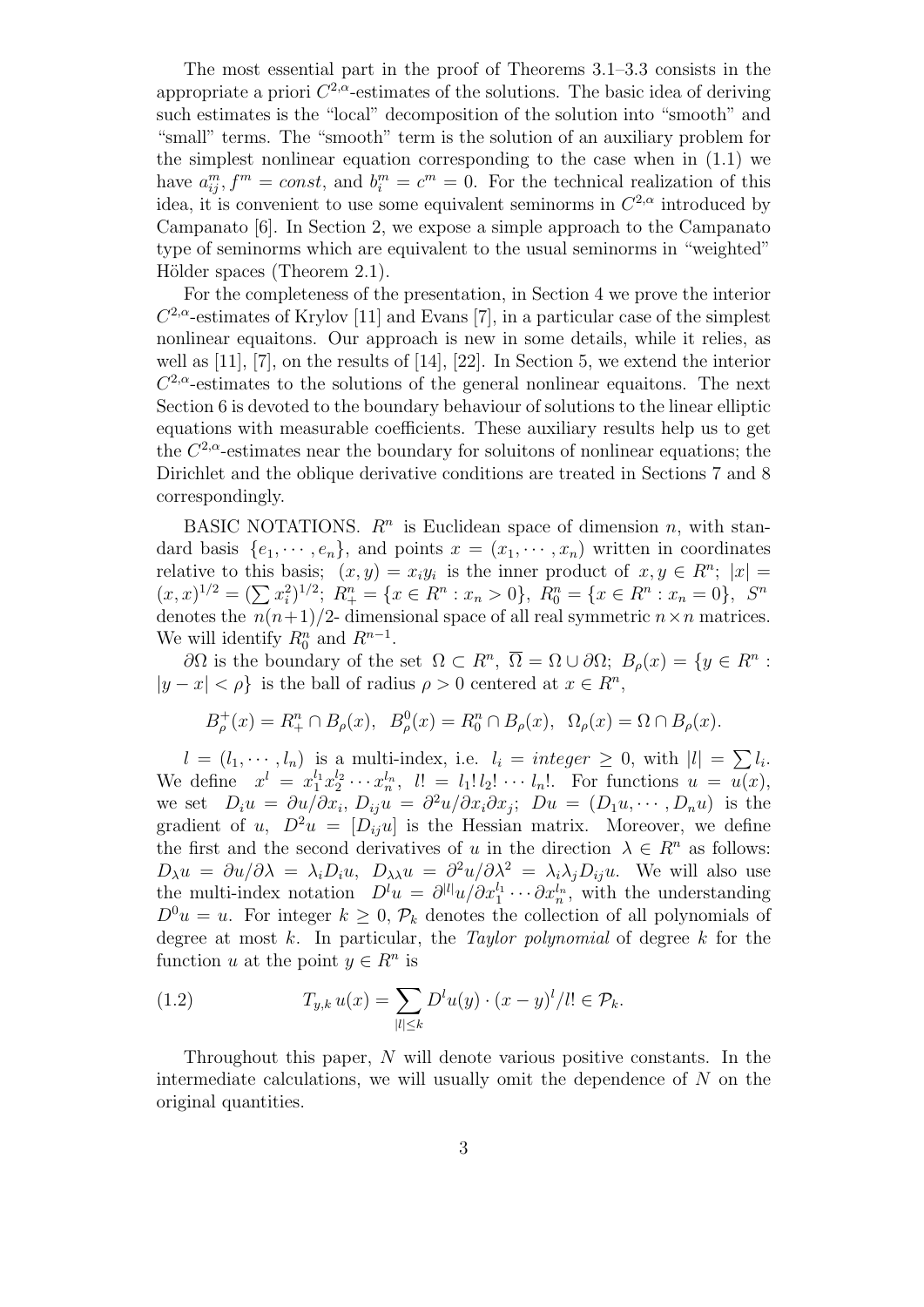#### **Acknowledgements**

This work was completed while the author was visiting the Australian National University during Spring 1994. A considerable part of the research was carried out ealier, during the visit of the Dipartimento di Matematica Applicata dell' Università di Firenze in 1990.

## **2. The H¨older spaces**

Let  $\Omega$  be a domain in  $R^n$ ,  $n \geq 1$ . For  $k = 0, 1, 2, \dots$ , we denote  $C^k(\Omega)$  the set of functions  $u = u(x)$  whose derivatives  $D^l u$  for  $|l| \leq k$  are continuous in  $\Omega$ . We set

(2.1) 
$$
|u|_0 = |u|_{0;\Omega} = \sup_{\Omega} |u|, \quad [u]_{k,0} = [u]_{k,0;\Omega} = \max_{|l|=k} |D^l u|_{0;\Omega}.
$$

**Definition 2.1.**  $C^{k,0}(\Omega)$  is the Banach space of functions  $u \in C^k(\Omega)$  with the finite norm

(2.2) 
$$
|u|_{k} = |u|_{k,0} = |u|_{k,0;\Omega} = \sum_{j=0}^{k} [u]_{j,0;\Omega}, \quad k = 0, 1, 2, \cdots.
$$

Further, we call *u Hölder continuous with exponent*  $\alpha$  *in*  $\Omega$ , if the quantity

(2.3) 
$$
[u]_{\alpha} = [u]_{\alpha;\Omega} = \sup_{x,y \in \Omega} |u(x) - u(y)| / |x - y|^{\alpha}, \ \ 0 < \alpha \le 1
$$

is finite. We set

(2.4) 
$$
[u]_{k,\alpha} = [u]_{k,\alpha;\Omega} = \max_{|l|=k} [D^l u]_{\alpha;\Omega}.
$$

**Definition 2.2.** The *Hölder space*  $C^{k,\alpha}(\Omega)$  is the Banach space of functions  $u \in C^k(\Omega)$  with the finite norm

$$
(2.5) \t |u|_{k,\alpha} = |u|_{k,\alpha;\Omega} = |u|_{k,0;\Omega} + [u]_{k,\alpha;\Omega}, \t k = 0,1,2,\cdots, 0 < \alpha \le 1.
$$

We will also use the similar notations for closed domains  $\overline{\Omega}$  and more generally, for  $\Omega \cup \Gamma$ , where  $\Gamma \subset \partial \Omega$ . Obviously, for bounded domain  $\Omega$  we have  $C^{k,0}(\overline{\Omega}) = C^k(\overline{\Omega})$ . For simplicity we will write  $C^{0,\alpha} = C^{\alpha}$ , if  $0 < \alpha < 1$ . From the elementary inequality

$$
|u(x)v(x) - u(y)v(y)| \le |u(x)| \cdot |v(x) - v(y)| + |v(y)| \cdot |u(x) - u(y)|
$$

and  $(2.1)$ ,  $(2.3)$ , it follows

(2.6) 
$$
[uv]_{\alpha} \le |u|_{0} \cdot [v]_{\alpha} + |v|_{0} \cdot [u]_{\alpha} \text{ for } u, v \in C^{\alpha}(\Omega), \ 0 < \alpha \le 1.
$$

The following lemma contains the well known *interpolation inequalities* (see [9], Sec. 6.8).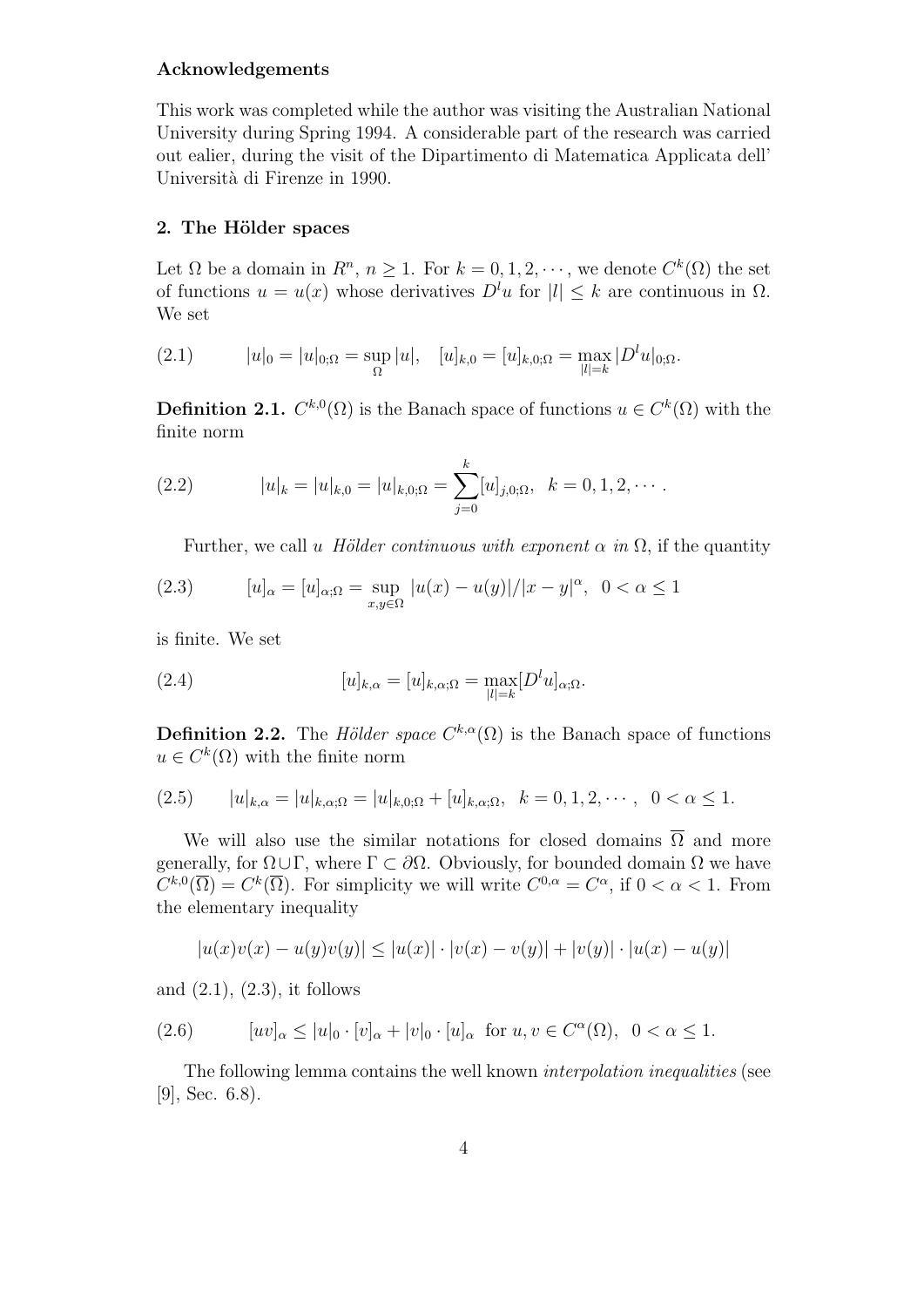**Lemma 2.1.** *Suppose*  $j + \beta < k + \alpha$ *, where*  $j, k = 0, 1, 2, \dots$ *, and*  $0 \leq \alpha, \beta \leq 1$ *. Let*  $u \in C^{k,\alpha}(B_r)$ *, where*  $B_r = B_r(x_0)$ *, r* > 0*. Then for any*  $\varepsilon > 0$  *we have* 

(2.7) 
$$
r^{j+\beta}[u]_{j,\beta;B_r} \leq \varepsilon r^{k+\alpha}[u]_{k,\alpha;B_r} + N(\varepsilon)|u|_{0;B_r},
$$

*with a constant*  $N(\varepsilon) = N(\varepsilon, n, k, \alpha, \beta)$ *. The similar inequalities are also true for*  $B_r^+ = B_r^+(x_0), x_0 \in \overline{R_+^n} = \{x \in R^n : x_n \ge 0\}.$ 

Further, let a subset  $\Gamma \subset \partial\Omega$  be given,  $\Gamma \neq \partial\Omega$  (the case  $\Gamma = \emptyset$  is not excluded). For  $k = 0, 1, 2, \cdots, 0 \le \alpha \le 1, \gamma \in R^1$ , and  $u \in C^k(\Omega \cup \Gamma)$ , we set

(2.8) 
$$
[u]_{k,\alpha}^{(\gamma)} = [u]_{k,\alpha;\Omega \cup \Gamma}^{(\gamma)} = \sup_{x \in \Omega \cup \Gamma} d^{k+\alpha+\gamma}(x) \cdot [u]_{k,\alpha;\Omega(x)},
$$

where

(2.9) 
$$
d(x) = \frac{1}{2}\text{dist}(x, \partial \Omega \setminus \Gamma), \quad \Omega(x) = \Omega_{d(x)}(x) = \Omega \cap B_{d(x)}(x).
$$

**Definition 2.3.** For  $\Gamma \subset \partial\Omega$ ,  $k = 0, 1, 2, \dots$ , and  $\gamma \in R^1$ ,  $C^{k;\gamma}(\Omega \cup \Gamma) =$  $C^{k,0; \gamma}(\Omega \cup \Gamma)$  is the Banach space of functions  $u \in C^k(\Omega \cup \Gamma)$  with the finite norm

(2.10) 
$$
||u||_{k,0}^{(\gamma)} = ||u||_{k,0;\Omega \cup \Gamma}^{(\gamma)} = \sum_{j=0}^{k} [u]_{j,0;\Omega \cup \Gamma}^{(\gamma)}.
$$

**Definition 2.4.** For  $\Gamma \subset \partial\Omega$ ,  $k = 0, 1, 2, \dots, 0 < \alpha \leq 1$ , and  $\gamma \in R^1$ , the *weighted Hölder space*  $C^{k,\alpha;\gamma}(\Omega \cup \Gamma)$  is the Banach space of functions  $u \in$  $C^k(\Omega \cup \Gamma)$  with the finite norm

(2.11) *∥u∥* (*γ*) *k,α* = *∥u∥* (*γ*) *k,α*;Ω*∪*<sup>Γ</sup> = *∥u∥* (*γ*) *k,*0;Ω*∪*<sup>Γ</sup> + [*u*] (*γ*) *k,α*;Ω*∪*Γ *.*

We will consider only very special cases of  $\Gamma$ : either  $\Gamma = \emptyset$  and  $\Omega$  is an arbitrary domain in  $R^n$ , or  $\Gamma \subset \partial\Omega \cap R_0^n$  and  $\Omega \subset R_+^n$ . Therefore, in (2.9) we have either  $\Omega(x) = B_{d(x)}(x)$  or  $\Omega(x) = B_{d(x)}^+$  $d_{d(x)}^+(x), x \in \overline{R^n_+}$ . So we can rewrite  $(2.7)$  in the form

$$
d^{j+\beta}(x)[u]_{j,\beta;\Omega(x)} \leq \varepsilon d^{k+\alpha}(x)[u]_{k,\alpha;\Omega(x)} + N(\varepsilon)|u|_{0;\Omega(x)}.
$$

Multiplying both sides of this onequality by  $d^{\gamma}(x)$ , and then taking the *sup* over  $x \in \Omega \cup \Gamma$ , we arrive at the following interpolation inequalities for weighted Hölder spaces.

**Corollary 2.1.** *Suppose*  $j + \beta < k + \alpha$ *, and let*  $u \in C^{k,\alpha;\gamma}(\Omega \cup \Gamma), \gamma \in R^1$ *. Then for and*  $\varepsilon > 0$  *we have* 

$$
(2.12) \t [u]_{j,\beta;\Omega\cup\Gamma}^{(\gamma)} \leq \varepsilon \left[ u \right]_{k,\alpha;\Omega\cup\Gamma}^{(\gamma)} + N(\varepsilon,n,k,\alpha,\beta) \cdot |u|_{0,0;\Omega\cup\Gamma}^{(\gamma)}.
$$

The following lemma is related to the approximation of a function *u* by means of its Taylor polynomial  $T_{y,k}u$  defined in (1.2).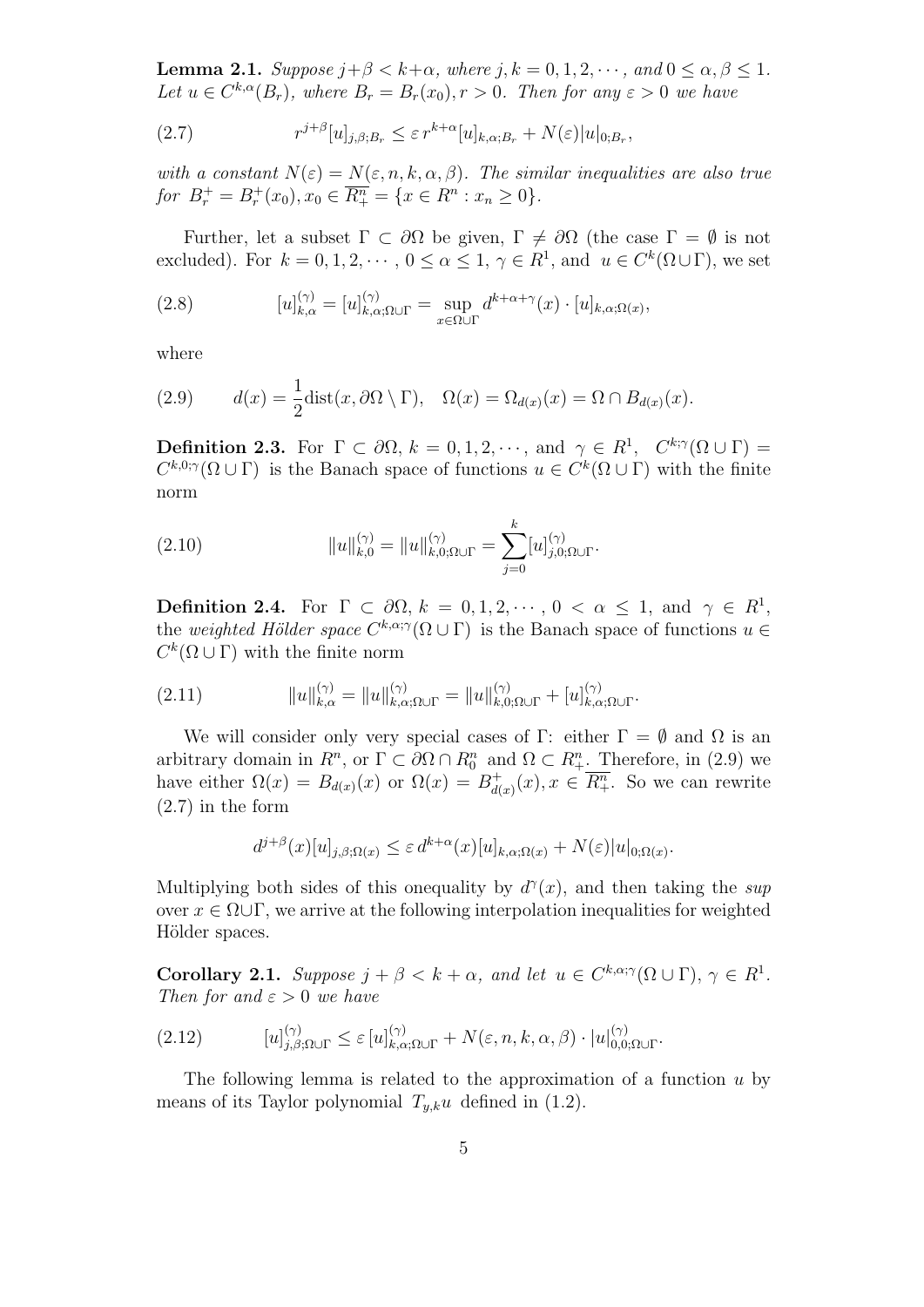**Lemma 2.2.** *Let*  $u \in C^{k,\alpha}(\overline{\Omega})$ ,  $0 < \alpha \leq 1$ . *Then for any*  $x, y \in \overline{\Omega}$  *such that the segment*  $[x, y] \subset \overline{\Omega}$ *, we have* 

(2.13) 
$$
|u(x) - T_{y,k} u(x)| \le N(n)[u]_{k,\alpha} \cdot |x - y|^{k+\alpha}.
$$

*Proof:* By Taylor's formula,

$$
u(x) = T_{y,k-1} u(x) + \sum_{|l|=k} D^l u(\xi) \cdot (x - y)^l / l!,
$$

where  $\xi \in [x, y]$ . Further, from (2.4) it follows

$$
\max_{|l|=k} |D^l u(\xi) - D^l u(y)| \leq [u]_{k,\alpha} \cdot |\xi - y|^{\alpha} \leq [u]_{k,\alpha} \cdot |x - y|^{\alpha}.
$$

Therefore,

$$
|u(x) - T_{y,k} u(x)| = \left| \sum_{|l|=k} (D^l u(\xi) - D^l u(y)) \cdot (x - y)^l / l! \right| \le N[u]_{k,\alpha} \cdot |x - y|^{k+\alpha},
$$

that completes the proof.

 $\Box$ 

**Corollary 2.2.** *Let*  $u \in C^{k,\alpha}(\Omega_\rho)$ , where  $\Omega_\rho = B_\rho(x_0), x_0 \in R^n$ , or  $\Omega_\rho =$  $B^+_{\rho}(x_0), x_0 \in \overline{R^n_+}$ *. Then* 

(2.14) 
$$
E_k[u; \Omega_\rho] = \inf_{p \in \mathcal{P}_k} \sup_{\Omega_\rho} |u - p| \le N(n)[u]_{k,\alpha} \rho^{k+\alpha}.
$$

**Lemma 2.3.** Let  $k = 0, 1, 2, \dots, 0 < \alpha \le 1$ , and  $u \in C^{k,\alpha}(B_\rho)$ ,  $B_\rho = B_\rho(x_0)$ . *Then for any*  $\varepsilon > 0$  *we have* 

(2.15) 
$$
\rho^{-\alpha} \max_{|l|=k} \sum_{B_{\rho}}^{\infty} D^l u \leq \varepsilon [u]_{k,\alpha;B_{\rho}} + N(\varepsilon,n,k,\alpha) \cdot \rho^{-k-\alpha} E_k[u;B_{\rho}],
$$

*where*  $\csc f = \sup f - \inf f$ . The similar inequalities are also true for  $B_{\rho}^{+} =$  $B^+_{\rho}(x_0), x_0 \in \overline{R^n_+}.$ 

*Proof:* Using the elementary inequality  $\csc f \leq 2 \sup |f|$  and (2.7) with  $r = \rho$ ,  $j = k$ ,  $\beta = 0$ , we have

$$
\frac{1}{2}\rho^{-\alpha}\max_{|l|=k}\operatorname*{osc}_{B_{\rho}}D^{l}u\ \leq\ \rho^{-\alpha}[u]_{k,0;B_{\rho}}\ \leq\ \varepsilon[u]_{k,\alpha;B_{\rho}}+N(\varepsilon)\rho^{-k-\alpha}\sup_{B_{\rho}}|u|.
$$

For arbitrary  $p \in \mathcal{P}_k$ , the left-hand side of this inequality and  $[u]_{k,\alpha}$  remain the same if we replace *u* by  $u - p$ . After the replacement, we take the infimum of the right-hand side over  $p \in \mathcal{P}_k$ . On redefining  $\varepsilon$ , this will give us the desired estimate.  $\Box$ 

The next theorem is similar to Theorem 2.1 in [26] (see also [6]).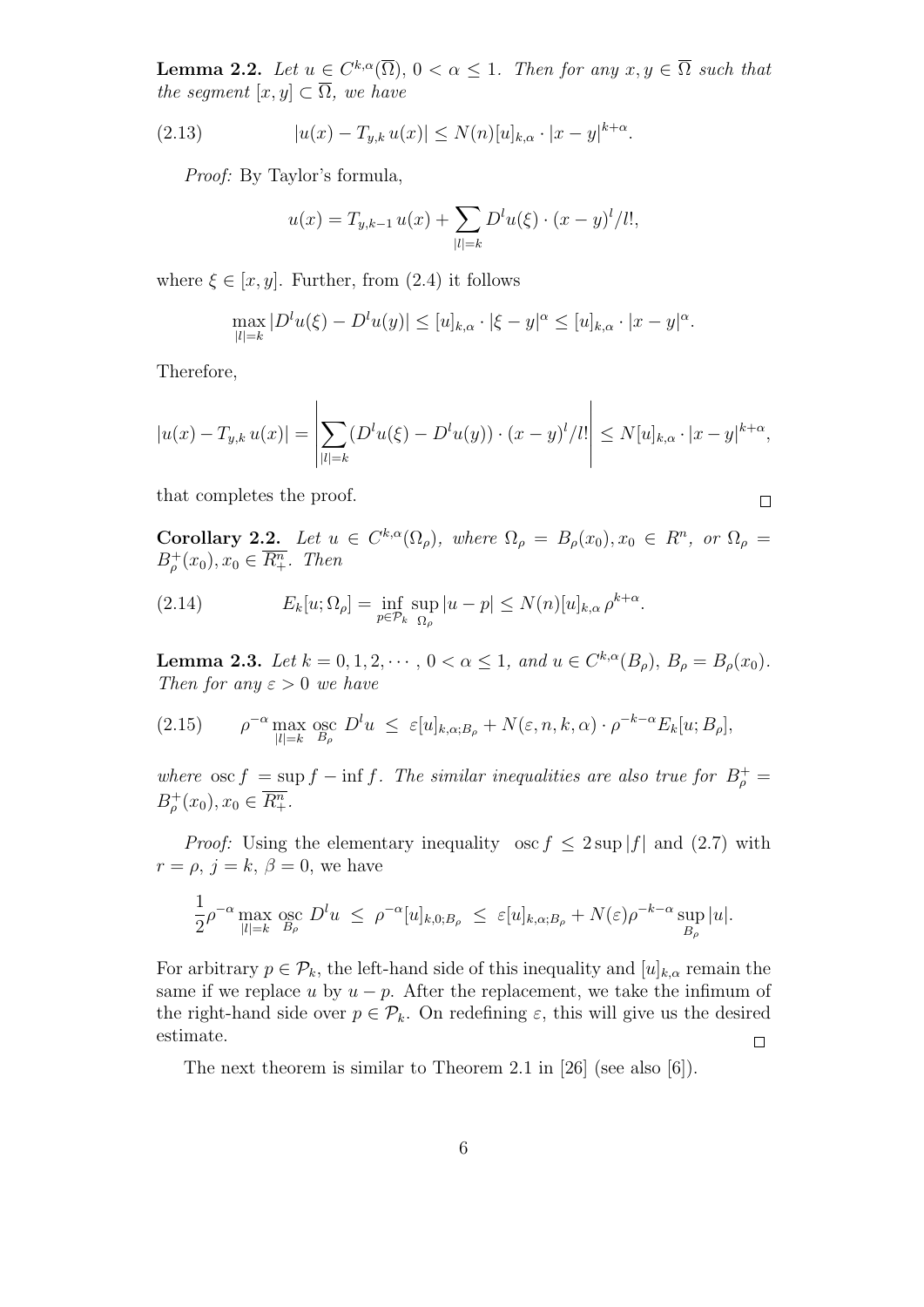**Theorem 2.1.** *Let*  $k = 0, 1, 2, \cdots, 0 < \alpha \leq 1, \gamma \in R^1$ , and  $u \in C^k(\Omega \cup \Gamma)$ *has a finite seminorm*  $[u]_{k,\alpha}^{(\gamma)}$  *in (2.8). Set* 

(2.16) 
$$
\omega_k(x,\rho) = \max_{|l|=k} \operatorname*{osc}_{\Omega_{\rho}(x)} D^l u, \quad \Omega_{\rho}(x) = \Omega \cap B_{\rho}(x),
$$

$$
(2.17) \qquad \hat{M}_{k,\alpha}^{(\gamma)} = \hat{M}_{k,\alpha}^{(\gamma)}[u;\Omega \cup \Gamma] = \sup_{x \in \Omega \cup \Gamma} d^{k+\alpha+\gamma}(x) \sup_{\rho \in (0,d(x)]} \rho^{-\alpha} \omega_k(x,\rho),
$$

(2.18)  
\n
$$
M_{k,\alpha}^{(\gamma)} = M_{k,\alpha}^{(\gamma)}[u; \Omega \cup \Gamma] = \sup_{x \in \Omega \cup \Gamma} d^{k+\alpha+\gamma}(x) \sup_{\rho \in (0,d(x))} \rho^{-k-\alpha} E_k[u; \Omega_\rho(x)],
$$

where  $d(x) = \frac{1}{2}$  dist $(x, \partial \Omega \setminus \Gamma)$ *, E<sub>k</sub> is defined in (2.14). Then all the seminorms*  $[u]_{k,\alpha}^{(\gamma)}$ ,  $\hat{M}_{k,\alpha}^{(\gamma)}$ , and  $M_{k,\alpha}^{(\gamma)}$  are equivalent :

(2.19) 
$$
N_1^{-1}[u]_{k,\alpha}^{(\gamma)} \leq \hat{M}_{k,\alpha}^{(\gamma)} \leq N_2[u]_{k,\alpha}^{(\gamma)},
$$

(2.20) 
$$
N_3^{-1}[u]_{k,\alpha}^{(\gamma)} \le M_{k,\alpha}^{(\gamma)} \le N_4[u]_{k,\alpha}^{(\gamma)},
$$

*where the constants*  $N$  *depend only on*  $n, k, \alpha, \gamma$ *.* 

*Proof:* To prove the first inequality in (2.19), we fix  $x_0 \in \Omega \cup \Gamma$ ,  $d = d(x_0)$ 1  $\frac{1}{2}$ dist(*x*<sub>0</sub>,  $\partial\Omega \setminus \Gamma$ ),  $|l| = k$ , and  $x, y \in \Omega_d(x_0)$ , such that

(2.21) 
$$
[u]_{k,\alpha}^{(\gamma)} \le 2d^{k+\alpha+\gamma}|D^l u(x) - D^l u(y)|/|x-y|^{\alpha}.
$$

We consider separately the cases (a)  $\rho = |x - y| < d/2$  and (b)  $\rho \ge d/2$ . In the case (a), we have  $x, y \in \Omega_{d/2}(y) \subset \Omega_{3d/2}(x_0)$ . Since  $d/2 \leq d(y) \leq 3d/2$ , from (2.21) it follows

(2.22) 
$$
[u]_{k,\alpha}^{(\gamma)} \le N d^{k+\alpha+\gamma}(z) \cdot \rho^{-\alpha} \operatorname*{osc}_{\Omega_{\rho}(z)} D^l u
$$

with  $N = N(k, \gamma)$ ,  $z = y$ . Obviously, this inequality is also true in the case (b) for  $z = x_0, \rho = d$ , and  $N = 2^{1+\alpha}$ . In any case, we have (2.22), where  $0 < \rho \leq d(z)$ , that yields the first inequality in (2.19) with  $N_1 = N_1(k, \gamma)$ . The second inquality is trivial with  $N_2 = 2^{\alpha}$ .

Further, from Lemma 2.3 and the definition of  $[u]_{k,\alpha}^{(\gamma)}$ ,  $\hat{M}_{k,\alpha}^{(\gamma)}$ , and  $M_{k,\alpha}^{(\gamma)}$ , we get the inequailty

$$
\hat{M}_{k,\alpha}^{(\gamma)} \le \varepsilon[u]_{k,\alpha}^{(\gamma)} + N(\varepsilon, n, k, \alpha) \cdot M_{k,\alpha}^{(\gamma)}.
$$

Setting  $\varepsilon = (2N_1)^{-1}$  and using (2.19), we obtain the first inequality in (2.20). Finally, the last inequality follows immediately from Corollary 2.2 with  $N_4$  = *N*4(*n*).  $\Box$ 

We will investigate the boundary value problems in a bounded domain  $\Omega$ under some natural restrictions on the boundary *∂*Ω. The following assumptions are usually called the *Lipschitz condition* on *∂*Ω.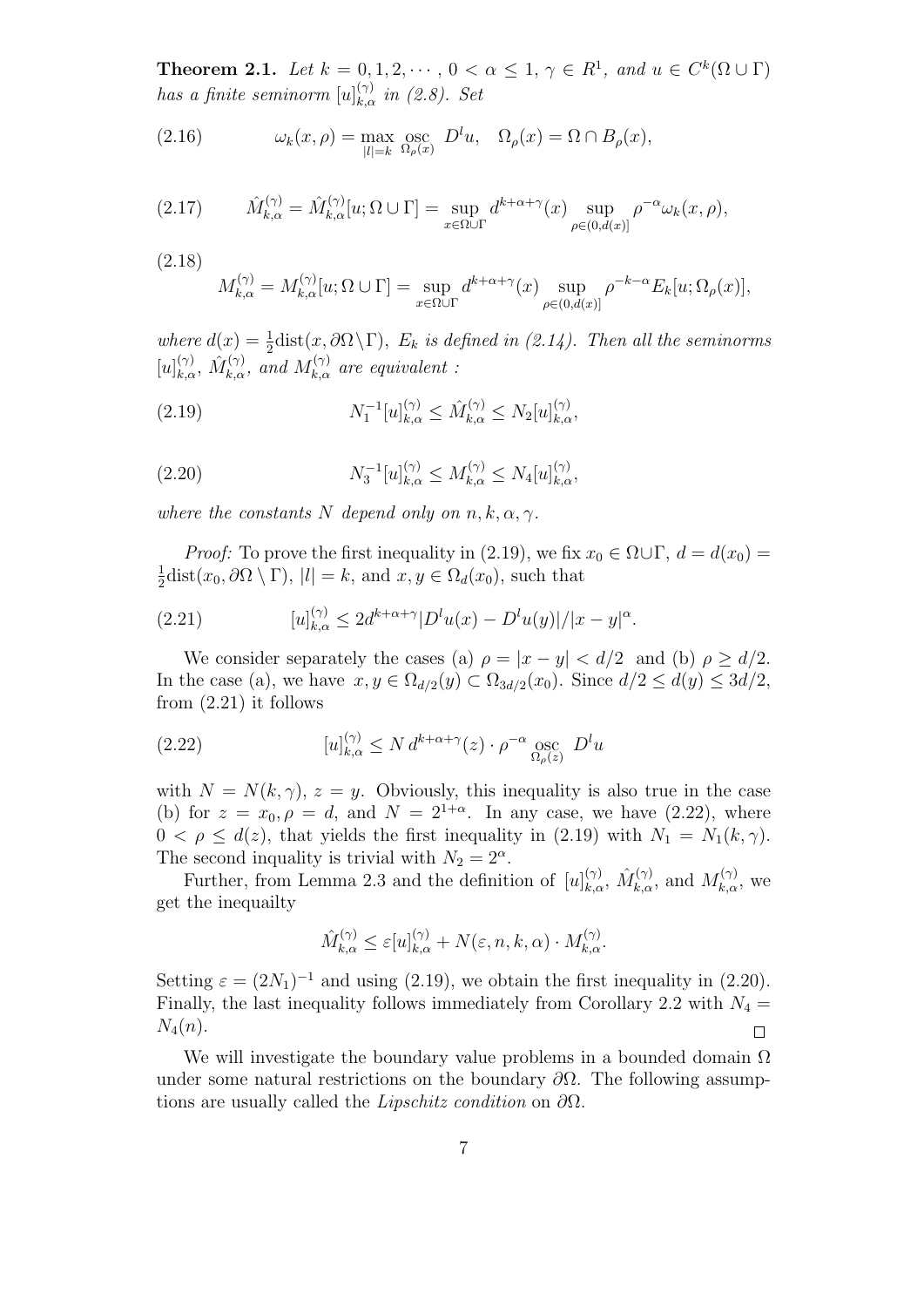**Assumptions 2.1.** There exist positive constants  $r_0$  and  $K_0$ , such that for each  $x_0 \in \partial \Omega$  we have

(2.23)

$$
\Omega_{r_0}(x_0) = \Omega \cap B_{r_0}(x_0) = \{x = (x', x_n) \in R^n : x_n > \psi_0(x')\} \cap B_{r_0}(x_0)
$$

in an orthonormal system centered at  $x_0$ , where  $\psi_0$  is defined on the projection  $B_{r_0}^0$  of  $B_{r_0}(x_0)$  onto  $R_0^n$ , and

(2.24) 
$$
|\psi_0(x') - \psi_0(y')| \le K_0 \cdot |x' - y'| \text{ for all } x', y' \in B_{r_0}^0.
$$

**Lemma 2.4.** *Let*  $\Omega$  *be a bounded domain in*  $R^n$ *, satisfying Assumptions 2.1, and let*  $0 < \alpha < 1$ *. Then for any function*  $f(x)$  *on*  $\Omega$  *with a finite seminorm*  $[f]_{1,0;\Omega}^{(-\alpha)}$ , we have

(2.25) 
$$
[f]_{\alpha;\Omega} \le N(n,r_0,K_0, \operatorname{diam}\Omega,\alpha) \cdot [f]_{1,0;\Omega}^{(-\alpha)}.
$$

*Proof.* Let us fix  $x^1, x^2 \in \Omega$ , and set  $r = |x^1 - x^2|$ . From the geometrical properties of  $\Omega$  it follows that we can choose  $x_0 \in \Omega$  such that

$$
B_{r/N}(x_0) \subset \Omega, \ |x^k - x_0| \leq Nr, \ k = 1, 2.
$$

Further, we can connect  $x_0$  with  $x^k$  by means of a smooth path in  $\Omega$ ,

$$
\{x = h_k(s) : 0 \le s \le s_k\}, h_k(0) = x_0, h_k(s_k) = x^k,
$$

parametrised by the arc length *s* in such a manner that (2.26)

$$
0 \le s_k \le Nr, \quad d(h_k(s)) = \frac{1}{2}\text{dist}(h_k(s), \partial\Omega) \ge (s_k - s)/N, \quad 0 \le s \le s_k.
$$

Since  $\sup_{\Omega} d^{1-\alpha}(x) \max_{i} |D_{i}f(x)| \leq [f]_{1,0}^{(-\alpha)}$ , we get (2.27)

$$
|f(x^k) - f(x_0)| \le \int_0^{s_k} |Df(h_k(s))| ds \le n[f]_{1,0}^{(-\alpha)} \cdot \int_0^{s_k} d^{\alpha-1}(h_k(s)) ds.
$$

By virtue of (2.26), the last integral does not exceed

$$
N \int_0^{s_k} (s_k - s)^{\alpha - 1} ds \le N s_k^{\alpha} \le N r^{\alpha} = N |x^1 - x^2|^{\alpha},
$$

so we obtain:

$$
|f(x^{1}) - f(x^{2})| \le |f(x^{1}) - f(x_{0})| + |f(x^{2}) - f(x_{0})| \le N[f]_{1,0}^{(-\alpha)} \cdot |x^{1} - x^{2}|^{\alpha}.
$$

 $\Box$ 

This estimate with arbitrary  $x^1, x^2 \in \Omega$  implies (2.25).

**Remark 2.1.** In the standard approach to the Schauder interior estimates (see [9], Ch.6) the notation  $[u]_{k,\alpha}^{(\gamma)}$  is used for

$$
(2.28) \qquad A = \max_{|l|=k} \sup_{x,y \in \Omega} d_{x,y}^{k+\alpha+\gamma} \frac{|D^l u(x) - D^l u(y)|}{|x-y|^{\alpha}} = \sup_{\delta > 0} \delta^{k+\alpha+\gamma} [u]_{k,\alpha;\Omega_{\delta}},
$$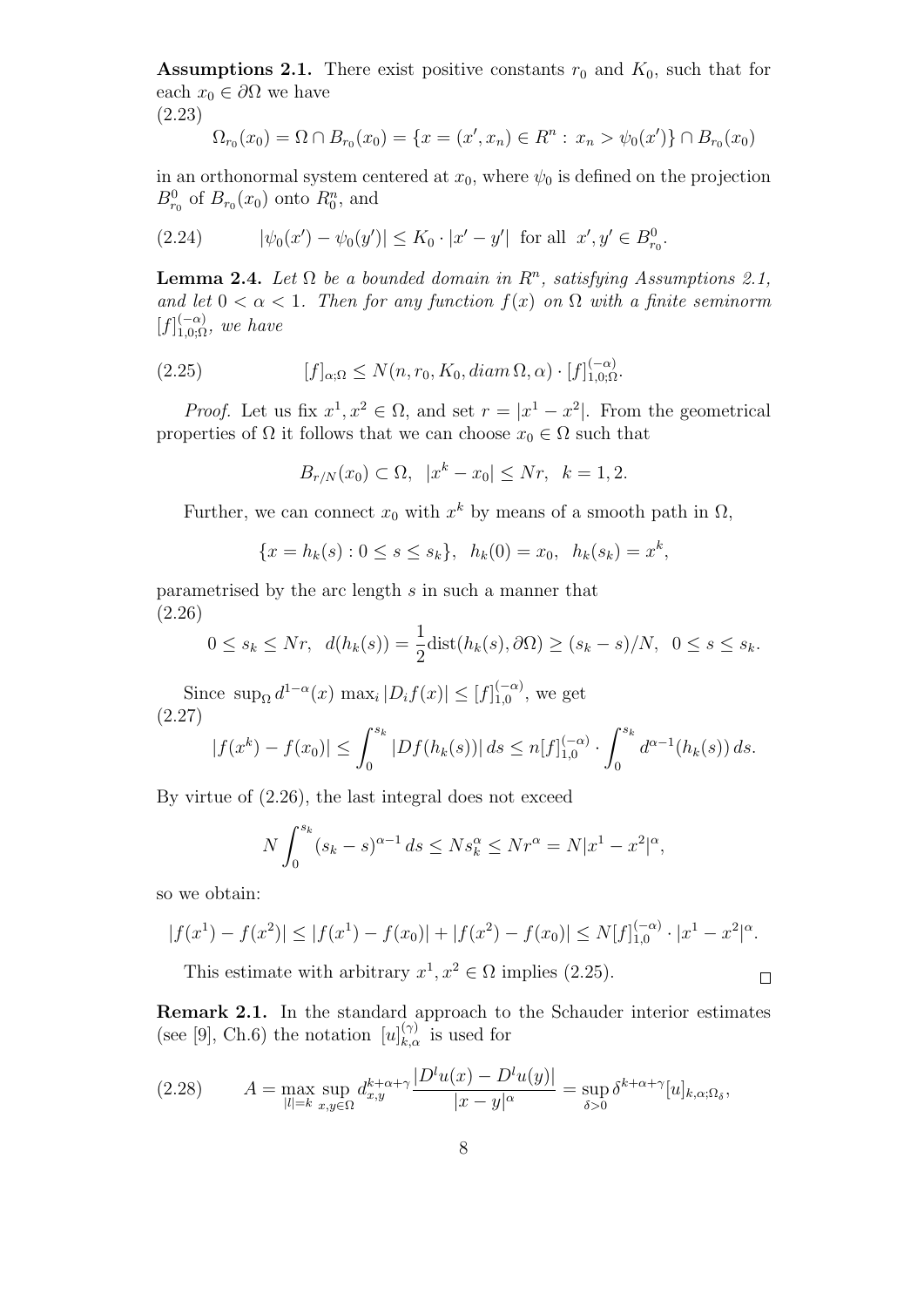where  $0 < \alpha \leq 1$ ,  $k + \alpha + \gamma \geq 0$ ,  $d_{x,y} = \text{dist}(\{x, y\}, \partial\Omega)$ , and

(2.29) 
$$
\Omega_{\delta} = \{x \in \Omega : \text{dist}(x, \partial \Omega) > \delta\}.
$$

In particular, in the case  $\gamma = -k - \alpha$  we have  $A = [u]_{k,\alpha;\Omega}$ . One can show that for Lipschitz domains  $\Omega$  seminorms  $[u]_{k,\alpha}^{(\gamma)}$  in (2.8) and *A* in (2.28) are equivalent, if  $k + \alpha + \gamma \geq 0$ .

However, in the case  $k + \alpha + \gamma < 0$  we have  $A < \infty$  only for polynomials of degree at most *k* (and then  $A = 0$ ), while  $[u]_{k,\alpha}^{(\gamma)} < \infty$  for more general class of functions. For example, if  $k + \alpha + \gamma < 0 \leq k + 1 + \gamma$  and  $u \in C^{k+1}(\overline{B_1})$ , then by the mean value theorem we obtain

$$
[u]_{k,\alpha}^{(\gamma)} \le N_1[u]_{k+1,0}^{(\gamma)} \le N_2[u]_{k+1} < \infty.
$$

#### **3. Formulation of main existence results**

Let  $\Omega$  be a bounded domain in  $R^n$  and constants  $K, K_1 \geq 0, \nu \in (0,1]$ ,  $\alpha \in (0, 1)$  be fixed. We will consider nonlinear elliptic equations

(3.1) 
$$
F[u] = F(x, u, Du, D^2u) = 0 \text{ in } \Omega,
$$

where  $F(x, u, u_i, u_{ij})$  is defined on  $\overline{\Omega} \times R^1 \times R^n \times S^n$  and satisfies the following conditions:

**Assumptions 3.1.** (F0) The function  $F(x, u, u_i, u_{ij})$  is lower convex with respect to  $[u_{ij}] \in S^n$ ; (F1) (the *ellipticity condition*)

$$
\nu |\xi|^2 \le F(x, u, u_i, u_{ij} + \xi_i \xi_j) - F(x, u, u_i, u_{ij}) \le \nu^{-1} |\xi|^2 \text{ for all } \xi \in R^n;
$$

 $(F2)$   $F(x, u, u_i, u_{ij})$  is nonincreasing with respect to *u*, and

$$
|F(x, u, u_i, u_{ij}) - F(x, \overline{u}, \overline{u}_i, u_{ij})| \le K \cdot (|u - \overline{u}| + \sum_i |u_i - \overline{u}_i|)
$$

 $\int |F(x, 0, 0, 0)| \leq K_1 \text{ for all } x \in \Omega;$ (F4) for any fixed  $(u, u_i, u_{ij}) \in R^1 \times R^n \times S^n$ , the seminorm in  $C^{\alpha}$ ,

$$
[F(\cdot, u, u_i, u_{ij})]_{\alpha;\Omega} \leq K \cdot (|u| + \sum_i |u_i| + \sum_{ij} |u_{ij}|) + K_1.
$$

**Remark 3.1.** It is easy to see that if *F* satisfies the additional condition  $(F^*)$   $F(x, u, u_i, u_{ij})$  is infinitely differentiable with respect to  $(u, u_i, u_{ij}) \in$  $R^1 \times R^n \times S^n$ , then conditions (F0)–(F2) can be rewritten as follows:  $(F0^*)$   $\partial^2 F/\partial u_{ij}\partial u_{pq} \cdot \eta_{ij}\eta_{pq} \geq 0$  for all  $[\eta_{ij}] \in S^n$ ;  $(F1^*)$  the functions  $a_{ij} = \partial F / \partial u_{ij}$  satisfy

(3.2) 
$$
a_{ij} = a_{ji}, \quad \nu |\xi|^2 \le a_{ij} \xi_i \xi_j \le \nu^{-1} |\xi|^2 \text{ for all } \xi \in R^n;
$$

 $(F2^*)$  the functions  $b_i = \partial F / \partial u_i$ ,  $c = \partial F / \partial u$  satisfy

$$
(3.3) \t\t\t |b_i| \le K, \quad -K \le c \le 0.
$$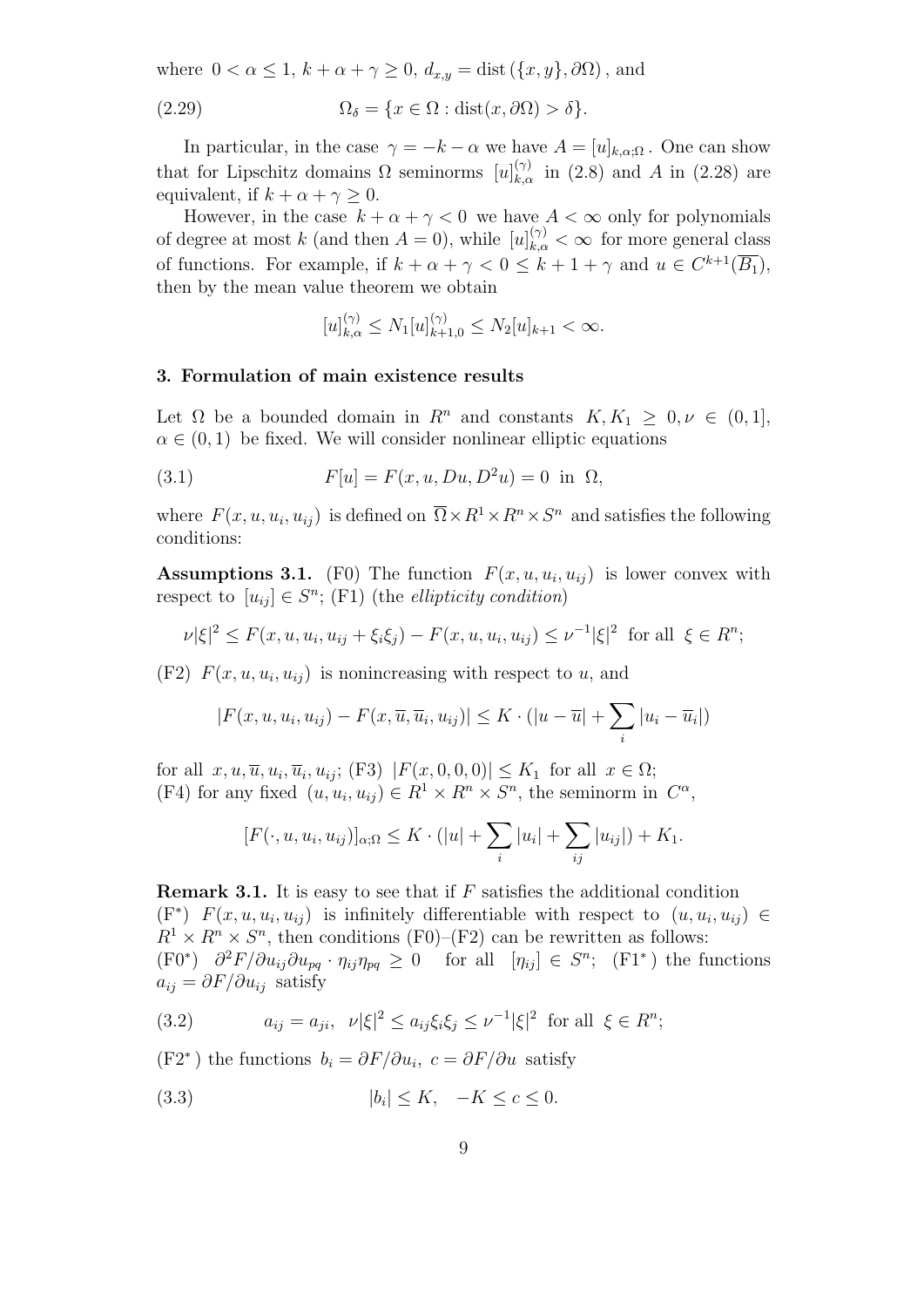We notice that our equations  $(3.1)$  include the Bellman equations  $(1.1)$ , if  $a_{ij} = a_{ij}^m$  satisfy (3.2),  $c^m \leq 0$  for all *m*, and the norms in  $C^{\alpha}(\Omega)$ ,

 $|a_{ij}^m, b_i^m c^m|_{\alpha;\Omega} \le K, \quad |f^m|_{\alpha;\Omega} \le K_1.$ 

Consequently, the following Theorems 3.1–3.3 can be viewed as generalizations of known Schauder-type results for linear equations (see [9], Theorems 6.13, 6.14, 6.31; [19], Ch.3).

**Theorem 3.1.** *Let*  $\Omega$  *be a bounded Lipschitz (satisfying Assumptions 2.1) domain in*  $R^n, d_0 = diam \Omega \leq R_0 = const < \infty$ ,  $\varphi \in C(\overline{\Omega})$ , and let  $F(x, u, u_i, u_{ij})$  satisfy Assumptions 3.1. Then the Dirichlet problem

(3.4) 
$$
F[u] = 0 \text{ in } \Omega, \quad u = \varphi \text{ on } \partial\Omega
$$

*has a unique solution*  $u \in C^{2,\alpha,0}(\Omega) \cap C(\overline{\Omega})$ *, provided*  $0 < \alpha < \overline{\alpha}$  for some *constant*  $\overline{\alpha} = \overline{\alpha}(n, \nu) \in (0, 1)$ *. Moreover, we have* 

(3.5) 
$$
U_0 = \sup_{\Omega} |u| \leq \sup_{\partial \Omega} |\varphi| + N(n, \nu, K, d_0) \cdot K_1,
$$

(3.6) 
$$
||u||_{2,\alpha;\Omega}^{(0)} \le N(n,\nu,K,\alpha,R_0) \cdot (U_0 + d_0^{2+\alpha} K_1).
$$

We will use the following definition for the classification of the boundaries *∂Ω* having higher then the Lipschitz smoothness.

**Definition 3.1.** The boundary  $\partial\Omega$  of a bounded domain  $\Omega \subset R^n$  belongs to the class  $C^{k,\alpha}$  for  $k = 1, 2, \cdots, 0 < \alpha \leq 1$ , if there exists a function  $\Psi(x) \in C^{k,\alpha}(R^n)$  such that

$$
\Omega = \{ x \in R^n : \Psi(x) > 0 \} \quad \text{and} \quad |D\Psi| \ge 1 \text{ on } \partial\Omega.
$$

**Theorem 3.2.** *Let*  $\Omega$  *be a bounded domain in*  $R^n$  *with the boundary*  $\partial \Omega \in$  $C^{2,\alpha}, \varphi \in C^{2,\alpha}(\overline{\Omega})$ *, and let*  $F(x, u, u_i, u_{ij})$  *satisfy Assumptions 3.1. Then the Dirichlet problem (3.4) has a unique solution*  $u \in C^{2,\alpha}(\overline{\Omega})$ *, provided*  $0 < \alpha < \overline{\alpha}$ *for some constant*  $\overline{\alpha} = \overline{\alpha}(n, \nu) \in (0, 1)$ *. Moreover, we have* (3.5) and

(3.7) 
$$
|u|_{2,\alpha;\Omega} \le N(n,\nu,K,\alpha,\Omega) \cdot (U_0 + K_1 + |\varphi|_{2,\alpha;\Omega}).
$$

**Theorem 3.3.** *Let*  $\Omega$  *be a bounded domain in*  $R^n$  *with the boundary*  $\partial \Omega \in$  $C^{1,\alpha}$ , the functions  $b_0, b_1, \cdots, b_n, g \in C^{1,\alpha}(\overline{\Omega})$ , and let  $F(x, u, u_i, u_{ij})$  satisfy *Assumptions 3.1. Suppose that for some constant*  $\nu_0 > 0$ ,

(3.8) 
$$
b_0 \ge \nu_0, \ \ b \cdot \mathcal{N} = \sum_i^n b_i \mathcal{N}_i \ge \nu_0 |b| > 0 \ \text{on} \ \partial \Omega,
$$

*where*  $\mathcal{N} = -|D\Psi|^{-1}D\Psi$  *is the outward unit normal on*  $\partial\Omega$ *. Then the oblique derivative problem*

(3.9) 
$$
F[u] = 0 \text{ in } \Omega, \quad Bu = b_0 u + b \cdot Du = g \text{ on } \partial \Omega
$$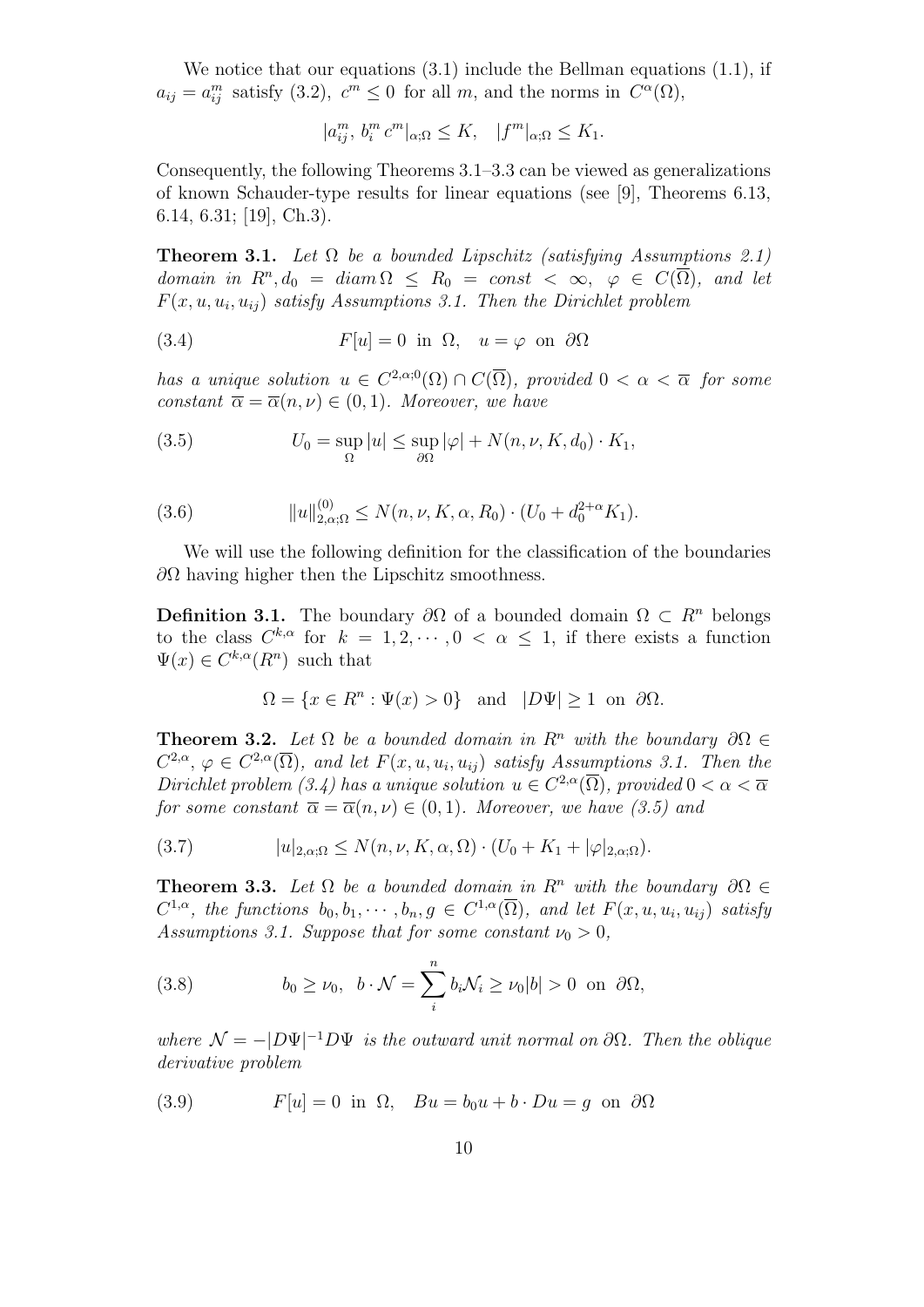*has a unique solution*  $u \in C^{2,\alpha}(\overline{\Omega})$ *, provided*  $0 < \alpha < \overline{\alpha}$  *for some constant*  $\overline{\alpha} = \overline{\alpha}(n, \nu, \nu_0) \in (0, 1)$ *. Moreover, we have* 

(3.10) 
$$
|u|_{2,\alpha;\Omega} \le N \cdot (U_0 + K_1 + |g|_{1,\alpha;\Omega}),
$$

*where the constant N depends only on*  $n, \nu, K, \nu_0$ *, domain*  $\Omega$  *(with*  $\partial \Omega \in C^{1,\alpha}$ *)*, *and on the norms of the functions*  $b_0, b_1, \dots, b_n$  *in*  $C^{1,\alpha}(\overline{\Omega})$ *.* 

Theorems 3.1, 3.2 are similar to Theorems 1.1, 1.2 from [26], Theorem 3.3 for Bellman equations (1.1) in  $\Omega$  with  $\partial \Omega \in C^{2,\alpha}$  was proved in [1]. Analogous results are also true in the parabolic case, with the same modifications as in the theory of linear equations ([18], Theorems 5.1–5.3 in Ch.4).

Below, in Sections 4–8, we describe the technique of deriving *C* <sup>2</sup>*,α*-estimates for solutions of the problems (3.4), (3.9) by given constants  $n, K, K_1, \alpha, \cdots$ . On the grounds of the  $C^{2,\alpha}$ -estimates, one can prove Theorems 3.1–3.3 by the standard continuity method (see [9], Ch.17; [13], Sec. 1.3). Therefore, we will only supplement these sections with some remarks concerning the continuity method applied to our problems.

Our approach to  $C^{2,\alpha}$ -estimates in general case uses analogous estimates in the case of simplest nonlinear equations and the comparison principle for nonlinear equations. The simplest nonlinear equations are defined as follows.

**Definition 3.2.** The *simplest* nonlinear elliptic equation has the form  $F_0[u] =$  $F_0(D^2u) = 0$ , where the function  $F_0(u_{ij})$  satisfies (F0), (F1) on  $S^n$  with some constant  $\nu \in (0,1]$ , and  $F_0(0) = 0$ . We denote  $\mathcal{F}(\nu)$  the class of all such functions  $F_0(u_{ij})$ .

The comparison principle is based on the next simple lemma.

**Lemma 3.1.** Let  $F(x, u, u_i, u_{ij})$  satisfies  $(F0)$ – $(F2)$  with some constants  $K \geq 0, \nu \in (0,1],$  and let  $u, v \in C^2(\Omega)$ *. Then*  $F[u] - F[v] = L(u - v)$  *in*  $\Omega$ *, where the linear elliptic operator*  $L = a_{ij}D_{ij} + b_iD_i + c$  *has the coefficients satisfying (3.2), (3.3) on*  $\Omega$ *. Furthermore, in*  $F_0(u_{ij}) \in \mathcal{F}(\nu)$ *, then* 

(3.11) 
$$
F_0[u] - F_0[v] = L_0(u - v) = a_{ij}D_{ij}(u - v) \text{ in } \Omega,
$$

*where*  $a_{ij} = a_{ij}(x)$  *satisfy* (3.2) on  $\Omega$ *. In particular* (*v* = 0),

(3.12) 
$$
F_0[u] = L_0 u = a_{ij} D_{ij} u \text{ in } \Omega.
$$

The coefficients  $a_{ij}, b_i, c$  can be constructed directly (see [26], Lemma 1.1) or through approximation of  $F$  by smooth functions. For example,  $(3.11)$ follows from the equality

(3.13) 
$$
F_0(u_{ij}) - F_0(v_{ij}) = \overline{a}_{ij} \cdot (u_{ij} - v_{ij}) \text{ for all } [u_{ij}], [v_{ij}] \in S^n,
$$

where  $\overline{a}_{ij}$  (depending on  $u_{ij}, v_{ij}$ ) satisfy (3.2). If  $F_0(u_{ij}) \in \mathcal{F}(\nu)$  is smooth, then we can take in (3.13)

$$
\overline{a}_{ij} = \int_0^1 a_{ij} (\theta u_{ij} + (1 - \theta) v_{ij}) d\theta, \text{ where } a_{ij}(u_{ij}) = \partial F_0(u_{ij}) / \partial u_{ij},
$$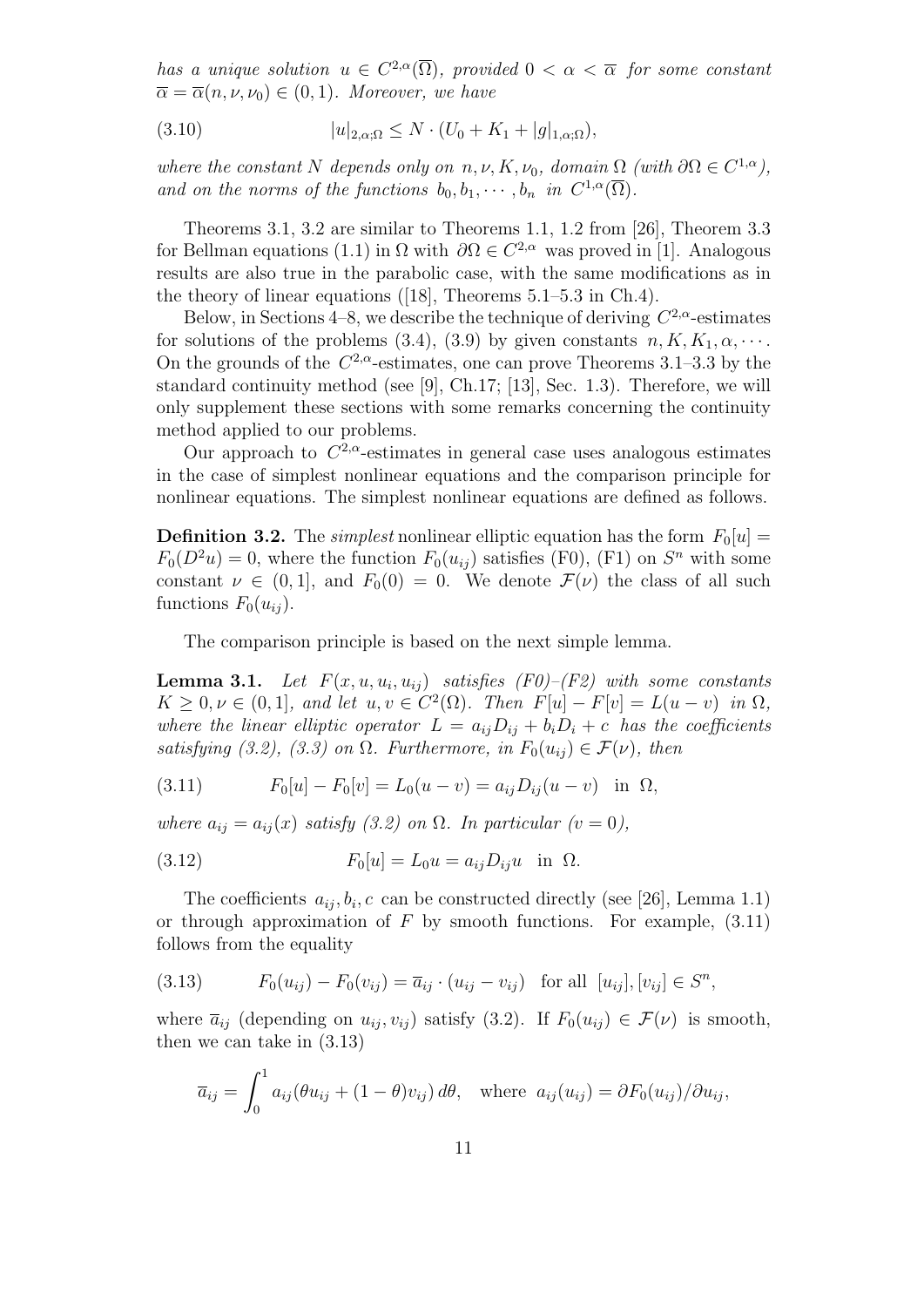and (3.11) holds by virtue of (F1*<sup>∗</sup>* ).

From this lemma and the classical maximum principle (see [9], Theorem 3.7; [19], Ch.3, *§*1), we get

**Corollary 3.1.** Let F satisfy 
$$
(F0)-(F2)
$$
, and let  $u, v \in C^2(\Omega) \cap C(\overline{\Omega})$ . Then  
\n
$$
\sup_{\Omega} |u - v| \le \sup_{\partial \Omega} |u - v| + N(n, \nu, K, diam \Omega) \cdot \sup_{\Omega} |F[u] - F[v]|.
$$

*In particular, under the assumptions of Theorems 3.1 and 3.2, there exists at most one solution of the problem (3.4).*

Taking in this corollary  $v = 0$ , we arrive at the following:

**Corollary 3.2.** *Under the assumptions of Theorems 3.1 and 3.2, the estimate (3.5) holds.*

**Corollary 3.3.** *If*  $u \in C^2(\overline{\Omega})$  *is a solution of the simplest nonlinear equaiton*  $F_0[u] = 0$  *in*  $\Omega$ *, then* sup<sub> $\Omega$ </sub> |*u*| = sup<sub>∂ $\Omega$ </sub> |*u*|*.* 

# **4. Interior** *C* <sup>2</sup>*,α−* **estimates: the simplest nonlinear equations**

In this section we will obtain the interior  $C^{2,\alpha}$ -estimates for solutions of simplest nonlinear equations  $F_0[u] = F_0(D^2u) = 0$ . In the next section, these estimates will be applied to the proof of similar estimates for solutions of general nonlinear equations.

**Theorem 4.1.** *Let*  $\nu \in (0,1], x_0 \in R^n, r > 0, B_r = B_r(x_0), \varphi \in C(\overline{B_r})$ , and *the function*  $F_0(u_{ij}) \in \mathcal{F}(\nu)$ *. Then the problem* 

(4.1) 
$$
F_0[v] = F_0(D_{ij}v) = 0 \text{ in } B_r, \quad v = \varphi \text{ on } \partial B_r
$$

*has a unique solution*  $v \in C^{2,\overline{\alpha},0}(B_r) \cap C(\overline{B_r})$ , and

(4.2) 
$$
||v||_{2,\overline{\alpha};B_r}^{(0)} \leq N \cdot \sup_{\partial B_r} |\varphi|,
$$

*where the constants*  $\overline{\alpha} \in (0,1]$  *and*  $N > 0$  *depend only on n, v.* 

This theorem (for more general equations) was proved independently by N.V. Krylov [11] and L.C. Evans [7] (see also [9], Section 17.4). We give here another proof which we precede with three lemmas. We will use the following lemma from [14], [22] (see also [13], [9], Sec. 9.8).

**Lemma 4.1.** *Let*  $\nu \in (0,1], \rho > 0, \mu \in (0,1], V \in C^2(B_{2\rho})$ *, and suppose that*  $V \geq 0$ ,  $a_{ij}D_{ij}V \leq 0$  *in*  $B_{2\rho}$ *, where the functions*  $a_{ij} = a_{ij}(x)$  *satisfy* 

(4.3) 
$$
a_{ij} = a_{ji}, \quad \nu |\xi|^2 \le a_{ij} \xi_i \xi_j \le \nu^{-1} |\xi|^2 \text{ for all } \xi \in R^n.
$$

*Moreover, let the Lebesgue measure*  $|\{x \in B_\rho : V(x) \ge 1\}| \ge \mu \cdot |B_\rho|$ *. Then* 

$$
\inf_{B_{\rho}} V \ge \beta = \beta(n, \nu, \mu) > 0.
$$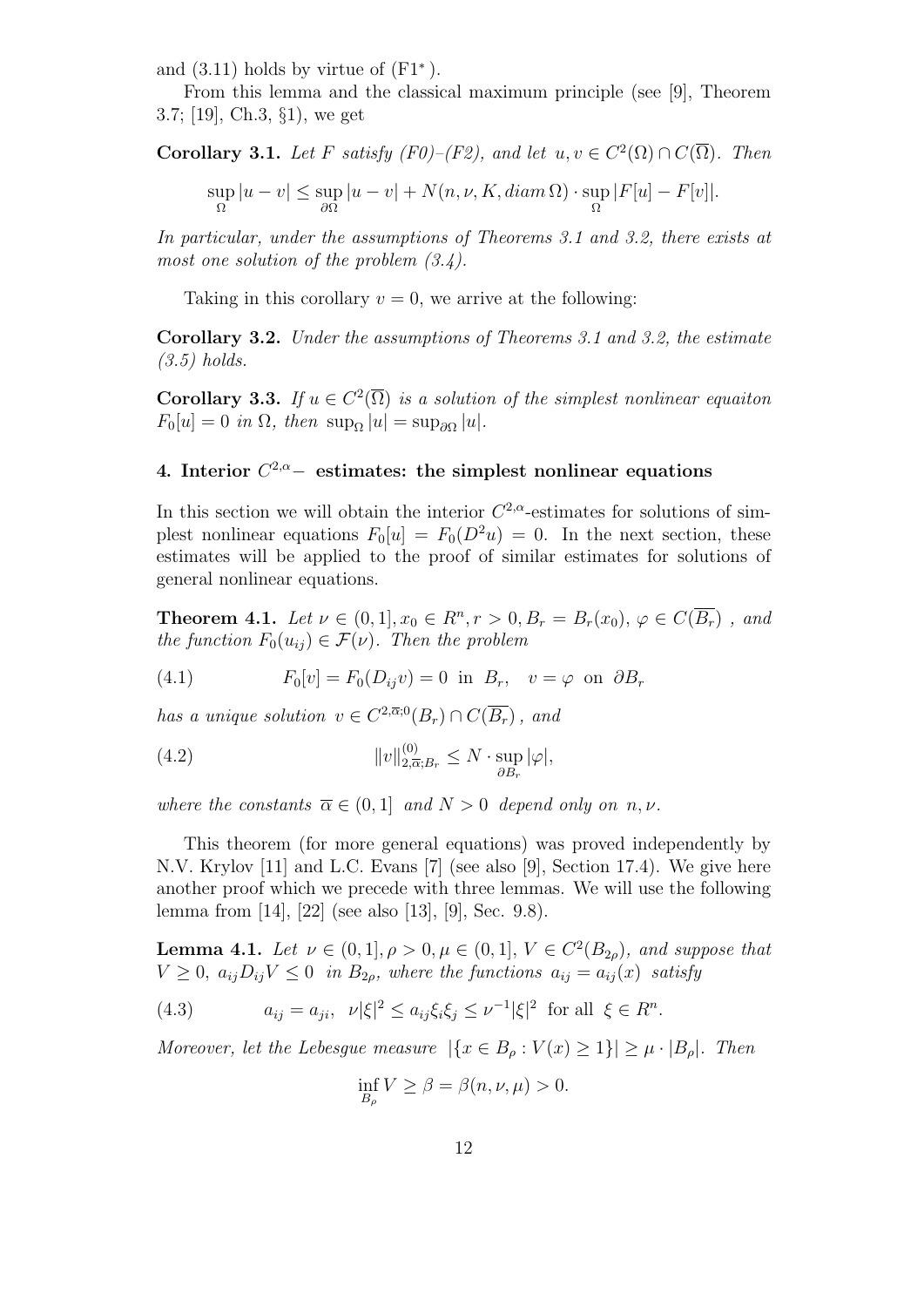The next lemma is standard in the study of Hölder spaces.

**Lemma 4.2.** *Let constants*  $q > 1, \alpha > 0, \rho_0 > 0$  *be given, and let*  $\omega(\rho)$  *be a positive non-decreasing function on*  $(0, \rho_0]$  *satisfying the inequality* 

(4.4) 
$$
q^{\alpha} \omega(\rho) \leq \omega(q\rho) \text{ for all } \rho \in (0, \rho_0/q).
$$

*Then*

(4.5) 
$$
\rho^{-\alpha}\omega(\rho) \leq q^{\alpha}\rho_0^{-\alpha}\omega(\rho_0) \text{ for all } \rho \in (0, \rho_0].
$$

*Proof.* By virtue of monotony of  $\omega(\rho)$ , (4.5) is evident for  $\rho \in (\rho_0/q, \rho_0]$ . If  $\rho < \rho_0/q$ , then  $q^k \rho \in (\rho_0/q, \rho_0]$  for some natural *k*, and using (4.4), we obtain:

$$
\rho^{-\alpha}\omega(\rho) \le (q\rho)^{-\alpha}\omega(q\rho) \le \cdots \le (q^k\rho)^{-\alpha}\omega(q^k\rho) \le q^{\alpha}\rho_0^{-\alpha}\omega(\rho_0).
$$

 $\Box$ 

**Lemma 4.3.** *For*  $v \in C^2(B_\rho)$ *, let us set* 

(4.6) 
$$
\omega = \omega(\rho) = \max_{i,j} \operatorname*{osc}_{B_{\rho}} D_{ij} v,
$$

*and*

$$
\omega^* = \omega^*(\rho) = \int_{\Lambda} \underset{B_{\rho}}{\mathrm{osc}} D_{\lambda\lambda} v \, ds_{\lambda},
$$

*where the surface integral over*  $\Lambda = \partial B_1(0)$  *is considered. Then* 

(4.7) 
$$
N^{-1}\omega \le \omega^* \le N \omega, \text{ where } N = N(n).
$$

*Proof.* Consider the function  $Q(\lambda, x) = D_{\lambda\lambda}v(x) = \lambda_i\lambda_jD_{ij}v(x)$  on the set  $R^n \times B_\rho$ . Notice that for all  $i, j, \lambda, x$ ,

$$
2 D_{ij} v(x) = Q(\lambda + e_i + e_j, x) - Q(\lambda + e_i, x) - Q(\lambda + e_j, x) + Q(\lambda, x).
$$

Integrating this inequality over  $\lambda \in B_1(0)$ , we obtain:

$$
2|B_1| \cdot D_{ij}v(x) = \left\{ \int_{B_1(e_i+e_j)} - \int_{B_1(e_i)} - \int_{B_1(e_j)} + \int_{B_1(0)} \right\} Q(\lambda, x) d\lambda.
$$

In the right-hand side we have four integrals over unit balls with centers at  $e_i + e_j, e_i, e_j, 0 \in R^n$ . All these balls are contained in  $B_3(0)$ , therefore,

(4.8) 
$$
2|B_1|\cdot\omega \le 4 \int_{B_3(0)} \operatorname*{osc}_{x\in B_\rho} Q(\lambda x) d\lambda.
$$

Further,  $Q(r\lambda, x) \equiv r^2 Q(\lambda, x)$  for all  $r > 0$ . Hence by passing to the spherical coordinates, the integral in (4.8) can be rewritten as follows:

$$
\int_0^3 dr \int_{\partial B_r(0)} \underset{x \in B_\rho}{\text{osc}} Q(\lambda, x) \, ds_\lambda = \int_0^3 r^{n+1} dr \int_\Lambda \underset{x \in B_\rho}{\text{osc}} D_{\lambda \lambda} v \cdot ds_\lambda = \frac{3^{n+2}}{n+2} \omega^*.
$$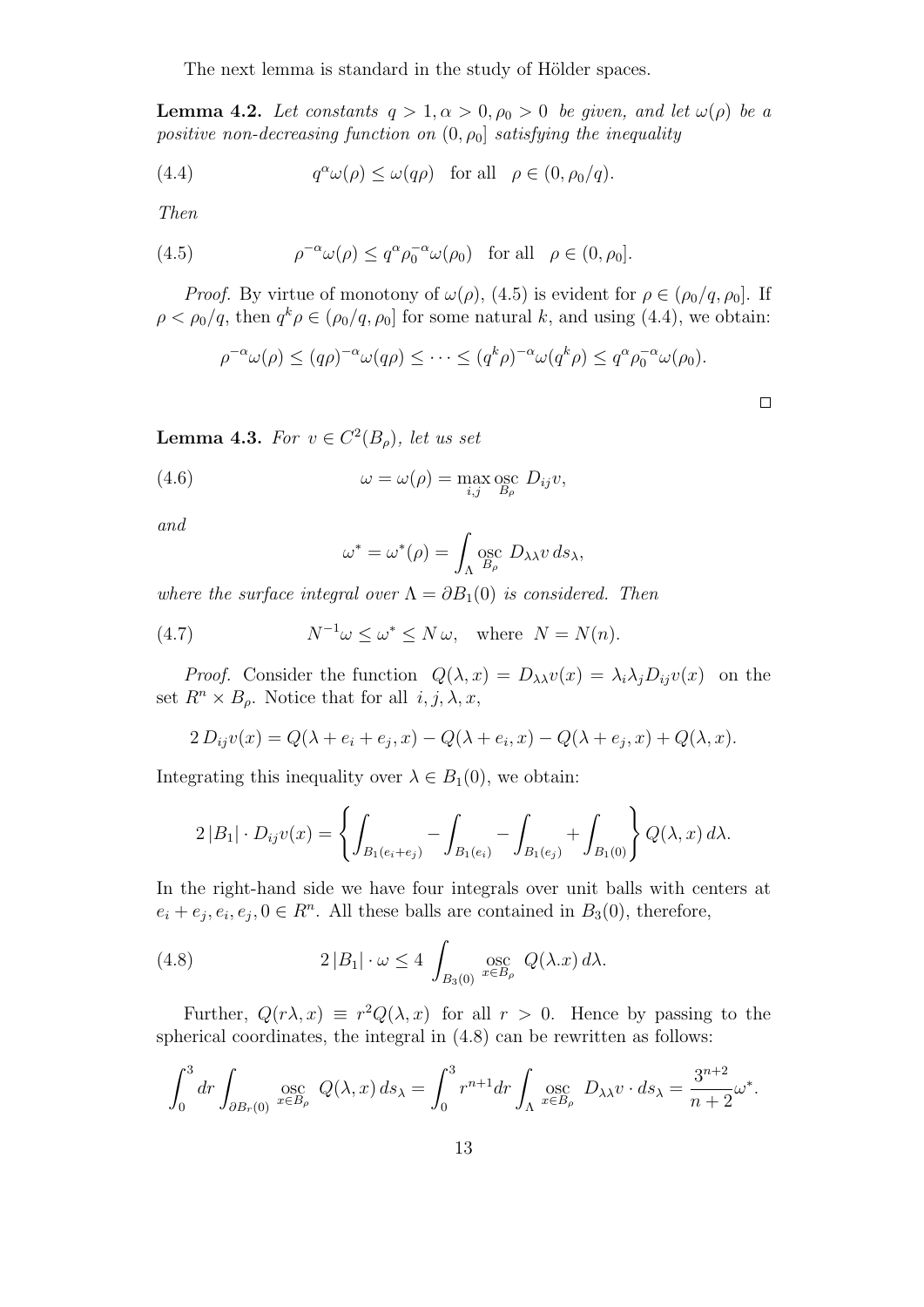This relation together with  $(4.8)$  give us the first inequality in  $(4.7)$ . The second inequality is obvious because for all  $\lambda \in \Lambda$ ,

$$
\underset{x \in B_{\rho}}{\mathrm{osc}} D_{\lambda\lambda}v \leq \omega \cdot \sum_{i,j} |\lambda_i\lambda_j| \leq \frac{\omega}{2} \sum_{i,j} (\lambda_i^2 + \lambda_j^2) = n\omega.
$$

 $\Box$ 

*Proof of Theorem 4.1.* Now we will prove only the estimate  $(4.2)$  assuming that the problem (4.1) is solvable in  $C^{2,\overline{\alpha};0}(B_r) \cap C(\overline{B_r})$ . This assumption will be substantiated below, in Remark 5.1.

*Step 1*. Notice that each function  $F_0(u_{ij}) \in \mathcal{F}(\nu)$  can be easy approximated by smooth functions  $F_0^{\delta}(u_{ij}) \in \mathcal{F}(\nu), \delta > 0$ , such that

(4.9) 
$$
|F_0(u_{ij}) - F_0^{\delta}(u_{ij})| \le \delta
$$
 for all  $[u_{ij}] \in S^n$ ,  $\delta > 0$ .

If  $v^{\delta}$  is the solution of the problem

$$
F_0^{\delta}[v^{\delta}] = 0
$$
 in  $B_r$ ,  $v^{\delta} = \varphi$  on  $\partial B_r$ ,

then by Corollary 3.1 and (4.9) we obtain

$$
\sup_{B_r} |v^{\delta} - v| \le N \cdot \sup_{B_r} |F_0[v^{\delta}] - F_0[v]| \le N \cdot \sup_{B_r} |F_0[v^{\delta}] - F_0^{\delta}[v^{\delta}]| \le N\delta.
$$

Therefore, if  $v^{\delta}$  satisfy the estimate (4.2) for all  $\delta > 0$ , then this estimate remains valid for  $v$ , the solution of initial problem  $(4.1)$ . Thus we can assume without loss of generality that  $F_0(u_{ij})$  is smooth. Then automatically *v ∈ C <sup>∞</sup>*(*Br*) (see [13], Lemma I.3.2; [9], Lemma 17.16). Next, replacing *r* by *r* − *ε* and then letting  $\varepsilon \to 0^+$ , we can assume  $v \in C^4(\overline{B_r})$ .

*Step 2*. Let us fix

$$
(4.10)
$$

$$
z \in B_r, \ \ 0 < \rho \le d(z) = \frac{1}{2} \text{dist}(z, \partial B_r), \ \ \omega = \omega(\rho) = \max_{i,j} \operatorname*{osc}_{B_\rho(z)} D_{ij} v.
$$

Relying on the smoothness of  $F_0(u_{ij})$  and  $v(x)$ , we differentiate the equality  $F_0[u] = 0$  twice in the direction  $\lambda \in \Lambda$ . Using (F0<sup>\*</sup>), (F1<sup>\*</sup>) in Remark 3.1, we have

(4.11) 
$$
a_{ij}D_{ij}D_{\lambda\lambda}v = -\partial^2 F_0/\partial u_{ij}\partial u_{pq} \cdot D_{ij}D_{\lambda}v \cdot D_{pq}D_{\lambda}v \le 0 \text{ in } B_r,
$$

where  $a_{ij} = \partial F_0 / \partial u_{ij}$ . Hence the functions

$$
V^{\lambda}(x) = D_{\lambda\lambda}v(x) - \inf_{B_{2\rho}(z)} D_{\lambda\lambda}v
$$

satisfy the relations

(4.12) 
$$
V^{\lambda} \geq 0, \quad a_{ij} D_{ij} V^{\lambda} \leq 0 \quad \text{in} \quad B_{2\rho}(z).
$$

*Step 3*. Next, we fix  $x \in B_\rho(z)$ . From the definition of  $\omega$  in (4.10) it follows that there exists a point  $y \in \overline{B_{\rho}(z)}$  such that

$$
\omega = \omega(\rho) \ge \max_{i,j} |D_{ij}u(x) - D_{ij}u(y)| \ge \omega/2.
$$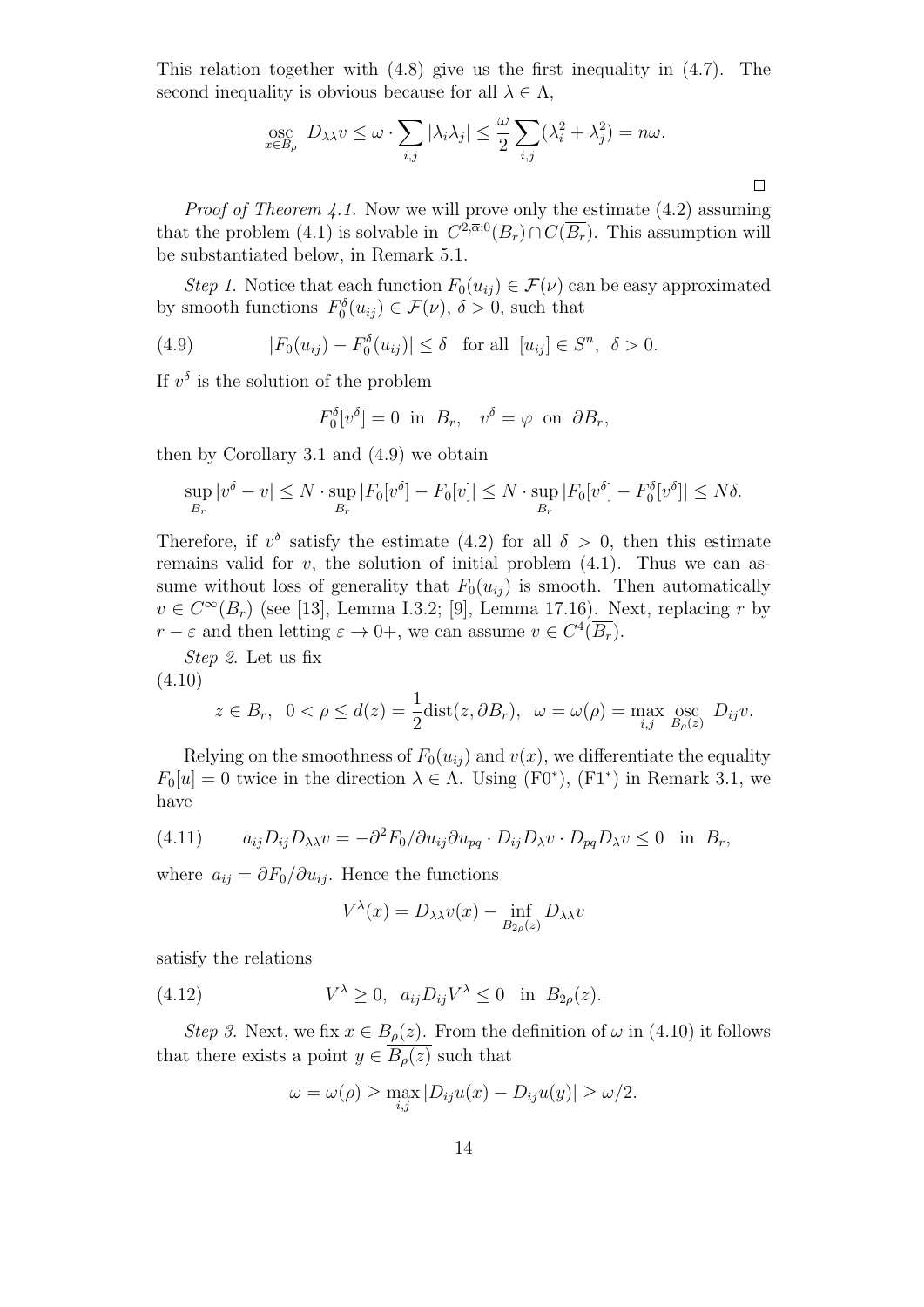By virtue of (3.13), we have  $\overline{a}_{ij} \cdot (D_{ij}v(x) - D_{ij}v(y)) = 0$ , where  $\overline{a}_{ij}$  (depending on *x, y*) satisfy (4.3). Therefore, if  $\mu_1 \leq \mu_2 \leq \cdots \leq \mu_n$  are eigenvalues of the matrix  $M = [M_{ij}] = [D_{ij}v(x) - D_{ij}v(y)]$ , then  $\mu_n \geq 2\mu\omega$  for some constant  $\mu = \mu(n, \nu) > 0$ . Moreover, we can assume  $\mu = \mu(n, \nu) > 0$  to be suitable chosen so that the Lebesgue measure on  $\Lambda = \partial B_1(0)$ ,

$$
|\{\lambda \in \Lambda : M_{ij}\lambda_i\lambda_j \ge \mu\omega\}| \ge 2\mu \cdot |\Lambda|.
$$

Since  $x \in B_\rho(z)$  can be taken arbitrarily, and

$$
M_{ij}\lambda_i\lambda_j = D_{\lambda\lambda}u(x) - D_{\lambda\lambda}u(y) \leq V^{\lambda}(x),
$$

we arrive at the estimate

(4.13) 
$$
|\{\lambda \in \Lambda : V^{\lambda}(x) \ge \mu \omega\}| \ge 2\mu \cdot |\Lambda| \text{ for all } x \in B_{\rho}(z).
$$

*Step 4*. Now we set

$$
\Gamma = \{ (\lambda, x) \in \Lambda \times B_{\rho}(z) : V^{\lambda}(x) \ge \mu \omega \} \subset \Lambda \times B_{\rho}(z),
$$
  

$$
\Gamma_{\lambda} = \{ x \in B_{\rho}(z) : V^{\lambda}(x) \ge \mu \omega \} \text{ for } \lambda \in \Lambda,
$$
  

$$
\Gamma_{x} = \{ \lambda \in \Lambda : V^{\lambda}(x) \ge \mu \omega \} \text{ for } x \in B_{\rho}(z),
$$

(4.14) 
$$
\Lambda_0 = \{ \lambda \in \Lambda : |\Gamma_{\lambda}| \ge \mu \cdot |B_{\rho}| \}.
$$

By (4.13) and Fubini's theorem, the product-measure on  $\Lambda \times B_{\rho}(z)$ ,

$$
|\Gamma| = \int_{B_{\rho}(z)} |\Gamma_x| \, dx \ge 2\mu \cdot |\Lambda| \cdot |B_{\rho}|.
$$

On the other hand, by definition of  $\Lambda_0$ ,

$$
\int_{\Lambda \backslash \Lambda_0} |\Gamma_\lambda| \, ds_\lambda \leq |\Lambda \setminus \Lambda_0| \cdot \mu |B_\rho| \leq \mu |\Lambda| \cdot |B_\rho|,
$$

therefore,

$$
|\Lambda_0| \cdot |B_\rho| \ge \int_{\Lambda_0} |\Gamma_\lambda| \, ds_\lambda = |\Gamma| - \int_{\Lambda \setminus \Lambda_0} |\Gamma_\lambda| \, ds_\lambda \ge \mu \cdot |\Lambda| \cdot |B_\rho|,
$$

so we obtain  $|\Lambda_0| \geq \mu \cdot |\Lambda|$ .

*Step 5*. The relations (4.12) allow us to apply Lemma 4.1 to the functions  $V(x) = (\mu\omega)^{-1}V^{\lambda}(x), \quad \lambda \in \Lambda_0$ . This gives us

$$
\underset{B_{2\rho}(z)}{\text{osc}} D_{\lambda\lambda}v - \underset{B_{\rho}(z)}{\text{osc}} D_{\lambda\lambda}v \ge \inf_{B_{\rho}(z)} D_{\lambda\lambda}v - \inf_{B_{2\rho}(z)} D_{\lambda\lambda}v = \inf_{B_{\rho}(z)} V^{\lambda} \ge \beta\mu \cdot \omega(\rho)
$$

for all  $\lambda \in \Lambda_0$ . Taking into account (4.14) and using Lemma 4.3, we obtain:

$$
\omega^*(2\rho) - \omega^*(\rho) = \int_{\Lambda} \left[ \operatorname*{osc}_{B_{2\rho}(z)} D_{\lambda\lambda} v - \operatorname*{osc}_{B_{\rho}(z)} D_{\lambda\lambda} v \right] ds_{\lambda} \ge |\Lambda_0| \cdot \beta \mu \cdot \omega(\rho) \ge \mu_1 \cdot \omega^*(\rho)
$$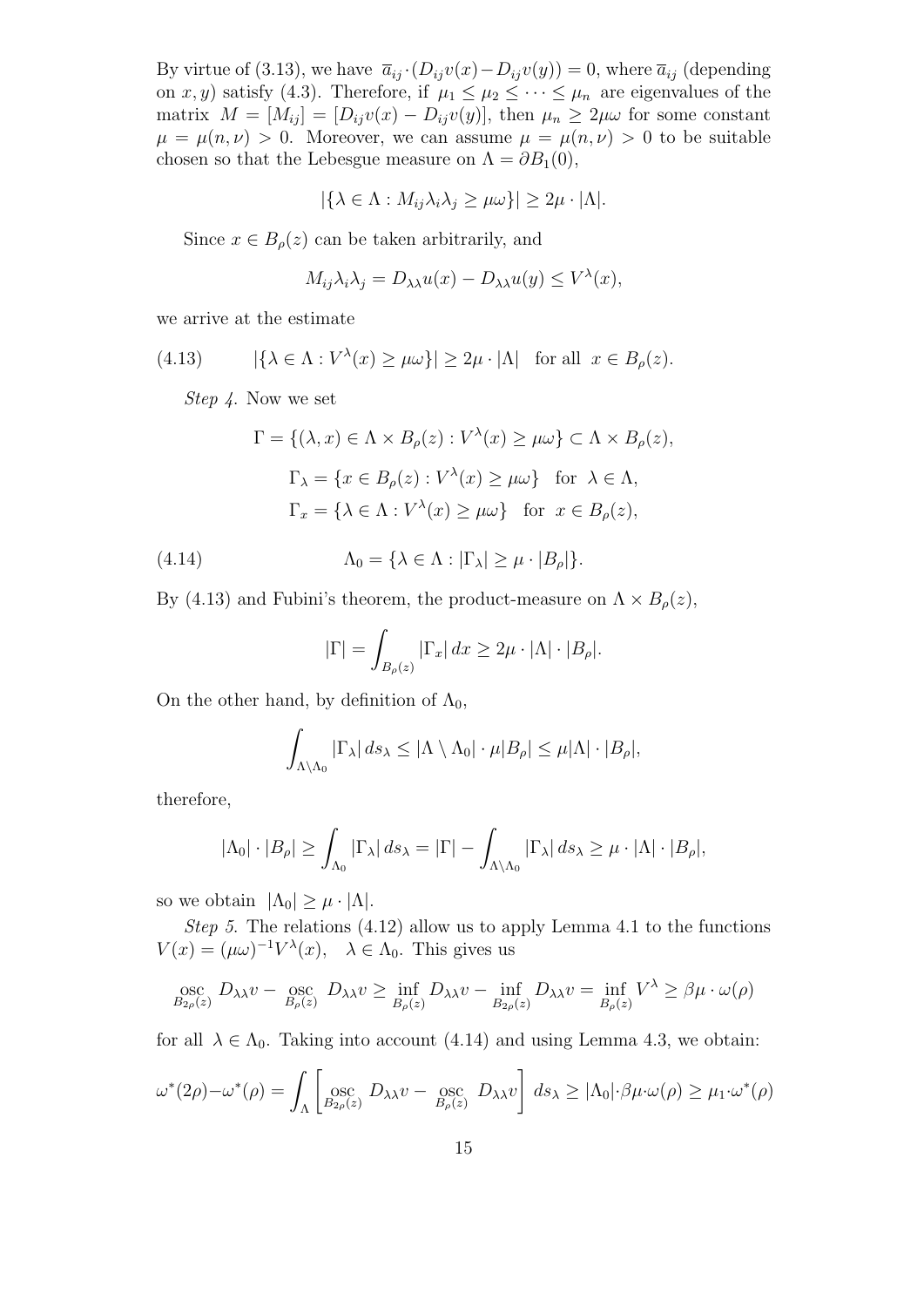for some constant  $\mu_1 = \mu_1(n, \nu) > 0$ .

*Step 6*. Taking  $\overline{\alpha} = \overline{\alpha}(n, \nu) = \log_2(1 + \mu_1) > 0$  and  $\rho_0 = d(z)$ , we see that

$$
2^{\overline{\alpha}}\omega^*(\rho) = (1 + \mu_1)\omega^*(\rho) \le \omega^*(2\rho) \quad \text{for all} \ \rho \in (0, \rho_0/2].
$$

Using Lemma 4.2 with  $q = 2$  and then again Lemma 4.3, we get

(4.15) 
$$
\rho^{\overline{\alpha}}\omega(\rho) \le N(n,\nu)\rho_0^{-\overline{\alpha}}\omega(\rho_0) \text{ for all } \rho \in (0,\rho_0].
$$

This estimate implies

$$
\rho_0^{2+\overline{\alpha}}\rho^{-\overline{\alpha}}\omega(\rho) \le N\rho_0^2\omega(\rho_0) \le N \cdot [v]_{2,0;B_r}^{(0)}.
$$

Taking the *sup* over  $z \in B_r$  and  $\rho \in (0, \rho_0] = (0, d(z))$ , and applying Theorem 2.1, we get

$$
[v]_{2,\overline{\alpha}}^{(0)} \le N \hat{M}_{2,\overline{\alpha}}^{(0)} \le N [v]_{2,0}^{(0)}.
$$

Finally, from the interpolation inequalities (2.12) and Corollary 3.3 it follows

$$
||v||_{2,\overline{\alpha}}^{(0)} \le N \sup_{\Omega} |v| \le N \sup_{\partial \Omega} |\varphi|.
$$

So we have proved the desired estimate (4.2).

**Remark 4.1.** Theorem 4.1 is the only point where the convexity condition (F0) is used. It is an *open problem* whether it remains valid without (F0). In the case  $n = 2$ , this is so and follows from well-known result of Nirenberg [21] on  $C^{1,\alpha}$ -smoothness of solutions of linear elliptic equations with measurable coefficients. Therefore, in the case  $n = 2$  all our results, including Theorems 3.1–3.3, remain in effect without (F0). It was shown in [27] that the result of Nirenberg fails for  $n = 3$ , and hence the convexity condition  $(F0)$  is essential in our considerations when  $n \geq 3$ .

# **5. Interior** *C* <sup>2</sup>*,α−* **estimates: general equations**

We will use the interior estimate  $(4.2)$  in  $C^{2,\overline{\alpha};0}$  for solutions of simplest nonlinear equations in the proof of estimates in  $C^{2,\alpha;0}$ ,  $0 < \alpha < \overline{\alpha}$  for solutions of general nonlinear equations. In the case of linear equations, we can consider linear equations  $L_0 v = \sum a_{ij} D_{ij} v = 0$  with constant coefficients in place of simplest nonlinear equations  $F_0[v] = 0$ , so (4.2) is true with  $\overline{\alpha} = 1$ , and hence for general linear equations with coefficients in  $C^{\alpha}$ , we can take arbitrary  $\alpha \in (0, 1)$ .

**Theorem 5.1.** *Let*  $\Omega$  *be a bounded domain in*  $R^n$  *with*  $d_0 = diam \Omega \leq R_0$  $const < \infty$ , and let  $F(x, u, u_i, u_{ij})$  satisfy Assumptions 3.1 with some constants  $K, K_1 \geq 0, \nu \in (0, 1], \alpha \in (0, \overline{\alpha}),$  where  $\overline{\alpha} = \overline{\alpha}(n, \nu)$  *is the constant in Theorem* 4.1. Suppose  $u \in C^{2,\alpha;0}(\Omega) \cap C(\overline{\Omega})$  *is a solution of the equation*  $F[u] = 0$  *in* Ω*. Then the estimate (3.6) holds.*

 $\Box$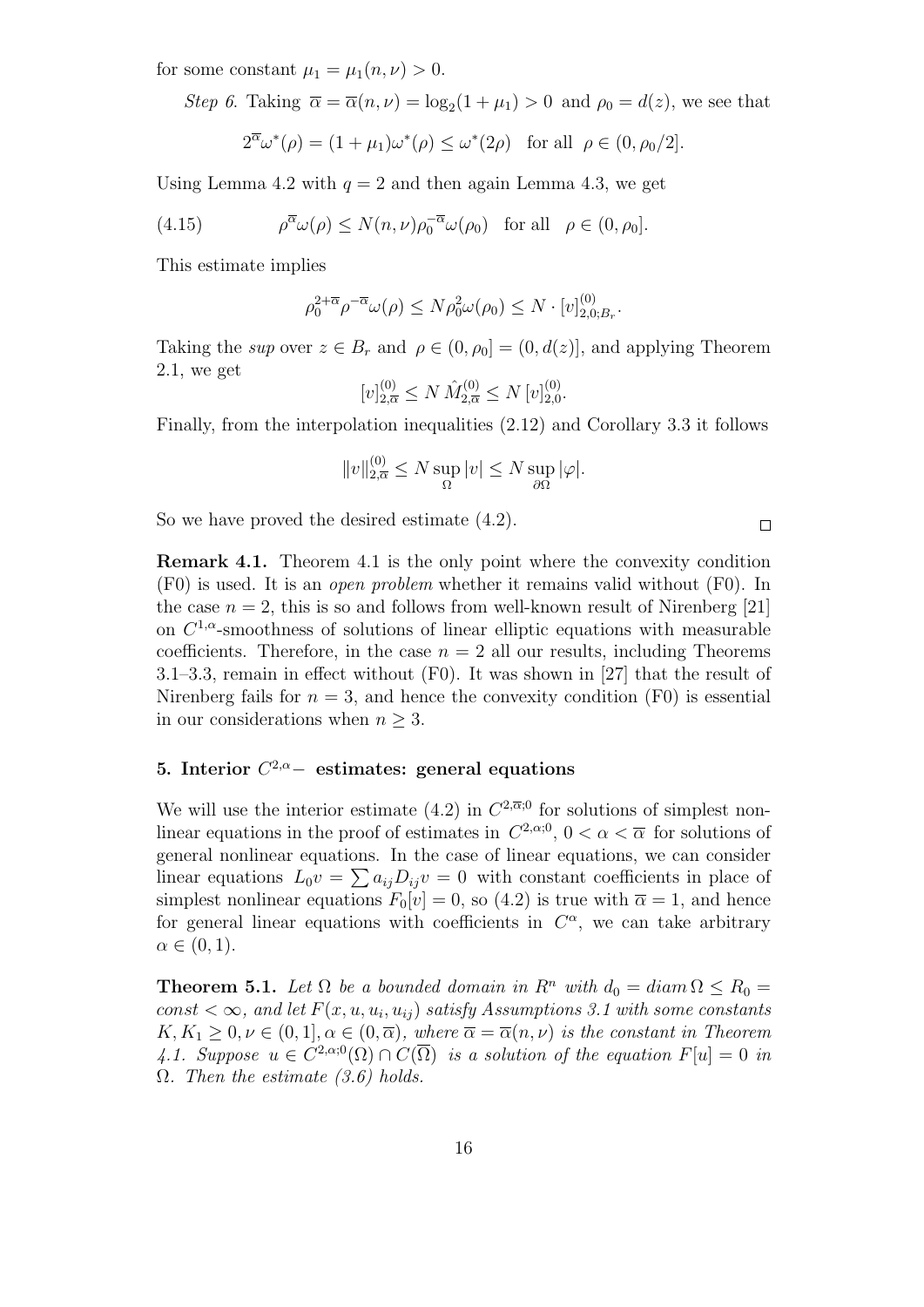*Proof.* Throughout the proof we will denote by *N* different constants depending only on  $n, \nu, K, \alpha, R_0$ . We will also use the brief notations

$$
U_{2,\alpha} = [u]_{2,\alpha}^{(0)}, \ \ U_k = [u]_{k,0}^{(0)}.
$$

*Step 1.* Let us fix

$$
y \in \Omega
$$
,  $d = d(y) = \frac{1}{2} \text{dist}(y, \partial \Omega)$ ,  $\rho \in (0, d]$ , and  $\varepsilon \in (0, 1/2]$ .

We set  $r = \rho/\varepsilon$  and consider separately the cases (a)  $r \leq d$  and (b)  $r > d$ . In the case (a), we take

$$
\varphi = u - T_{y,2}u, \overline{u} = u(y), \overline{u}_i = D_i u(y), \overline{u}_{ij} = D_{ij}u(y),
$$

and  $F_0(u_{ij}) = F(y, \overline{u}, \overline{u}_i, \overline{u}_{ij} + u_{ij})$ . Since  $F_0(0) = F[u](y) = 0, F_0 \in \mathcal{F}(\nu)$ . Next, we determine *v* as the solution of the problem

(5.1) 
$$
F_0[v] = F_0(D_{ij}v) = 0
$$
 in  $B_r = B_r(y)$ ,  $v = \varphi$  on  $\partial B_r$ .

From Theorem 4.1 it follows  $v \in C^{2,\overline{\alpha};0}(B_r) \cap C(\overline{B_r})$  and

$$
r^{2+\overline{\alpha}}[v]_{2,\overline{\alpha};B_{r/2}} \leq N \cdot \sup_{\partial B_r} |\varphi|.
$$

Having in mind that  $\rho = \varepsilon r \leq r/2$ , applying Corollary 2.2 to *v* in  $B_{\rho}$ , and then Lemma 2.2 to  $u$  in  $B_r$ , we obtain (with different constants  $N$ ):

$$
\rho^{-2-\alpha} E_2[v; B_\rho] \le N \rho^{\overline{\alpha}-\alpha} [v]_{2,\overline{\alpha};B_{r/2}} \le N \rho^{\overline{\alpha}-\alpha} r^{-2-\overline{\alpha}} \sup_{B_r} |\varphi|
$$
  

$$
\le N \rho^{\overline{\alpha}-\alpha} r^{\alpha-\overline{\alpha}} [u]_{2,\alpha;B_r} = N \varepsilon^{\overline{\alpha}-\alpha} [u]_{2,\alpha;B_r}.
$$

Since  $r \leq d$ , by definition of  $U_{2,\alpha} = [u]_{2,\alpha}^{(0)}$  in (2.8), we get

(5.2) 
$$
d^{2+\alpha} \rho^{-2-\alpha} E_2[v; B_\rho] \le N \varepsilon^{\overline{\alpha}-\alpha} U_{2,\alpha}.
$$

*Step 2.* Further, we will evaluate  $F_0[\varphi]$  on  $B_r = B_r(y)$ . For  $x \in B_r$ , we set  $u = u(x), u_i = D_i u(x), u_{ij} = D_{ij} u(x)$ . Notice that  $D_{ij} \varphi(x) = u_{ij} - \overline{u}_{ij}$ . Therefore,

$$
|F_0[\varphi](x)| = |F_0[\varphi](x) - F[u](x)| = |F(y, \overline{u}, \overline{u}_i, u_{ij}) - F(x, u, u_i, u_{ij})|
$$
  
\n
$$
\leq |F(y, \overline{u}, \overline{u}_i, u_{ij}) - F(y, u, u_i, u_{ij})| + |F(y, u, u_i, u_{ij}) - F(x, u, u_i, u_{ij})|
$$

in  $B_r$ . Since  $|x - y| < r \le d \le d_0 \le R_0$ , we have

$$
|u - \overline{u}| + \sum_{i} |u_i - \overline{u}_i| \leq Nr \cdot |u|_{2,0;B_r} \leq Nr^{\alpha} \cdot |u|_{2,0;B_r}.
$$

By virtue of (F2) and (F4),

$$
A = r^{-\alpha} \sup_{B_r} |F_0[\varphi]| \le N \cdot (|u|_{2,0;B_r} + K_1),
$$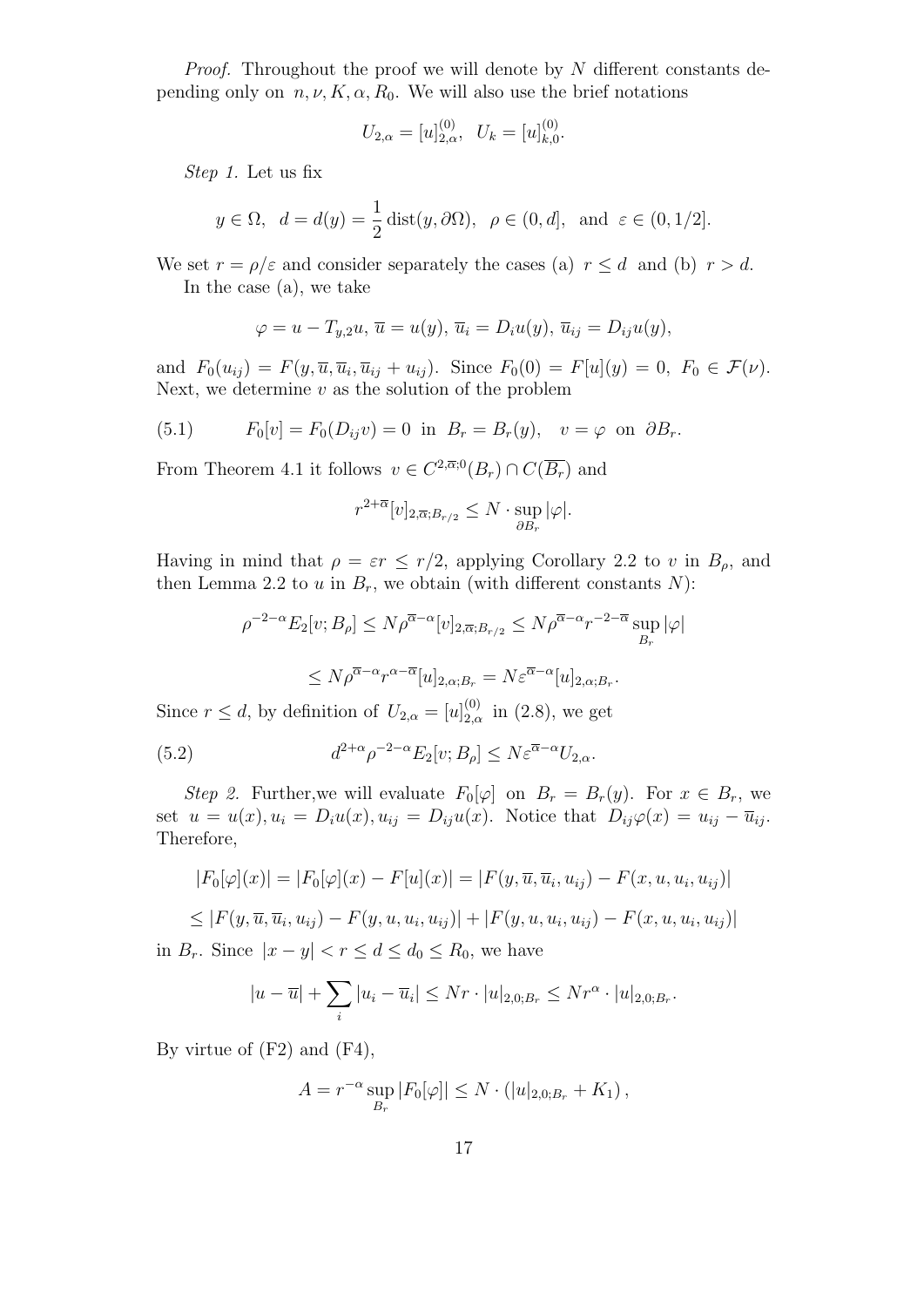hence

(5.3) 
$$
d^{2+\alpha}A \leq N \cdot (U_2 + U_1 + U_0 + d_0^{2+\alpha} K_1).
$$

Now we proceed to evaluate  $\varphi - v$  on  $B_r$ . By Lemma 3.1,

$$
F_0[\varphi] = F_0[\varphi] - F_0[v] = L_0(\varphi - v) = a_{ij}D_{ij}(\varphi - v)
$$
 in  $B_r$ 

with  $a_{ij}$  satisfying (3.2). The functions  $\varphi - v$  together with

$$
w(x) = \frac{Ar^{\alpha}}{2n\nu}(r^{2} - |x - y|^{2})
$$

satisfy the relations

$$
L_0 w \le -Ar^{\alpha} \le -|L_0(\varphi - v)| \text{ in } B_r = B_r(y), \quad w = \varphi - v = 0 \text{ on } \partial B_r.
$$

By the comparison principle, we get

$$
\sup_{B_{\rho}} |\varphi - v| \le \sup_{B_r} |\varphi - v| \le \sup_{B_r} |w| = \frac{A}{2n\nu} r^{2+\alpha}.
$$

Using the equality  $r = \rho/\varepsilon$  and (5.3), we obtain the estimate

(5.4) 
$$
d^{2+\alpha} \rho^{-2-\alpha} \sup_{B_{\rho}} |\varphi - v| \le N \varepsilon^{-2-\alpha} (U_2 + U_1 + U_0 + d_0^{2+\alpha} K_1).
$$

*Step 3.* Now we will combine together (5.2) and (5.4). Obviously

$$
E_2[u; B_{\rho}] \le E_2[v; B_{\rho}] + E_2[\varphi - v; B_{\rho}] \le E_2[v; B_{\rho}] + \sup_{B_{\rho}} |\varphi - v|,
$$

so we receive

(5.5) 
$$
d^{2+\alpha} \rho^{-2-\alpha} E_2[u; B_\rho] \leq N \varepsilon^{\overline{\alpha}-\alpha} U_{2,\alpha} + N \varepsilon^{-2-\alpha} (U_2 + U_1 + U_0 + d_0^{2+\alpha} K_1).
$$

We have considered the case (a)  $r = \rho/\varepsilon \leq d$ . In the case (b)  $r = \rho/\varepsilon > d$ , we have  $d^{2+\alpha}\rho^{-2-\alpha} < \varepsilon^{-2-\alpha}$ , and  $E_2[u;B_\rho] \leq \sup_{B_d}|u| \leq U_0$ , so the left hand side of (5.5) does not exceed  $\varepsilon^{-2-\alpha}U_0$ . Since  $y \in \Omega$  and  $0 < \rho \leq d = d(y)$  are chosen in an arbitrary manner, we get the following estimate for the seminorm in Theorem 2.1:

(5.6) 
$$
M_{2,\alpha}^{(0)} \le N \varepsilon^{\overline{\alpha}-\alpha} U_{2,\alpha} + N \varepsilon^{-2-\alpha} (U_2 + U_1 + U_0 + d_0^{2+\alpha} K_1)
$$

for all  $\varepsilon > 0$ . By this theorem, (5.6) remains valid with  $U_{2,\alpha}$  in place of  $M_{2,\alpha}^{(0)}$ . Choosing then  $\varepsilon = \varepsilon(n, \nu, K, \alpha, R_0) > 0$  such that the coefficient of  $U_{2,\alpha}$  would be less then 1*/*2, we get

(5.7) 
$$
U_{2,\alpha} \leq N \cdot (U_2 + U_1 + U_0 + d_0^{2+\alpha} K_1).
$$

Finally, from  $(5.7)$  and the interpolation inequalities  $(2.12)$ ,

$$
U_2 + U_1 \le \varepsilon U_{2,\alpha} + N(\varepsilon)U_0, \quad \varepsilon > 0,
$$

it follows

$$
||u||_{2,\alpha}^{(0)} = U_{2,\alpha} + U_2 + U_1 + U_0 \le N \cdot (U_0 + d_0^{2+\alpha} K_1),
$$

completing the proof of theorem.

 $\Box$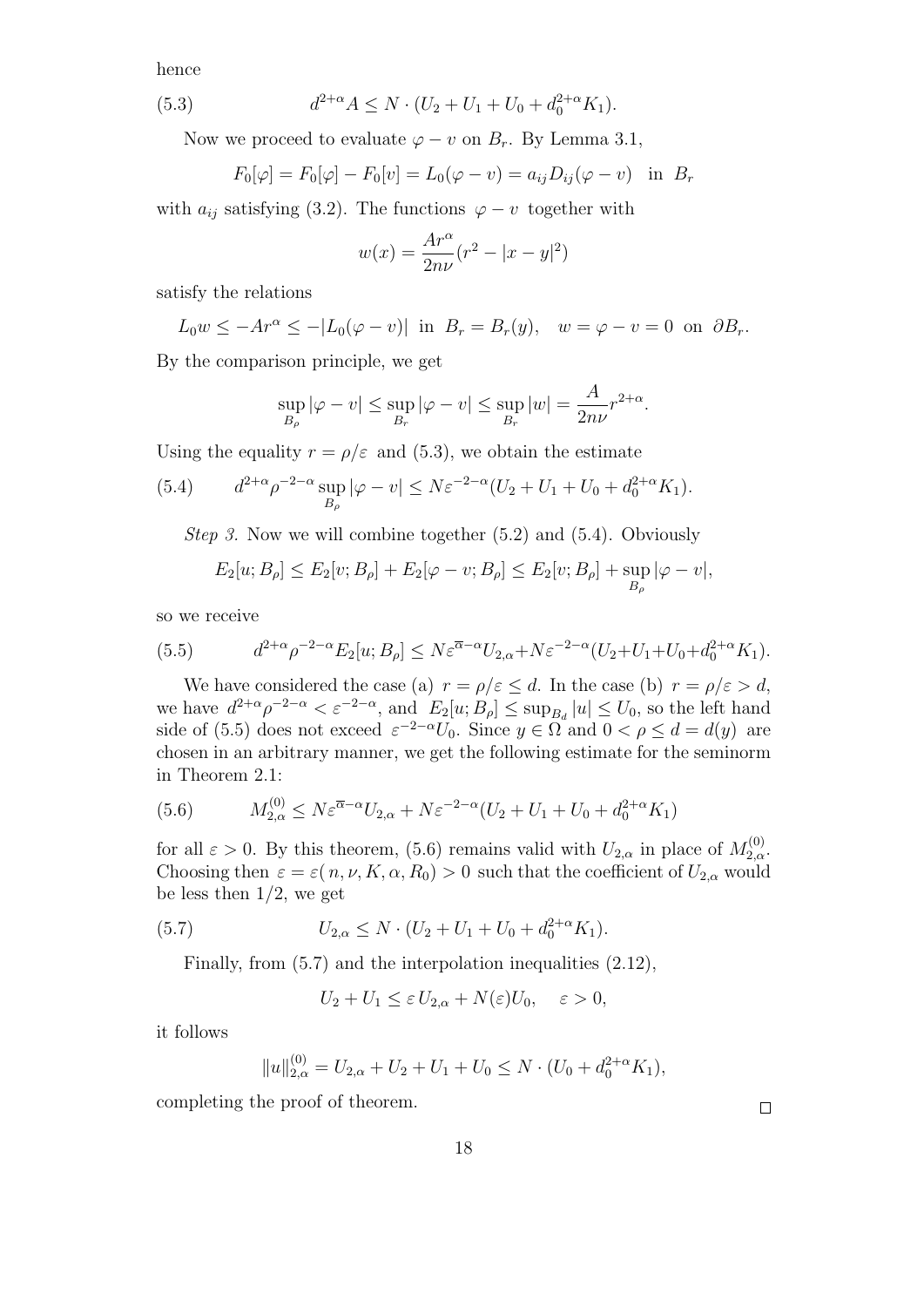**Remark 5.1.** We relied on Theorem 4.1, though its proof given in Section 4 was not quite complete because we assumed the solvability of the problem (4.1). This gap can be removed with the help of some variant of the method of continuation with respect to the parameter  $\nu$ . By virtue of (3.12), in the case  $\nu = 1$  the class  $\mathcal{F}(\nu) = \mathcal{F}(1)$  consists of the only function  $tr[u_{ij}] = \sum u_{ii}$ corresponding to the Laplace operator  $\Delta$ , so the standard results of the linear theory of elliptic equations yield all the statements of Theorem 4.1 with  $\overline{\alpha} = 1$ .

Setting out from  $\nu' = 1$ ,  $F'(u_{ij}) = tr[u_{ij}]$ , and using (3.12), we notice that the functions  $F_0(u_{ij}) \in \mathcal{F}(\nu)$ ,  $0 < \nu < 1$ , satisfy the estimate

(5.8) 
$$
|F_0'(u_{ij}) - F_0(u_{ij})| \leq \gamma \cdot \max_{i,j} |u_{ij}|,
$$

where the constant  $\gamma = \gamma(n, \nu) \rightarrow 0$  as  $\nu \rightarrow 0$ . In the proof of Theorem 5.1 with  $\nu$  close to  $\nu' = 1$ , one can consider the solution  $\nu$  of the problem

$$
F_0'[v] = F_0(D_{ij}v) = 0 \text{ in } B_r = B_r(y), v = \varphi \text{ on } \partial B_r
$$

instead of the problem (5.1). Then the estimate (5.2) remains valid. By virtue of (5.8) we have

$$
\sup_{B_r} |F'_0[\varphi] - F_0[\varphi]| \le \gamma[\varphi]_{2,0;B_r} \le \gamma r^{\alpha}[\varphi]_{2,\alpha;B_r},
$$
  

$$
A' = r^{-\alpha} \sup_{B_r} |F'_0[\varphi]| \le \gamma[\varphi]_{2,\alpha;B_r} + A.
$$

The last estimate together with (5.3) imply

$$
d^{2+\alpha}A' \le \gamma U_{2,\alpha} + N \cdot (U_2 + U_1 + U_0 + d_0^{2+\alpha} K_1).
$$

Hence in the right hand sides of  $(5.4)$ – $(5.6)$  we will have an additional term  $N\varepsilon^{-2-\alpha}\gamma U_{2,\alpha}$ . If *ν* is close enough to 1, then  $\gamma$  is small and the coefficient of  $U_{2,\alpha}$  in (5.6) still can be made less then 1/2.

Thus, starting from  $\nu' = 1$ , we see that Theorem 5.1 remains true for some  $\nu = \nu_1 < 1$ . As was pointed out in Section 3, Theorem 3.1 can be obtained on the grounds of the estimates provided by Corollary 3.2 and Theorem 5.1. In turn, Theorem 4.1 is a special case of Theorem 3.1 with  $\Omega = B_r$  and  $F = F_0$ . So, all Theorems 3.1, 4.1, and 5.1 are true for  $\nu = \nu_1$ .

Further moving past  $\nu' = \nu_1$ , we can approximate  $F_0(u_{ij}) \in \mathcal{F}(\nu)$  by the functions

$$
F_0'(u_{ij}) = \theta \delta_{ij} + (1 - \theta) F_0(u_{ij}), \quad 0 < \theta < 1.
$$

Moreover, if  $\nu < \nu_1$  is close to  $\nu_1$ , then for small  $\theta > 0$  we have  $F'_0(u_{ij}) \in$  $\mathcal{F}(\nu_1)$  and the constant  $\gamma$  in (5.8) will also be small. Hence all the previous considerations are valid for some  $\nu = \nu_2 < \nu_1$ . Continuing this procedure, we can embrace the arbitrary  $\nu \in (0, 1]$ .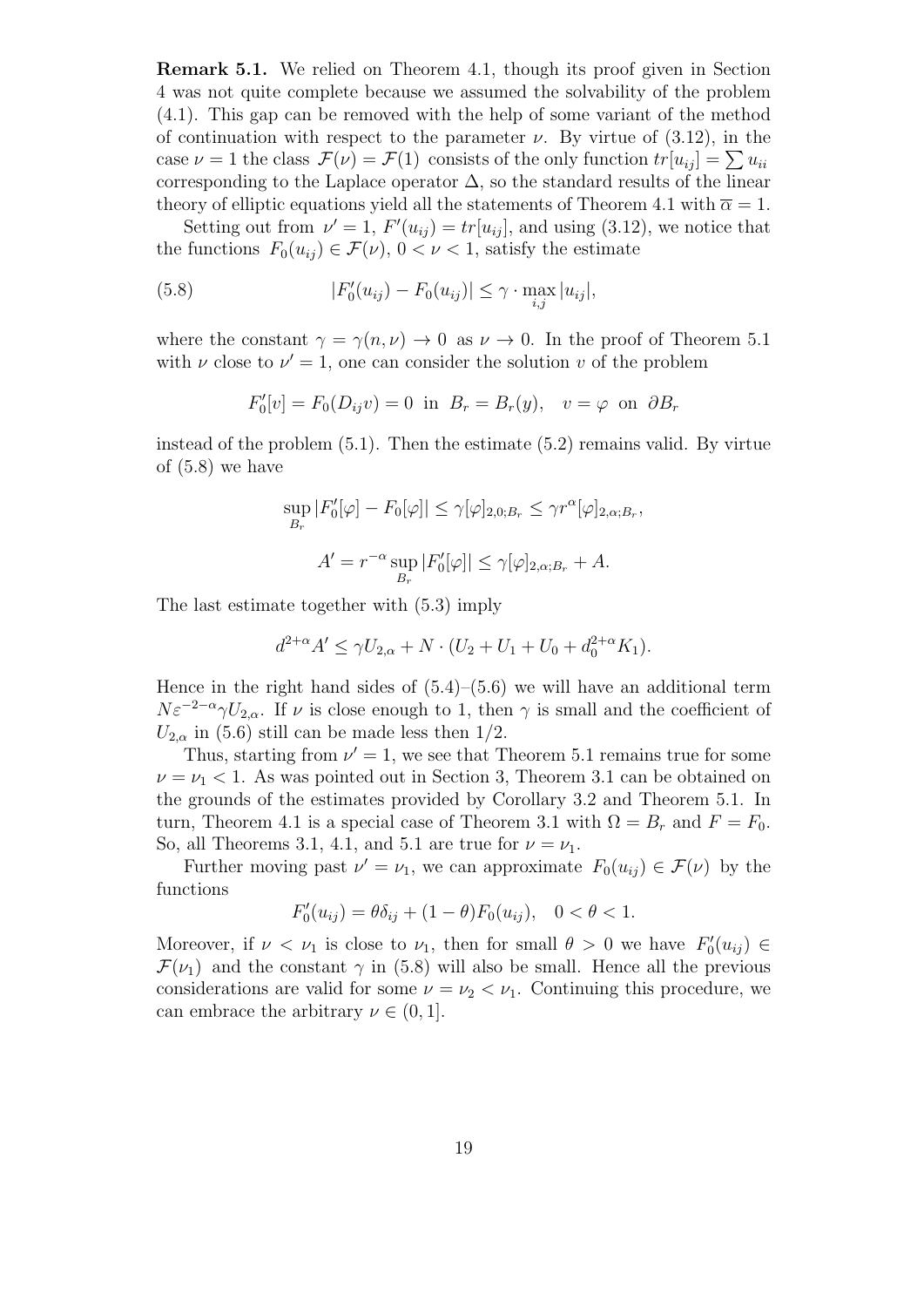#### **6. Some boundary estimates for solutions of linear elliptic equations**

We will essentially use the following Lemma 6.1 announced in [23] (see also [25]). For applications to nonlinear equations, the same results can be obtained by Krylov's method (see [12] and [13], comments to *§*1 of Ch.5), which implies the consideration of auxiliary degenerate elliptic or parabolic equation for  $V(x)/x_n$ .

**Lemma 6.1.** *Let*  $\nu \in (0,1]$ *,*  $x_0 \in R_0^n$ *,*  $r > 0$ *,* and  $B_r^+ = R_+^n \cap B_r(x_0)$ *. Suppose that*  $V \in C^2(B_r^+) \cap C(\overline{B_r^+})$  *be a solution of the equation* 

(6.1) 
$$
a_{ij}D_{ij}V = 0 \text{ in } B_r^+,
$$

*where*  $a_{ij} = a_{ij}(x)$  *satisfy the conditions* (4.3), and moreover,

(6.2) 
$$
V = 0 \quad \text{on } \Gamma = R_0^n \cap B_r(x_0).
$$

*Then the function*  $\omega(\rho) = \underset{B_{\rho}^+}{\text{osc}} V(x)/x_n$  *satisfies the estimate* 

(6.3) 
$$
\rho^{-\overline{\alpha}}\omega(\rho) \leq N r^{-\overline{\alpha}}\omega(r) \text{ for all } \rho \in (0, r],
$$

*where the constants*  $\overline{\alpha} \in (0,1], N > 0$  *depend only on n, v.* 

*Proof.* By Lemma 4.2, for the proof of  $(6.3)$  it is sufficient to obtain, for example, the estimate

(6.4) 
$$
10^{\overline{\alpha}}\omega(\rho) \le \omega(10\rho) \text{ for } \rho \in (0, r/10].
$$

Using the transformation  $x \rightarrow \rho^{-1} \cdot (x - x_0)$ , we can consider only the case  $x_0 = 0, \rho = 1$ . In addition, replacing, if necessary,  $V(x)$  by one of the functions  $\lambda x_n \pm V(x)$ ,  $\lambda = const$ , we assume that

(6.5) 
$$
0 \le x_n^{-1} \cdot V(x) \le \omega = \omega(10) \text{ in } B_{10}^+,
$$

and moreover,

(6.6) 
$$
|\{x \in B_2(x^*) : x_n^{-1} \cdot V(x) \ge \omega/2\}| \ge |B_2|/2,
$$

where  $x^* = (0, \dots, 0, 4)$ . Since  $V \ge 0$  and  $a_{ij}D_{ij}V = 0$  in  $B_4(x^*) \subset B_{10}^+$ , and by virtue of (6.6),

$$
|\{x \in B_2(x^*) : V(x) \ge \omega\}| \ge |B_2|/2,
$$

from Lemma 4.1 it follows that  $V(x) \ge \beta \omega$  on  $B_2(x^*)$ , where  $\beta = \beta(n, \nu) > 0$ .

We fix  $y = (y_1, \dots, y_n) \in B_1^+$  and set

$$
y^* = (y_1, \dots, y_{n-1}, 4), \quad w(x) = (|x - y^*|^{-\gamma} - 4^{-\gamma}) \cdot \beta \omega,
$$

where the constant  $\gamma = \gamma(n, \nu) > 0$  is so large that  $a_{ij}D_{ij}w(x) \geq 0$  for all  $x \neq y^*$ . Moreover, we have  $V(x) \geq 0 = w(x)$  on  $\partial B_4(y^*) \subset B_{10}^+$ , and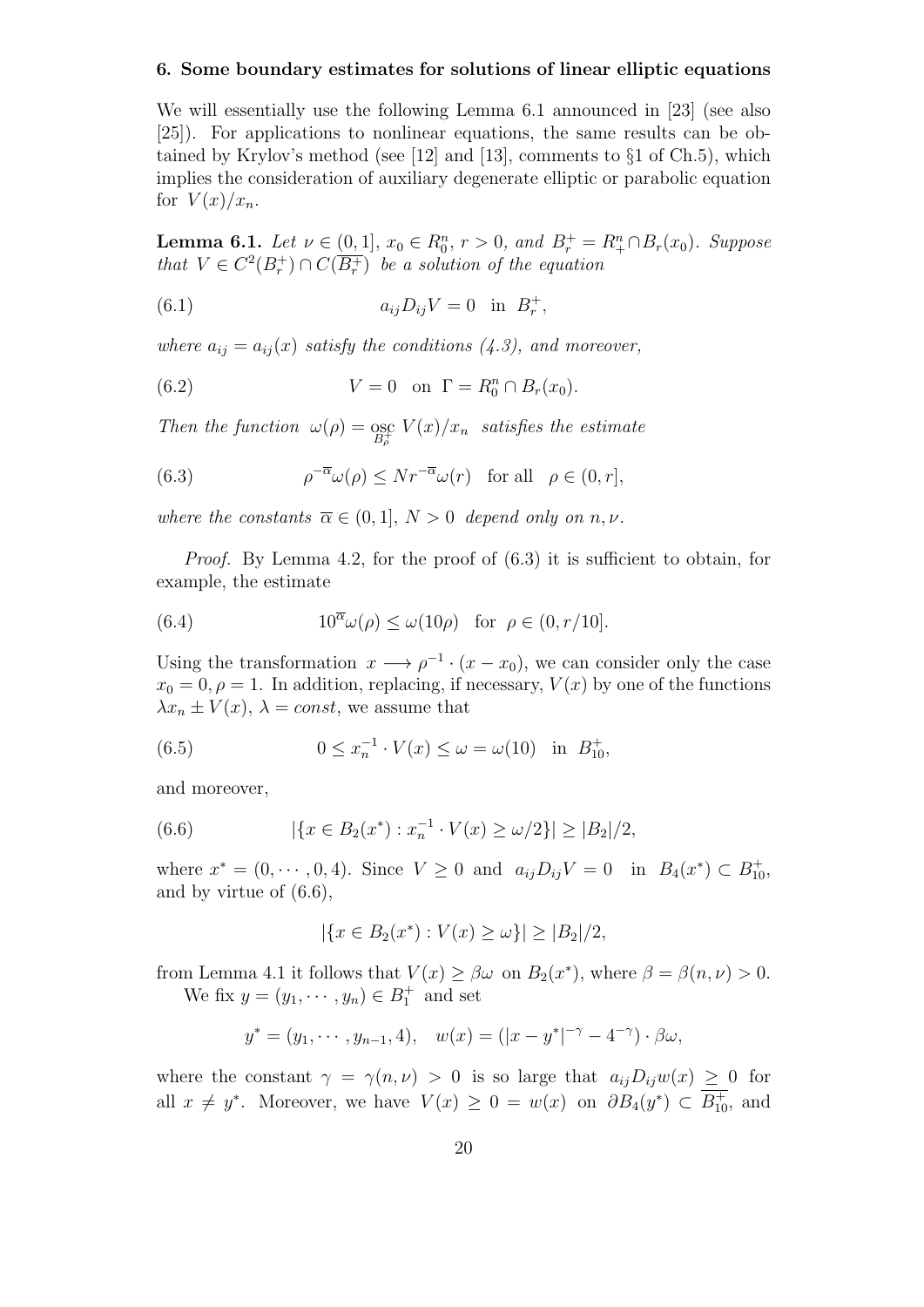$V(x) \geq \beta \omega \geq w(x)$  on  $\partial B_1(y^*) \subset B_2(x^*)$ . Consequently, by the classical maximum principle,  $V(x) \geq w(x)$  on  $B_4(y^*) \setminus B_1(y^*)$ . In particular,

$$
V(y) \ge w(y) = ((4 - y_n)^{-\gamma} - 4^{-\gamma})\beta \omega \ge \beta_1 \omega \cdot y_n,
$$

where  $\beta_1 = \beta_1(n, \nu) > 0$ . Since  $y \in B_1$  can be selected in an arbitrary manner, we get  $V(x)/x_n \ge \beta_1 \omega$  for all  $x \in B_1^+$ . This estimate together with (6.5) yield  $\omega(1) \leq (1 - \beta_1) \cdot \omega(10)$ . Taking  $\overline{\alpha} = \overline{\alpha}(n, \nu) = -\log_{10}(1 - \beta_1) > 0$ , we obtain the desired inequality (6.3).  $\Box$ 

**Remark 6.1.** By standard barrier technique, one can show that if  $(6.1)$ ,  $(6.2)$ are valid for  $B_{2r}^+$  in place of  $B_r^+$ , then

$$
\sup_{B_r^+} |V(x)/x_n| \le N(n,\nu) \cdot r^{-1} \sup_{B_{2r}^+} |V|.
$$

Therefore, in this case we have

$$
\rho^{-\overline{\alpha}}\omega(\rho) \leq Nr^{-1-\overline{\alpha}}\sup_{B_{2r}^+}|V| \quad \text{for all} \quad \rho \in (0, r].
$$

We observe that since  $V(x_0) = 0$ , the estimate (6.3) yields the existence of the derivative

$$
D_n V(x_0) = \lim_{\rho \to 0+} \rho^{-1} \cdot V(x_0 + \rho e_n).
$$

Lemma 6.1 can be applied to each point  $y_0 \in \Gamma$  in place of  $x_0$ , hence there exists  $D_n V$  on  $\Gamma$  and moreover, the following assertions hold.

**Corollary 6.1.** *Under the assumptions of Lemma 6.1, we have*

(6.7) 
$$
[D_n V]_{\overline{\alpha}; B_{r/2}^0} \leq N r^{-\overline{\alpha}} \omega(r),
$$

*where*  $B_{r/2}^0 = B_{r/2}(x_0) \cap R_0^n$ . In addition, if  $D_n V \in C(\overline{B_r^+})$ , then

(6.8) 
$$
[D_n V]_{\overline{\alpha}; B_{r/2}^0} \leq N r^{-\overline{\alpha}} \underset{B_r^+}{\text{osc}} D_n V.
$$

*Proof.* Applying (6.3) to different half-balls  $B^+_{\rho}(y_0)$ , we get (6.7). Further, if  $D_n V \in C(\overline{B_r^+})$ , then

$$
V(x)/x_n = x_n^{-1} \int_0^{x_n} D_n V(x_1, \dots, x_{n-1}, t) dt,
$$

Therefore,

(6.9) 
$$
\omega(r) = \underset{B_r^+}{\text{osc}} V(x)/x_n \leq \underset{B_r^+}{\text{osc}} D_n V,
$$

that yields (6.8).

**Corollary 6.2.** *Let the assumptions of Lemma 6.1 be satisfied and suppose that*  $D_n V \in C(B_r^+)$ *. Then* 

$$
\rho^{-1-\overline{\alpha}} E_1[V; B^+_{\rho}] \leq N r^{-\overline{\alpha}} \underset{B^+}{\text{osc}} D_n V \quad \text{for all} \quad \rho \in (0, r].
$$

 $\Box$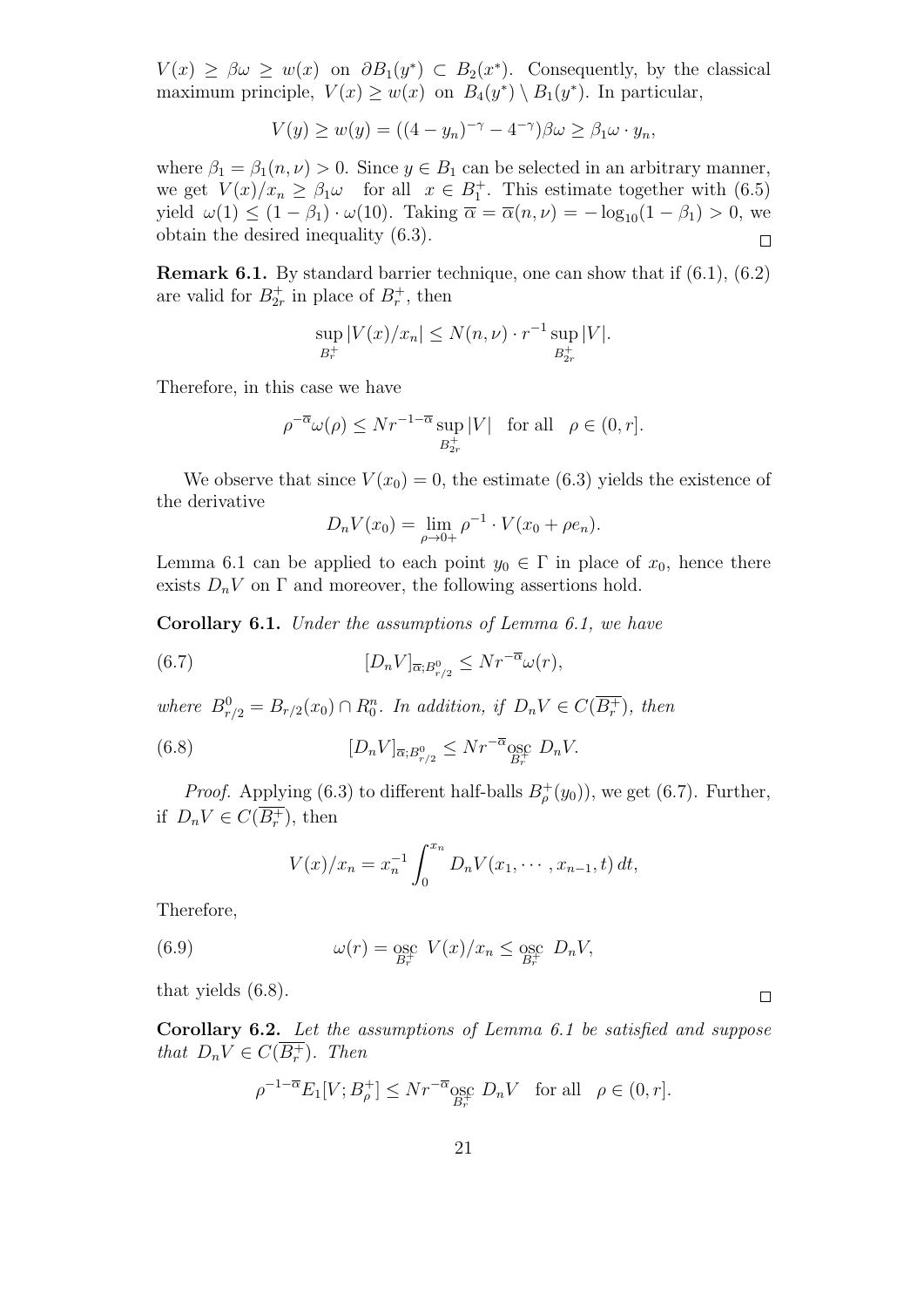*Proof.* Since  $\rho/x_n > 1$  in  $B^+_{\rho}$ , from Lemma 6.1 applied to the functions *V*(*x*) −  $\lambda x_n$ ,  $\lambda \in R^1$ , we obtain:

$$
\rho^{-1-\overline{\alpha}} E_1[V; B_\rho^+] \le \rho^{-1-\overline{\alpha}} \inf_{\lambda \in R^1} \sup_{B_\rho^+} |V(x) - \lambda x_n|
$$
  

$$
\le \rho^{-\overline{\alpha}} \inf_{\lambda \in R^1} \sup_{B_\rho^+} |V(x)/x_n - \lambda| = \frac{1}{2} \rho^{-\overline{\alpha}} \omega(\rho) \le N r^{-\overline{\alpha}} \omega(r).
$$

 $\Box$ 

By virtue of (6.9), the desired estimate holds.

# **7. Boundary** *C* <sup>2</sup>*,α−* **estimates: the Dirichlet problem**

In order to obtain  $C^{2,\alpha}$ -estimates of solutions near the boundary, with certain boundary conditions, we need appropriate extensions of Theorem 4.1. The following result of N.V. Krylov [12] can be treated as such an extension in the case of the Dirichlet boundary condition.

**Theorem 7.1.** Let  $\nu \in (0,1], x_0 \in R_0^n, r > 0, B_r^+ = B_r^+(x_0), \varphi \in C(\overline{B_r^+}),$  $\varphi = 0$  *on*  $\Gamma = R_0^n \cap B_r(x_0)$  *, and the function*  $F_0(u_{ij}) \in \mathcal{F}(\nu)$ *. Then the problem*

(7.1) 
$$
F_0[v] = F_0(D_{ij}v) = 0 \text{ in } B_r^+, \quad v = \varphi \text{ on } \partial B_r^+
$$

*has a unique solution*  $v \in C^{2,\overline{\alpha};0}(B_r^+ \cup \Gamma) \cap C(\overline{B_r^+})$ , and

(7.2) 
$$
||v||_{2,\overline{\alpha};B_r^+\cup\Gamma}^{(0)} \leq N \cdot \sup_{\partial B_r^+} |\varphi|,
$$

*where the constants*  $\overline{\alpha} \in (0,1], N > 0$  *depend only on n,v.* 

Our proof of this theorem is different from [12] and is based on Lemma 6.1. We precede it with the following auxiliary statement.

**Lemma 7.1.** *In addition to the assumption of Theorem 7.1, let the functions*  $F_0 = F_0(u_{ii})$  and  $v = v(x)$  in (7.1) be smooth. Then for any  $\varepsilon > 0$  and  $0 < \rho \leq r$ *, we have* 

(7.3) 
$$
\rho^{-\overline{\alpha}}\omega(x_0,\rho) \leq \varepsilon[v]_{2,\overline{\alpha};B_r^+} + N(\varepsilon,n,\nu)r^{-\overline{\alpha}}\omega(x_0,r),
$$

*where*

(7.4) 
$$
\omega(x,\rho) = \max_{i,j} \operatorname*{osc}_{B_{\rho}^+(x)} D_{ij}v,
$$

$$
B_r^+ = B_r^+(x_0)
$$
, and  $\overline{\alpha} = \overline{\alpha}(n, \nu) \in (0, 1]$  is the constant in Lemma 6.1.

*Proof.* For  $k = 1, 2, \dots, n-1$ , set  $V^k = D_k v$ . Since  $v = \varphi = 0$  on  $\Gamma \subset R_0^n$ , we have also  $V^k = 0$  on  $\Gamma$ . Further, differentiating the equality  $F_0[v] = 0$ with respect to  $x_k$ , we obtain:  $a_{ij}D_{ij}V^k = 0$  in  $B_r^+$ , where  $a_{ij} = \partial F_0 / \partial u_{ij}$ .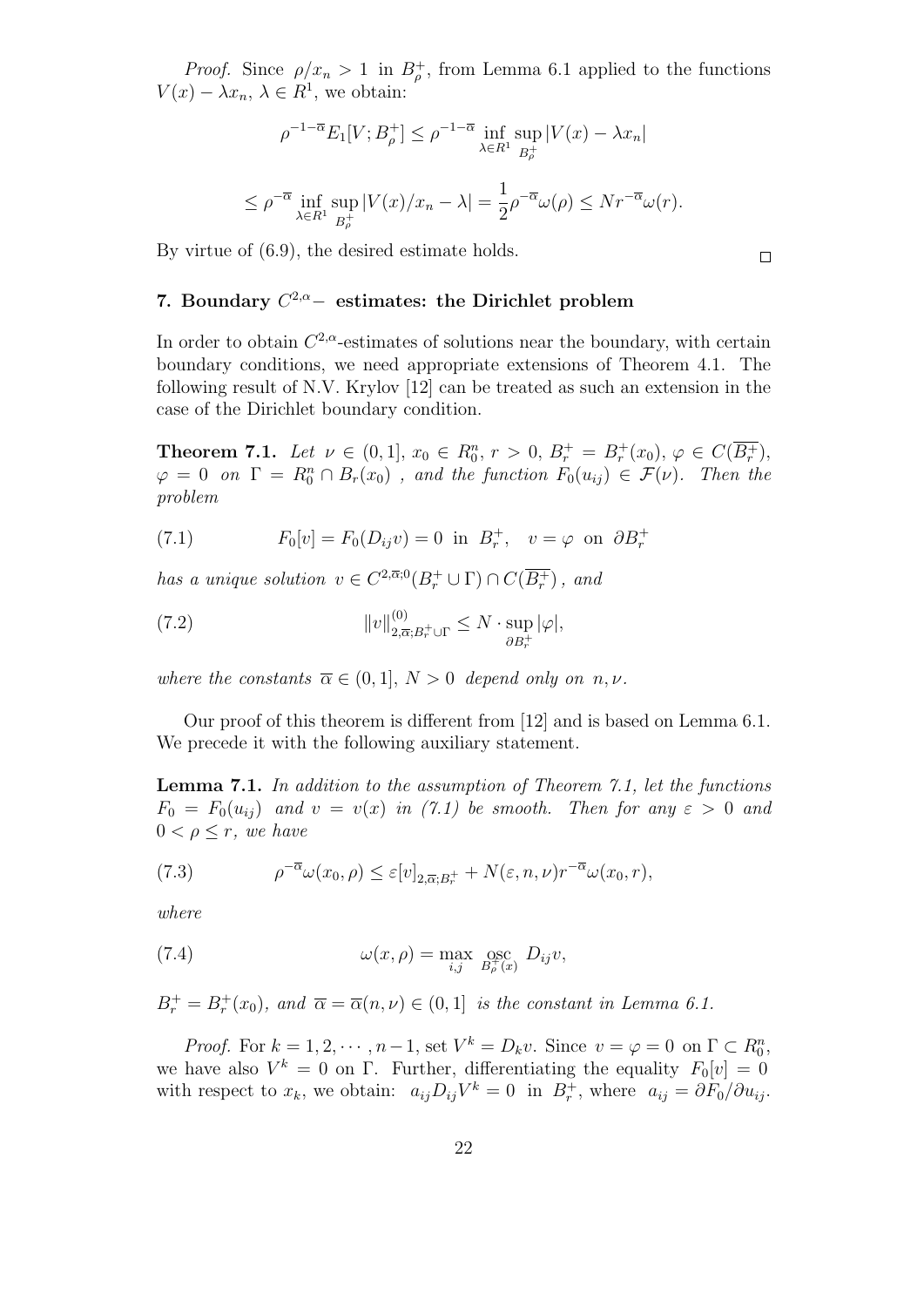Applying to  $V^k$  first Lemma 2.3 with  $k = 1$ , and then Corollary 6.2, we find that

(7.5)  
\n
$$
\rho^{-\overline{\alpha}} \underset{B_{\rho}^{+}}{\text{osc}} D_{ik} v = \rho^{-\overline{\alpha}} \underset{B_{\rho}^{+}}{\text{osc}} D_{i} V^{k}
$$
\n
$$
\leq \varepsilon [V^{k}]_{1, \overline{\alpha}; B_{\rho}^{+}} + N(\varepsilon) \rho^{-1-\overline{\alpha}} E_{1} [V^{k}; B_{\rho}^{+}]
$$
\n
$$
\leq \varepsilon [v]_{2, \overline{\alpha}; B_{r}^{+}} + N(\varepsilon) r^{-\overline{\alpha}} \omega(x_{0}, r)
$$

for all  $\varepsilon > 0$ ,  $0 < \rho \leq r$ , and  $i = 1, 2, \dots, n$ .

Since  $k \leq n-1$ , on the left hand side of (7.5) there can appear any second derivative of *v* except  $D_{nn}v$ . Further, by virtue of (3.11), for each  $x, y \in B_{\rho}^+$ we have

$$
\overline{a}_{ij} \cdot (D_{ij}v(x) - D_{ij}v(y)) = 0
$$

with  $\bar{a}_{ij}$  satisfying (3.2). Since  $\bar{a}_{nn} \geq \nu > 0$ , we get

$$
\underset{B_{\rho}^{+}}{\operatorname{osc}} D_{nn} v \le N(n,\nu) \sum_{i+k \le 2n-1} \underset{B_{\rho}^{+}}{\operatorname{osc}} D_{ik} v.
$$

From the last relation and (7.5), after redefining  $\varepsilon$ , the desired estimate follows.

 $\Box$ 

*Proof of Theorem 7.1.* Let  $\alpha = \alpha(n, \nu) \in (0, 1]$  be the smaller of the constants  $\overline{\alpha}$  in Theorem 4.1 and Lemma 6.1. As in the proof of Theorem 4.1, we will assume without loss of generality that  $F_0(u_{ij})$  is smooth and the problem (7.1) has a solution  $v \in C^{2,\alpha;0}(B_r^+ \cup \Gamma) \cap C(\overline{B_r^+})$ . The last assumption can be substantiated by the method of continuation with respect to the parameter  $\nu$ , which is outlined in Remark 5.1. Notice that from the smoothness of  $F_0$  it follows  $v \in C^3(B_r^+ \cup \Gamma)$  (see [9], Sec. 17.8).

We first prove that  $\omega(x, \rho)$  in (7.4) satisfies

(7.6) 
$$
d^{2+\alpha}(x)\rho^{-\alpha}\omega(x,\rho) \leq \varepsilon V_{2,\alpha} + N(\varepsilon)V_2
$$

for all  $x \in B_r^+ \cup \Gamma$ ,  $\rho \in (0, d(x)]$ , and  $\varepsilon > 0$ , where in accordance with  $(2.9)$ ,

$$
d(x) = \frac{1}{2} \text{dist}(x, \partial \Omega \setminus \Gamma), \ \ V_{2,\alpha} = [v]_{2,\alpha; B_r^+ \cup \Gamma}^{(0)}, \ \ V_2 = [v]_{2,0; B_r^+ \cup \Gamma}^{(0)}.
$$

We will divide the proof of  $(7.6)$  into several cases.

(a)  $x \in \Gamma$ ,  $0 < \rho \leq d(x)$ . In this case (7.6) follows immediately from Lemma 7.1 with  $x_0 = x, r = d(x)$ .

(b)  $d(x)/4 \le \rho \le d(x)$ . Since  $d^{\alpha}(x)\rho^{-\alpha} < 4^{\alpha} < 4$ , the left hand side of (7.6) does not exceed  $4d^2(x)\omega(x, d(x)) \leq 8V_2$ , so this estimate is true even with  $\varepsilon = 0$ .

(c)  $x_n \le \rho \le d(x)/4$ , where  $x = (x', x_n), x' \in \Gamma \subset R_0^n$ . In this case we have  $B_{\rho}^+(x) \subset B_{2\rho}^+(x')$ . Moreover, (7.6) is valid for  $x = x'$ , hence  $2\rho <$  $d(x)/2 < d(x')$ , and in view of (a) we get

$$
d^{2+\alpha}(x)\rho^{-\alpha}\omega(x,\rho) \le 2^{2+2\alpha}d^{2+\alpha}(x')(2\rho)^{-\alpha}\omega(x',\rho) \le 2^{2+2\alpha} \cdot [\varepsilon V_{2,\alpha} + N(\varepsilon)V_2],
$$

which, after redefining  $\varepsilon$ , also leads to (7.6).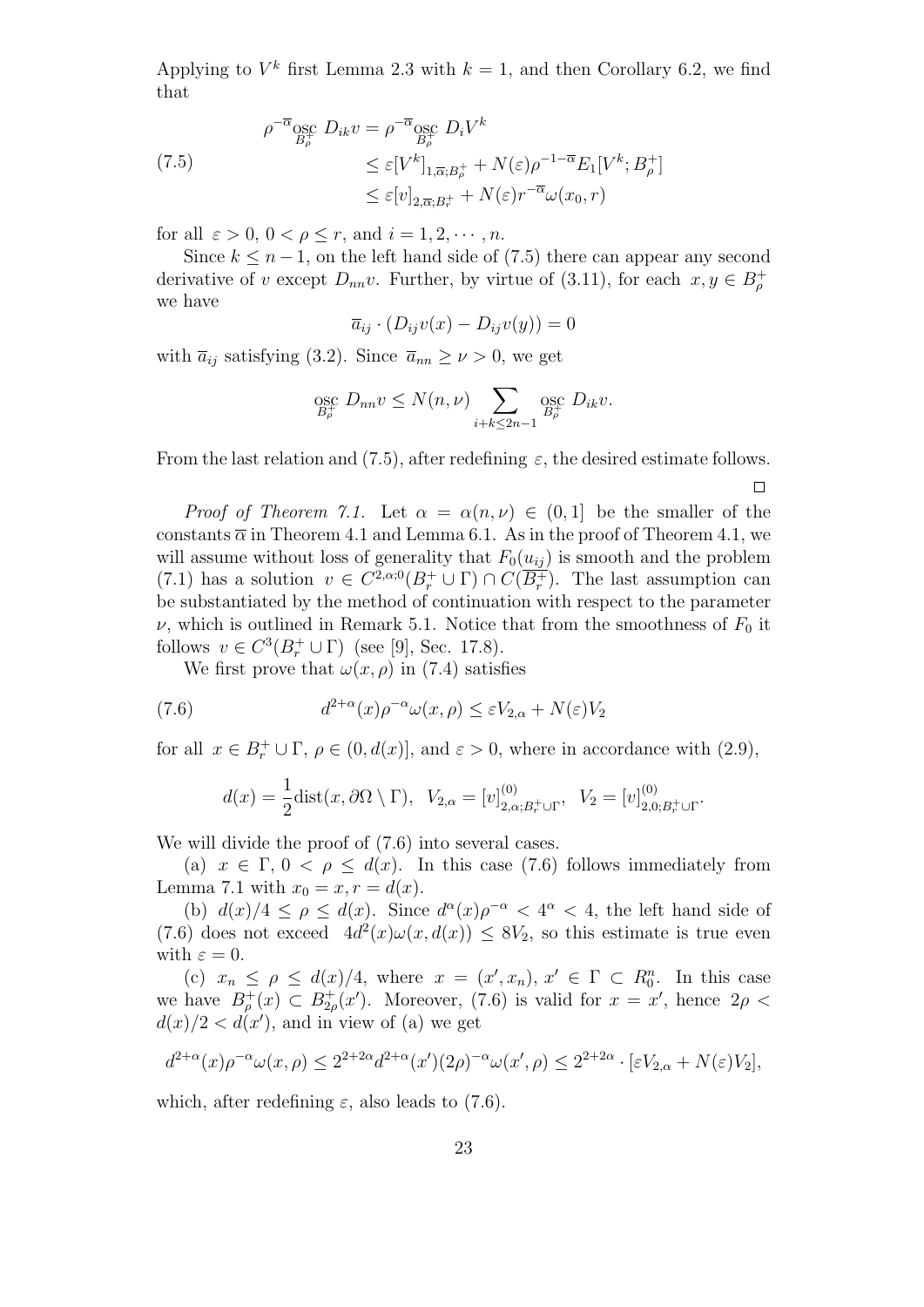(d)  $0 < \rho < \rho_0 = \min(d(x)/4, x_n)$ . First we apply the estimate (4.15); this gives us  $\rho^{\alpha}\omega(x,\rho) \leq N\rho_0^{-\alpha}\omega(x,\rho_0)$ , and then (7.6) follows from (b) or (c), depending whether  $\rho_0 = d(x)/4$  or  $\rho_0 = x_n < d(x)/4$ .

We have proved  $(7.6)$ . By virtue of  $(2.19)$ , we get

$$
N_1^{-1}V_{2,\alpha} \leq \hat{M}_{2,\alpha}^{(0)}[v; B_r^+ \cup \Gamma] \leq \varepsilon V_{2,\alpha} + N(\varepsilon)V_2.
$$

Setting  $\varepsilon = (2N_1)^{-1}$ , we get  $V_{2,\alpha} \leq NV_2$ . Finally, using the interpolation inequalities (2.12), and then Corollary 3.3, we obtain

$$
||v||_{2,\alpha;B_r^+\cup\Gamma}^{(0)} \le N \cdot \sup_{B_r^+} |v| = N \cdot \sup_{\partial B_r^+} |\varphi|,
$$

 $\Box$ 

so the desired inequality (7.2) is true with  $\bar{\alpha} = \alpha = \alpha(n, \nu) \in (0, 1].$ 

**Theorem 7.2.** *Let*  $F(x, u, u_i, u_{ij})$  *satisfy Assumptions 3.1 with*  $\Omega = B_{r_0}^+(x_0)$ *and some constants*  $K, K_1 \geq 0, \nu \in (0, 1], \alpha \in (0, \overline{\alpha})$ *, where*  $x_0 \in R_0^n$ *,*  $r_0 \in (0,1]$ *, and*  $\overline{\alpha} = \overline{\alpha}(n,\nu)$  *is the constant in Theorem 7.1. Let*  $u_0 \in C^{2,\alpha}(\Gamma)$ *, where*  $\Gamma = R_0^n \cap B_{r_0}(x_0)$  *is identified with a ball in*  $R_0^n = R^{n-1}$ *. Then for any function*  $u \in C^{2,\alpha;0}(B^+ \cup \Gamma)$ *, satisfying the equalities* 

(7.7) 
$$
F[u] = 0
$$
 in  $B^+$ ,  $u = u_0$  on  $\Gamma$ ,

*we have*

(7.8) 
$$
||u||_{2,\alpha;B^+\cup\Gamma}^{(0)} \leq N(n,\nu,K,\alpha) \cdot \left[\sup_{B^+}|u| + r_0^{2+\alpha}(K_1+|u_0|_{2,\alpha;\Gamma})\right].
$$

*Proof.* Setting

$$
\hat{u} = u - u_0, \quad \hat{F}(x, u, u_i, u_{ij}) = F(x, u + u_0(x), u_i + D_i u_0(x), u_{ij} + D_{ij} u_0(x)),
$$

one can see that the equalities (7.7) are equivalent to

$$
\hat{F}[\hat{u}] = 0 \text{ in } B^+, \quad \hat{u} = 0 \text{ on } \Gamma.
$$

Moreover,  $\hat{F}$  satisfies Assumptions 3.1 with a new constant  $\hat{K}_1 = N \cdot (K_1 +$  $|u_0|_{2,\alpha;\Gamma}$  in place of  $K_1$ . Thus the proof of (7.8) is reduced to the case  $u_0 = 0$ .

As in the proof of Theorem 5.1, we introduce the notations

$$
U_{2,\alpha} = [u]_{2,\alpha;B^+\cup\Gamma}^{(0)}, \ \ U_k = [u]_{k,0;B^+\cup\Gamma}^{(0)},
$$

and then we fix

$$
y = (y', y_n) \in B^+ \cup \Gamma, \ d = d(y) = \frac{1}{2} \operatorname{dist}(y, \partial B^+ \setminus \Gamma), \ \rho \in (0, d], \ \varepsilon \in (0, 1/2].
$$

Then in the cases (a)  $\rho/\varepsilon \le \min\{y_n, d/8\}$  and (b)  $\rho/\varepsilon > d/8$ , quite analogously to (5.5), we obtain the estimate (7.9)

$$
\left(d^{2+\alpha}\rho^{-2-\alpha}E_2[u;B^+_{\rho}(y)]\leq N\varepsilon^{\overline{\alpha}-\alpha}U_{2,\alpha}+N\varepsilon^{-2-\alpha}(U_2+U_1+U_0+r_0^{2+\alpha}K_1).
$$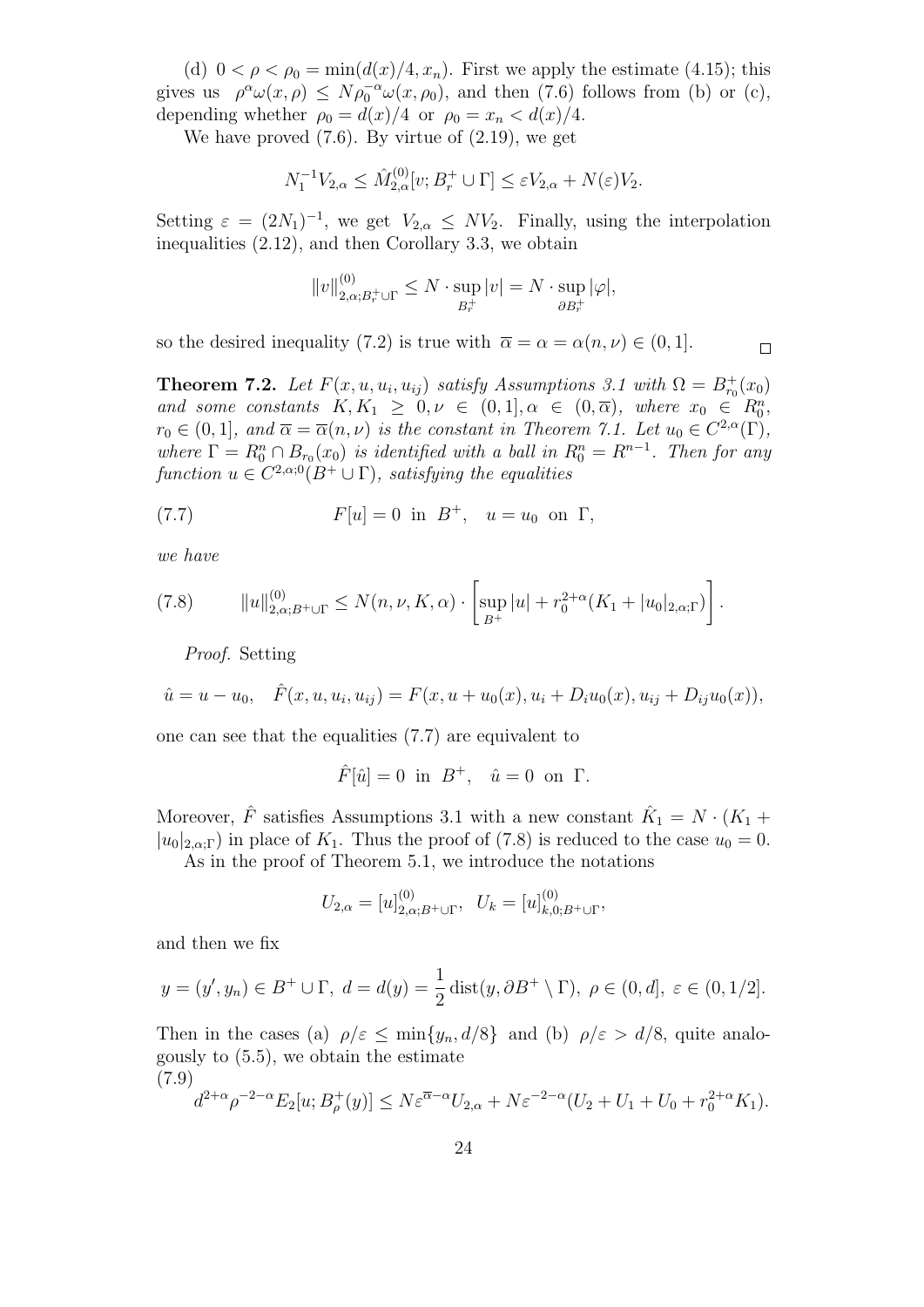In the remained case (c)  $y_n < \rho/\varepsilon \le d/8$ , we take  $d' = \frac{1}{2}$  $\frac{1}{2}$  dist $\{y', \partial B^+ \setminus \Gamma\},$  $r = 4\rho/\varepsilon, \, \varphi = u - T_{y',2}u, \, \overline{u} = u(y'), \, \overline{u}_i = D_i u(y'), \, \overline{u}_{ij} = D_{ij}u(y'),$  and  $F_0(u_{ij}) = F(y', \overline{u}, \overline{u}_i, \overline{u}_{ij} + u_{ij}) \in \mathcal{F}(\nu)$ . It is easy to see that

$$
B_{\rho}^+(y) \subset B_{r/2}^+(y'), \quad r \leq d/2 \leq d'.
$$

Moreover, since  $u = 0$  on  $\Gamma$  and  $y \in \Gamma$ , also  $\varphi = 0$  on  $\Gamma$ . Define *v* as the solution of the problem (7.1) in  $B_r^+ = B_r^+(y')$ . By analogy to (5.2), relying on Theorem 7.1 in place of Theorem 4.1, we have

$$
d^{2+\alpha} \rho^{-2-\alpha} E_2[v; B^+_{\rho}(y)] \le N \varepsilon^{\overline{\alpha}-\alpha} U_{2,\alpha}.
$$

The other points of the proof of Theorem 5.1, yielding the estimate (7.9) in the case  $(c)$  and the desired estimate  $(7.8)$ , are valid with minimal modifications.  $\Box$ 

**Remark 7.1.** Theorem 7.2 together with Theorem 3.1 yield Theorem 3.2. Indeed, upon dividing *∂*Ω into a finite number of small subsets and "flattening of the boundary", Theorem 7.2 gives  $C^{2,\alpha}$ - estimates near  $\partial\Omega$  for solutions of the problem (3.4). These estimates and interior  $C^{2,\alpha}$ -estimate (3.6) constitute the estimate (3.7) in Theorem 3.2.

# **8. Boundary** *C* <sup>2</sup>*,α−* **estimates: the oblique derivative problem**

The formulation of the following Theorems 8.1 and 8.2 are similar to ones of Theorems 7.1 and 7.2, only instead of the Dirichlet condition on  $\Gamma$  we now have  $D_n u = 0$  on  $\Gamma$ .

**Theorem 8.1.** Let  $\nu \in (0,1], x_0 \in R_0^n, r > 0, B_r^+ = B_r^+(x_0), \varphi \in C(\overline{B_r^+})$  be *given, and the function*  $F_0(u_{ij}) \in \mathcal{F}(\nu)$ . Then the equation

(8.1) 
$$
F_0[v] = F_0(D_{ij}v) = 0 \text{ in } B_r^+
$$

*with the boundary conditions*

(8.2) 
$$
D_n v = 0 \text{ on } \Gamma = R_0^n \cap B_r(x_0), v = \varphi \text{ on } \partial B_r^+ \setminus \Gamma,
$$

*has a unique solution*  $v \in C^{2,\alpha;0}(B_r^+ \cup \Gamma) \cap C(\overline{B_r^+})$ , and

(8.3) 
$$
||v||_{2,\alpha;B_r^+\cup\Gamma}^{(0)} \leq N \cdot \sup_{\partial B_r^+} |\varphi|,
$$

*where the constants*  $\alpha \in (0,1], N > 0$  *depend only on n, v.* 

*Proof.* We choose  $\alpha \in (0, \overline{\alpha})$  (for example,  $\alpha = \overline{\alpha}/2$ ), where  $\overline{\alpha} = \overline{\alpha}(n, \nu) \in$  $(0, 1]$  be the smaller of the constants  $\overline{\alpha}$  in Theorem 4.1 and Lemma 6.1. Under such choice of  $\alpha$ , we will prove (8.3).

*Step 1.* All the reasonings concerning the existence of the solution of the problem (8.1), (8.2) are quite similar to ones in the previous section related to the problem  $(7.1)$ . Therefore, we will assume the existence of solution  $v$ ,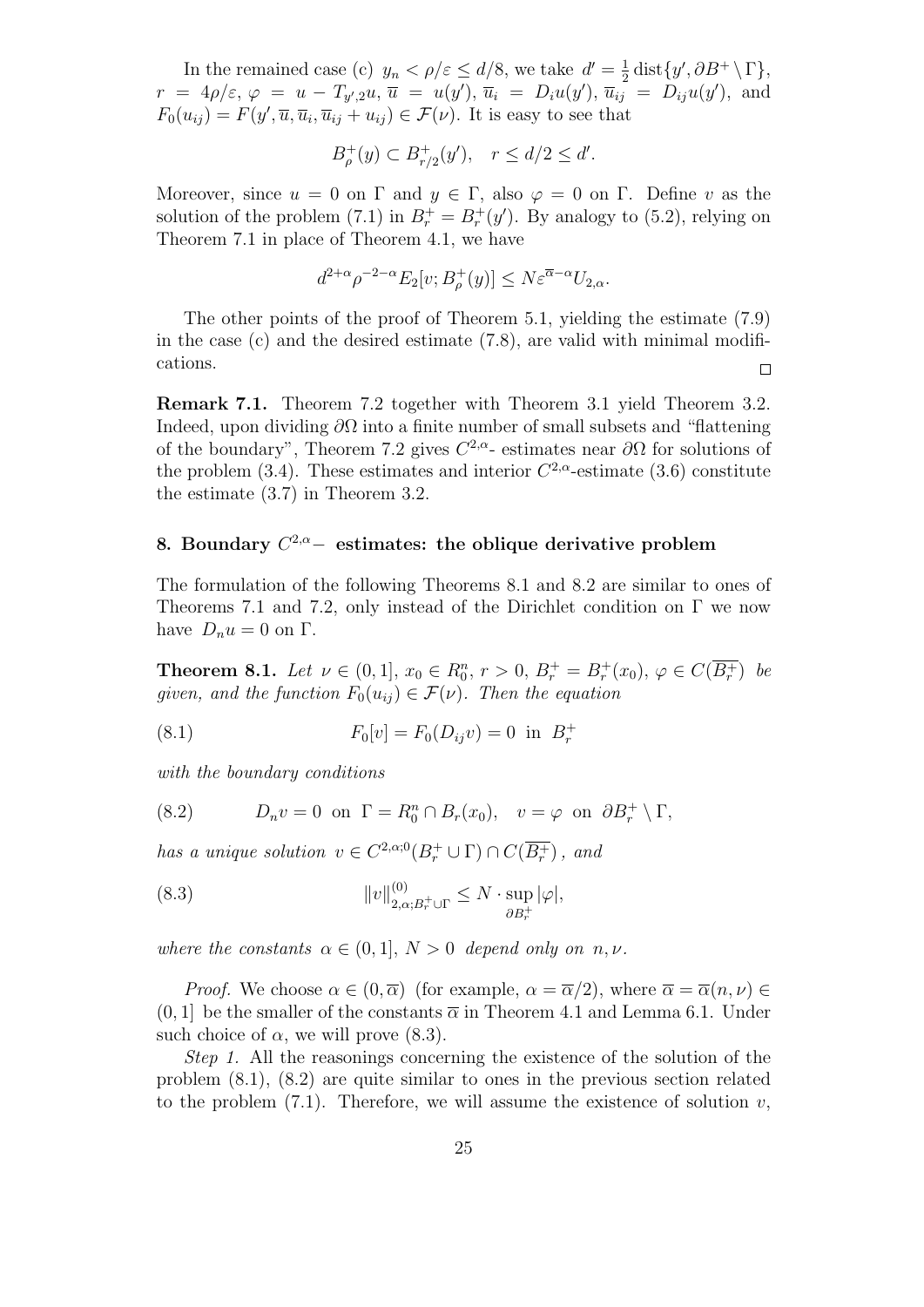and moreover, we will consider smooth  $F_0(u_{ij})$ , so that  $v \in C^3(B_r^+ \cup \Gamma)$ . By Corollary 3.1, using the equalities  $(8.2)$ , we get

(8.4) 
$$
V_0 = \sup_{B_r^+} |v| = \sup_{\partial B_r^+ \backslash \Gamma} |v| \le \sup_{\partial B_r^+} |\varphi|.
$$

Following the lines of the proof of Theorem 7.1, we notice that it suffices to prove the estimate

(8.5) 
$$
d^{2+\alpha}(y)\rho^{-\alpha}\omega(y,\rho) \le N \cdot (V_2 + V_0)
$$

for all  $y \in B_r^+ \cup \Gamma$ ,  $0 < \rho \le d(y) = \frac{1}{2}$ dist $(y, \partial \Omega \setminus \Gamma)$ . This estimate is similar to  $(7.6)$ , and the cases  $(b)$ – $(d)$ ) of its proof remain valid, so we will consider only the case (a)  $y \in \Gamma$ .

*Step 2.* Let us fix  $y \in \Gamma$  and  $d = d(y)$ . Differentiating the equality (8.1) with respect to  $x_n$ , we obtain  $a_{ij}D_{ij}D_n v = 0$  in  $B_r^+$ , where  $a_{ij} = \partial F_0 / \partial u_{ij}$ . Since  $D_n v = 0$  on  $\Gamma$ , we can apply Corollary 6.1 to the function  $V = D_n v$  in  $B_d^+$  $d_d^+(y)$  ⊂  $B_r^+$ , that gives us the estimate

(8.6) 
$$
[D_{nn}v]_{\alpha;B_{d/2}^0(y)} \leq N d^{-\alpha} \underset{B_d^+(y)}{\text{osc}} D_{nn}v \leq N d^{-2-\alpha} V_2.
$$

Besides this, we have  $D_{in}v = 0$  on  $\Gamma$  for  $i = 1, \dots, n-1$ . Therefore, setting  $\Omega = B^0_{d/2}(y) \subset R_0^n = R^{n-1}$ , we see that the function  $v_0(x') =$  $v_0(x_1, \dots, x_{n-1}) = v(x', 0)$  satisfies the equality

$$
F_0(D_{ij}v_0(x'), 0, \cdots, 0, D_{nn}v(x', 0)) = 0 \text{ in } \Omega.
$$

By virtue of (8.6), the corresponding function

$$
F(x', u_{ij}) = F_0(u_{ij}, 0, \cdots, 0, D_{nn}v(x', 0)) = 0 \text{ on } S^{n-1}
$$

satisfies Assumptions 3.1 with  $K = 0$ ,  $K_1 = Nd^{-2-\alpha}V_2$ . This enables us to use Theorem 5.1, yielding the estimate

$$
(8.7) \t\t ||v_0||_{2,\alpha;B_{d/2}^0(y)}^{(0)} \le N \cdot (V_0 + K_1 d^{2+\alpha}) \le N \cdot (V_0 + V_2).
$$

*Step 3.* Now we can apply Theorem 7.2 with  $B^+ = B_d^+$  $d_{d/2}^+(y)$ ,  $\Gamma = B_{d/2}^0(y)$ . This gives us

$$
d^{2+\alpha}[v]_{2,\alpha;B_{d/4}^+(y)} \le 4^{2+\alpha}[v]_{2,\alpha;B^+\cup\Gamma}^{(0)} \le N\cdot \left(V_0 + \|v_0\|_{2,\alpha;\Gamma}^{(0)}\right) \le N\cdot (V_0 + V_2).
$$

The last estimate contains (8.5) for  $0 < \rho \le d/4$ . If  $d/4 < \rho \le d = d(y)$ , then

$$
d^{2+\alpha}\rho^{-\alpha}\omega(y,\rho) \le 4^{\alpha}d^2\omega(y,\rho) \le NV_2,
$$

so (8.5) is true for all  $\rho \in (0, d]$ .

**Theorem 8.2.** *Let*  $\nu \in (0,1], x_0 \in R_0^n, r_0 > 0, B^+ = B_{r_0}^+(x_0), \Gamma = R_0^n \cap$  $B_{r_0}(x_0)$ *, and let*  $F(x, u, u_i, u_{ij})$  *satisfy Assumptions 3.1 with*  $\Omega = B^+$  *and some* 

 $\Box$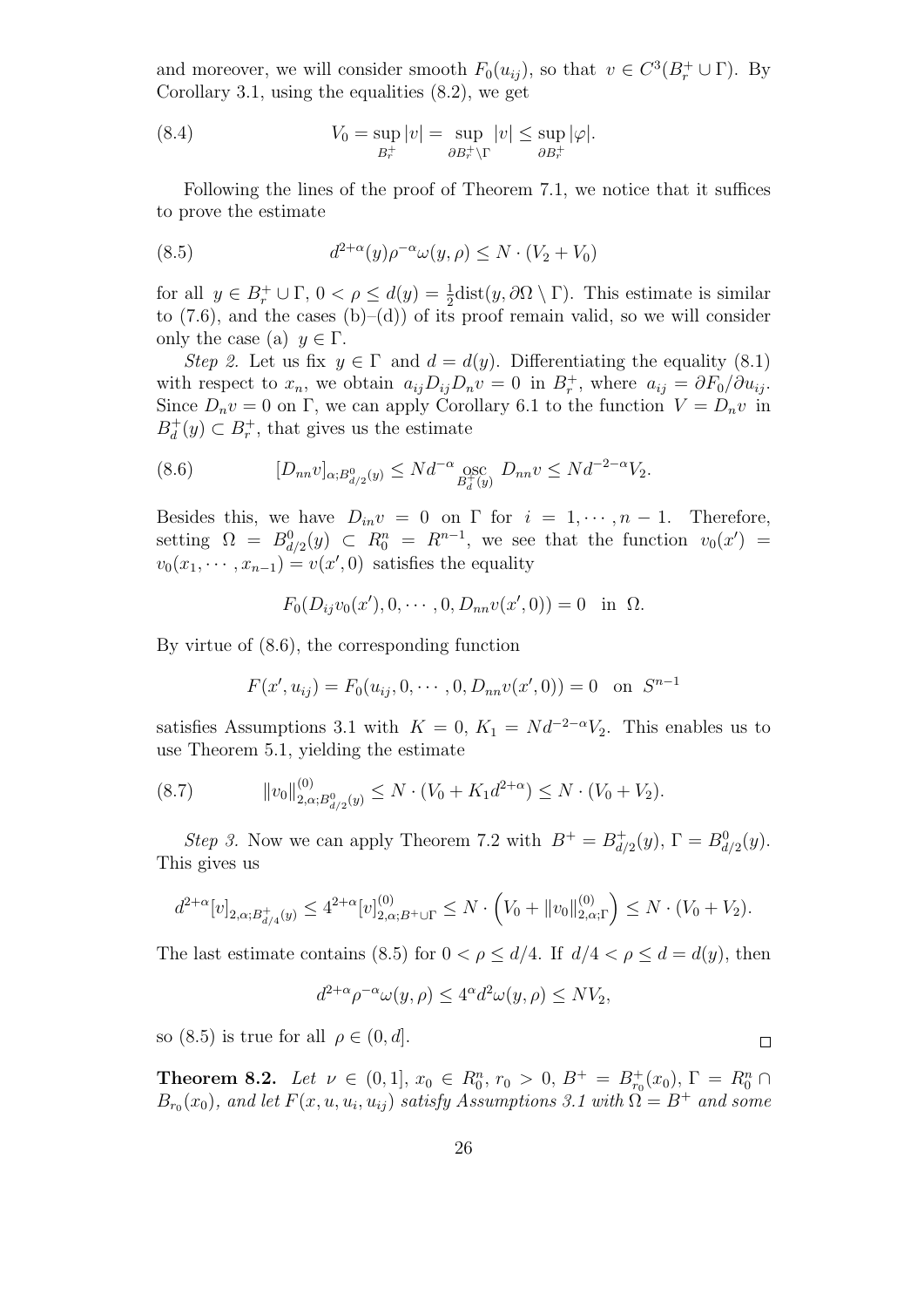*constants*  $K, K_1 \geq 0, \alpha \in (0, 1)$ *. Then for any function*  $u \in C^{2,\alpha;0}(B^+ \cup \Gamma)$ *satisfying the equalities*

(8.8) 
$$
F[u] = 0
$$
 in  $B^+$ ,  $D_n u = 0$  on  $\Gamma$ ,

*we have*

(8.9) 
$$
||u||_{2,\alpha;B^+\cup\Gamma}^{(0)} \leq N \cdot \left(\sup_{B^+} |u| + r_0^{2+\alpha} K_1\right),
$$

*where*  $N = N(n, \nu, K, \alpha)$ *, provided*  $0 < \alpha < \overline{\alpha}$  *for some constant*  $\overline{\alpha} =$  $\overline{\alpha}(n, \nu) \in (0, 1)$ *.* 

*Proof.* We take as  $\overline{\alpha} = \overline{\alpha}(n, \nu) \in (0, 1)$  the constant  $\alpha$  in Theorem 8.1. Then we can reproduce almost literary the proof of Theorem 7.2, only in the case (c) we define *v* as the solution of the problem  $(8.1)$ ,  $(8.2)$ , and accordingly, we rely on Theorem 8.1 instead of Theorem 7.1

Repeating the reasonings in Step 2 of the proof of Theorem 5.1, we now have

$$
F_0[\varphi] = F_0[\varphi] - F_0[v] = L_0(\varphi - v) = a_{ij}D_{ij}(\varphi - v) \text{ in } B_r^+(y')
$$

with  $a_{ij}$  satisfying (3.2), and the function  $v(x)$  together with

$$
\varphi(x) = u(x) - T_{y',2}u(x), \quad w(x) = \frac{Ar^{\alpha}}{2n\nu}(r^2 - |x - y'|^2)
$$

satisfy the relations

$$
|L_0(\varphi - v)| \le r^{\alpha} A = r^{\alpha} \sup_{B_r^+(y')} |F_0[\varphi]| \le -L_0 w \text{ in } B_r^+(y'),
$$

 $D_n(\varphi - v)| = D_n w = 0$  on  $\Gamma \cap B_r(y')$ ,  $\varphi - v = w = 0$  on  $\partial B_r^+(y') \setminus \Gamma$ .

Therefore, we can apply the comparison principle yielding

$$
\sup_{B_{\rho}^+(y')}|\varphi - v| \le \sup_{B_r^+(y')}|\varphi - v| \le \sup_{B_r^+(y')}|w| = \frac{A}{2n\nu}r^{2+\alpha}.
$$

The remained part of the proof is almost the same as in the proof of Theorem 5.1 , so we obtain the estimate (8.9).  $\Box$ 

We will use the estimate (8.9) in the proof of the  $C^{2,\alpha}$ -estimate (3.10) in the formulation of the Theorem 3.3. However, "flattening of the boundary"  $\partial\Omega \in C^{1,\alpha}$  in the *general case* would deteriorate  $C^{2,\alpha}$ -smoothness of solutions. Therefore, we first consider a *special case* of the boundary conditions which is reduced to (8.8). For this purpose, we need some auxiliary results concerning the extension of functions from *∂*Ω to Ω. The following lemma is contained in [8], Lemma 2.3.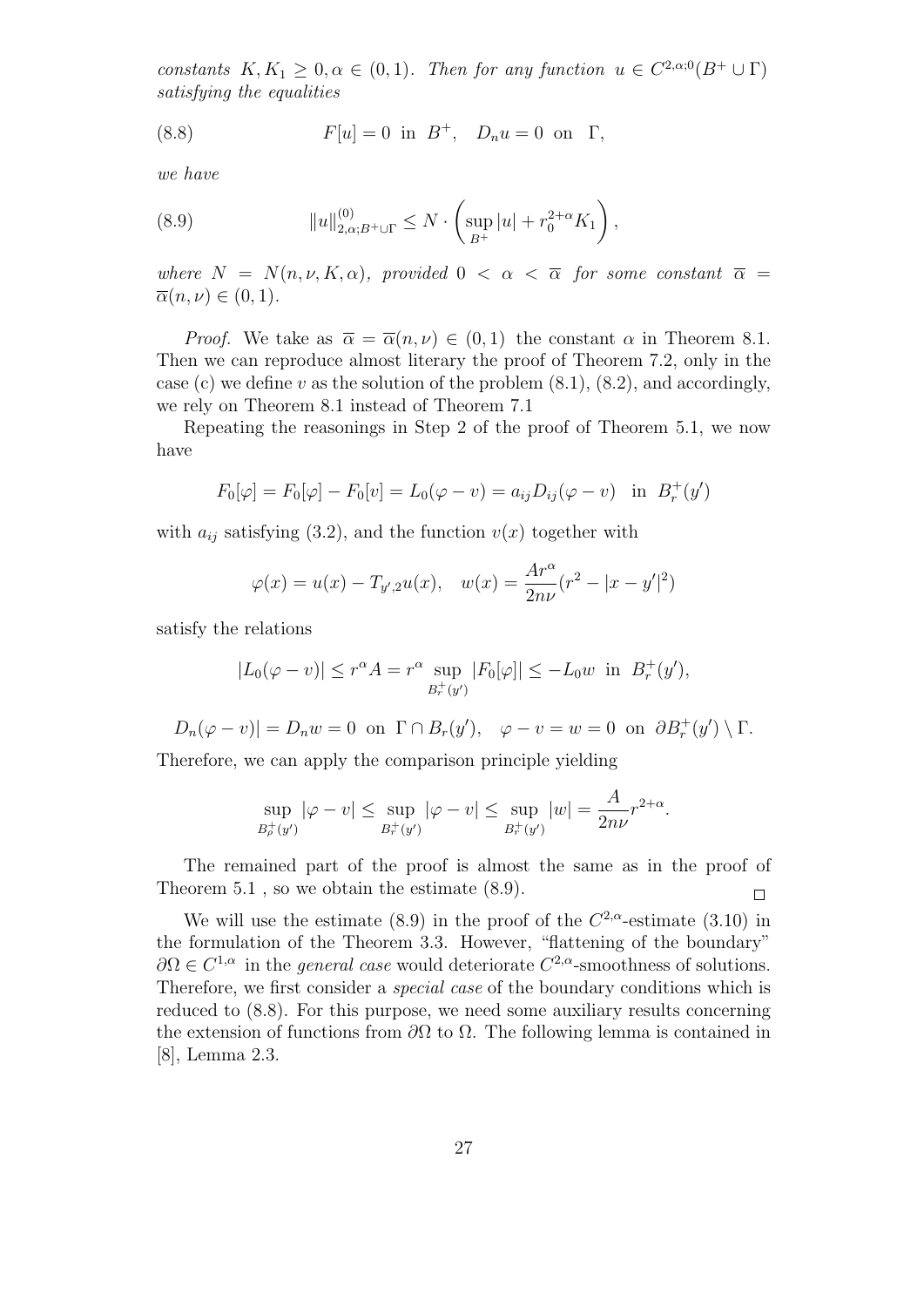**Lemma 8.1.** *Let*  $r > 0, B_r^+ = R_+^n \cap B_r(0), B_r^0 = R_0^n \cap B_r(0)$ , and  $\Phi_0 \in$  $C^{1,\alpha}(B_r^0), 0 < \alpha < 1$ . Then there exists a function  $\Phi \in C^{\infty}(B_r^+) \cap C^{1,\alpha}(\overline{B_r^+})$ *such that*  $\Phi = \Phi_0$  *on*  $B_r^0$ ,

(8.10) 
$$
|\Phi|_{1,\alpha;B_r^+} \le N(n,\alpha) \cdot |\Phi_0|_{1,\alpha;B_r^0},
$$

*and for any*  $k = 2, 3, \cdots$ , we have

(8.11) 
$$
\max_{|l|=k} \sup_{B_r^+} y_n^{k-1-\alpha} |D^l \Phi(y)| \le N(k, n, \alpha) \cdot [\Phi_0]_{1,\alpha;B_r^0}.
$$

Let us fix an arbitrary point  $x_0 \in \partial\Omega \in C^{1,\alpha}$ . Using Definition 3.1 and the implicit theorem, we cam choose an orthonormal coordinate system centered at  $x_0$  and  $r_0 \in (0,1]$  such that  $\Omega_{r_0}(x_0) = \Omega \cap B_{r_0}(x_0)$  is represented in the form (2.23) with  $\psi_0 \in C^{1,\alpha}(B_{r_0}^0)$ , where  $B_{r_0}^0$  is the projection of  $B_{r_0}(x_0)$  onto  $R_0^n$ .

Without loss of generality we now take  $x_0 = 0$ . Applying Lemma 8.1 with  $\Phi_0 = \psi_0$ ,  $0 < r \leq r$ , we obtain the existence of a smooth function  $\psi \in C^{\infty}(B_r^+) \cap C^{1,\alpha}(\overline{B_r^+})$  such that  $\psi = \psi_0$  on  $B_r^0$ , and (8.10), (8.11) are true for  $\Phi = \psi$ ,  $\Phi_0 = \psi_0$ . Moreover, replacing  $\psi(y)$  by  $\psi(y) + Ny_n$  if necessary, we may assume that  $D_n \psi \geq 1$  on  $B_r^+$ . Now we introduce the new coordinates  $x = x(y) \in C^{1,\alpha}(\overline{B_r^+})$  by the mapping

$$
x' = y'
$$
,  $x_n = \psi(y)$ ,  $y \in B_r^+$ .

We have det  $\partial x/\partial y = D_n \psi \geq 1$ , therefore, the inverse mapping  $y = y(x)$ , where

$$
y' = x'
$$
,  $y_n = \eta(x)$ ,  $x \in \Omega_r = x(B_r^+)$ ,

has the same smoothness as  $x = x(y)$ . It is easy to see that

$$
N^{-1}y_n \le d(x) = \frac{1}{2}\text{dist}(x,\partial\Omega) \le Ny_n = N\eta(x), \ \ x \in \Omega_r,
$$

with  $N = N(\Omega)$ . Therefore, for  $y_n = \eta(x)$  we have

(8.12) 
$$
\max_{|l|=k} |D^l \eta(x)| \le N(k, \alpha, \Omega) \cdot y_n^{1+\alpha-k}, \quad x \in \Omega_r, \quad k=2,3,\cdots.
$$

Using all these properties, one can obtain the following lemma as a consequence of Lemma 8.1.

**Lemma 8.2.** *Let*  $\Omega$  *be a bounded domain in*  $R^n$  *with*  $\partial \Omega \in C^{1,\alpha}, 0 < \alpha < 1$ *. Under the previous assumptions, let*  $r \in (0, r]$  *be chosen small enough, so that*  $\Omega_r = x(B_r^+) \subset \Omega$ , and let a function  $\phi_0 \in C^{1,\alpha}(\overline{\Omega_r})$  be given. Then there *exists a function*  $\phi \in C^{\infty}(\Omega_r) \cap C^{1,\alpha}(\overline{\Omega_r})$  *such that*  $\phi = \phi_0$  *on*  $\gamma_r = \partial \Omega \cap \partial \Omega_r$ ,

(8.13) 
$$
|\phi|_{1,\alpha;\Omega_r} \leq N(\alpha,\Omega) \cdot |\phi_0|_{1,\alpha;\Omega_r},
$$

*and for any*  $k = 2, 3, \cdots$ , we have

(8.14) 
$$
\max_{|l|=k} \sup_{\Omega_r} d^{k-1-\alpha}(x)|D^l \phi(x)| \le N(k, \alpha, \Omega) \cdot [\phi_0]_{1,\alpha;\Omega_r}.
$$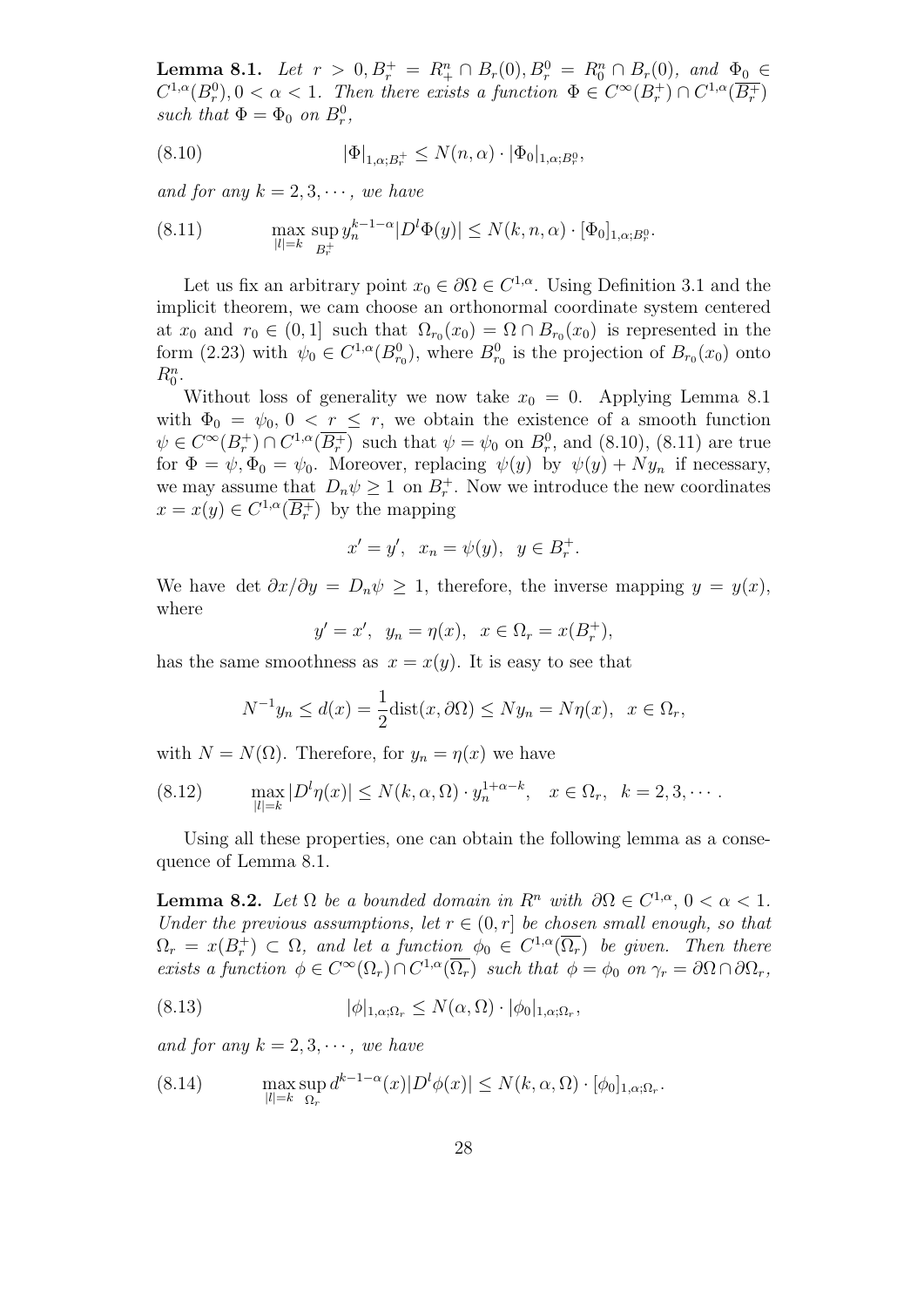Notice that in this construction, we can take  $r > 0$  independent on  $x_0 \in \partial\Omega$ . Using then the standard partition of unity (see [9], Sec. 6.9), we arrive at the following statement.

**Corollary 8.1.** *If*  $\phi_0 \in C^{1,\alpha}(\overline{\Omega})$ , then there exists a function  $\phi \in C^{\infty}(\Omega) \cap C$  $C^{1,\alpha}(\overline{\Omega})$  *such that*  $\phi = \phi_0$  *on*  $\partial\Omega$ *,* 

(8.15) 
$$
|\phi|_{1,\alpha;\Omega} \le N(\alpha,\Omega)|\phi_0|_{1,\alpha;\Omega},
$$

*and for any*  $k = 2, 3, \cdots$ , we have

(8.16) 
$$
[\phi]_{k,o;\Omega}^{(-1-\alpha)} \le N(k,\alpha,\Omega)[\phi_0]_{1,\alpha;\Omega}.
$$

The following two lemmas serve as the intermediate steps in the proof of the estimate (3.10). As before, we fix  $x_0 \in \partial\Omega \in C^{1,\alpha}$ ,  $0 < \alpha < 1$ , and a suitable  $C^{1,\alpha}$ -mapping  $x = x(y)$ , so that some portion of  $\Omega$  near  $x_0$  is represented in the form  $\Omega_r = x(B_r^+), 0 < r \le r_0$ , and  $\gamma_r = \partial \Omega \cap \partial \Omega_r = x(\Gamma), \Gamma = B_r^0$ .

**Lemma 8.3.** Let  $F(x, u, u_i, u_{ij})$  satisfy Assumptions 3.1 with some constants  $K, K_1 \geq 0, 0 < \alpha < 1$ . Then for any function  $u \in C^{2,\alpha,0}(\Omega_r \cup \gamma_r)$  satisfying *the equalities*

(8.17) 
$$
F_0[u] = 0 \text{ in } \Omega_r, \quad D_n u = 0 \text{ on } \gamma_r = \partial \Omega \cap \partial \Omega_r,
$$

*we have*

(8.18) 
$$
||u||_{2,\alpha;\Omega_r \cup \gamma_r}^{(0)} \leq N(n,\nu,K,\alpha,\Omega) \cdot \left(\sup_{\Omega_r} |u| + r^{2+\alpha} K_1^*\right),
$$

*where*  $K_1^* = K_1 + |u|_{2,0;\Omega_r}$ , provided  $0 < \alpha < \overline{\alpha}$  for some constant  $\overline{\alpha} =$  $\overline{\alpha}(n, \nu, \Omega) \in (0, 1)$ *.* 

*Proof.* Under the *C* <sup>1</sup>*,α*-diffeomorphism

(8.19) 
$$
x \in \Omega_r \longleftrightarrow y \in B_r^+, \text{ where } x' = y', x_n = \psi(y), y_n = \eta(x),
$$

let us define  $\hat{u}(y) = u(x)$ . We have

$$
D_i u(x) = D_k \hat{u}(y) \cdot D_i y_k(x),
$$

(8.20) 
$$
D_{ij}u(x) = D_{km}\hat{u}(y) \cdot D_i y_k(x) \cdot D_j y_m(x) + D_n \hat{u}(y) \cdot D_{ij} \eta(x).
$$

From (8.17) it folows

$$
\hat{F}[\hat{u}(y)] = \hat{F}(y, \hat{u}, D_k \hat{u}, D_{km} \hat{u}) = 0
$$
 in  $B_r^+$ ,  $D_n \hat{u} = 0$  on  $\Gamma = B_r^0$ ,

where

$$
\hat{F}(y, u, u_k, u_{km}) = F(x, u, f_{ik}u_k, f_{ik}f_{jm}u_{km} + g_{ij}),
$$
  
\n
$$
f_{ik} = f_{ik}(y) = D_i y_k(x), \quad g_{ij} = g_{ij}(y) = D_n \hat{u}(y) \cdot D_{ij} \eta(x).
$$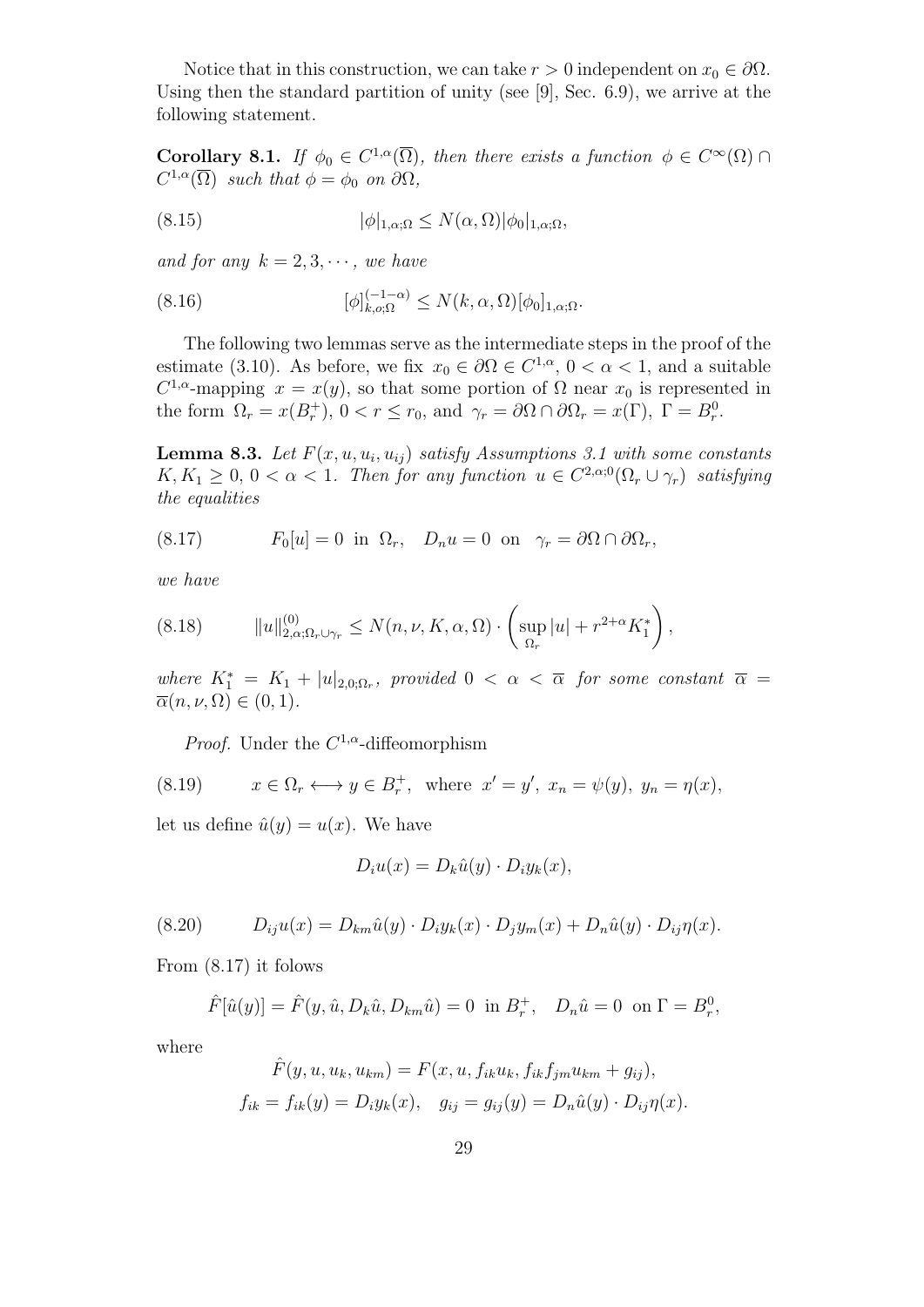Since  $D_n\hat{u}(y',0) = 0$ , by the mean value theorem we have  $|D_n\hat{u}(y)| \leq$  $y_n \hat{u}_{2,0}$ . Together with (8.12), this gives us the estimates

 $|g_{ij}(y)| \le N y_n^{\alpha} \cdot [\hat{u}]_{2,0}, \quad |Dg_{ij}(y)| \le N y_n^{\alpha-1} \cdot [\hat{u}]_{2,0}.$ 

Applying Lemma 2.4, we get

$$
[g_{ij}]_{\alpha} \le N [g_{ij}]_{1,0}^{(-\alpha)} \le N [\hat{u}]_{2,0},
$$

hence

$$
|f_{ik}|_{\alpha} \le N, \quad |g_{ij}|_{\alpha} \le N \left[\hat{u}\right]_{2,0}.
$$

Relying on this estimates, it is easy to show that Assumptions 3.1 on the function *F* yield the similar assumptions on  $\hat{F}$ , with  $\Omega = B_r^+$  and some constants

$$
\hat{\nu} \ge \nu/N, \quad \hat{K} \le NK, \quad \hat{K}_1 \le N \cdot (K_1 + [\hat{u}]_{2,0})
$$

in place of  $\nu, K, K_1$ . By Theorem 8.2 we can assert

$$
\|\hat u\|_{2,\alpha; B^+\cup\Gamma}^{(0)}\leq N\cdot\left(\sup_{B^+}|\hat u|+r_0^{2+\alpha}\hat K_1\right).
$$

Furthermore, (8.20) brings us to the estimates

$$
[u]_{2,0}) \leq N \cdot [\hat{u}]_{2,0}, \quad ||u||_{2,\alpha;\Omega_r \cup \gamma_r}^{(0)} \leq N \cdot ||\hat{u}||_{2,\alpha;B^+\cup\Gamma}^{(0)}.
$$

Since the mapping  $x = x(y)$  has the same properties as  $y = y(x)$ , we also have  $[\hat{u}]_{2,0} \leq N[u]_{2,0}$ . These inequalities provide us the estimate (8.18).  $\Box$ 

**Lemma 8.4.** *In the formulation of Lemma 8.3, replace (8.17) with the equalities*

(8.21) 
$$
F_0[u] = 0 \text{ in } \Omega_r, \quad D_n u = g_0 \text{ on } \gamma_r,
$$

*where*  $g_0 \in C^{1,\alpha}(\overline{\Omega_r})$ *. Then the estimate (8.18) remains valid with* 

$$
K_1^* = K_1 + |u|_{2,0;\Omega_r} + G_0, \quad \text{where } G_0 = |g_0|_{1,\alpha;\Omega_r}.
$$

*Proof.* Combining Lemma 8.2 with the standard extension lemmas (see [9], Sec. 6.9), we can construct a function  $g_1$  defined in a wider domain

$$
Q_r = \{x = (x', x_n) \in R^n : x' \in B_r^0, \psi_0(x') < x_n < h\} \supset \Omega_r, \text{ where } h = const,
$$
\n
$$
\text{so that } g_1 \in C^\infty(Q_r) \cap C^{1,\alpha}(\overline{Q_r}),
$$

$$
g_1 = g_0
$$
 on  $\gamma_r = \partial\Omega \cap \partial\Omega_r = \{x \in R^n : x' \in B_r^0, x_n = \psi_0(x')\} \subset \partial Q_r$ ,

and for any  $k = 2, 3, \dots$ , we have

(8.22) 
$$
\max_{|l|=k} \sup_{Q_r} d^{k-1-\alpha}(x)|D^l g_1(x)| \le N(k, \alpha, \Omega)G_0.
$$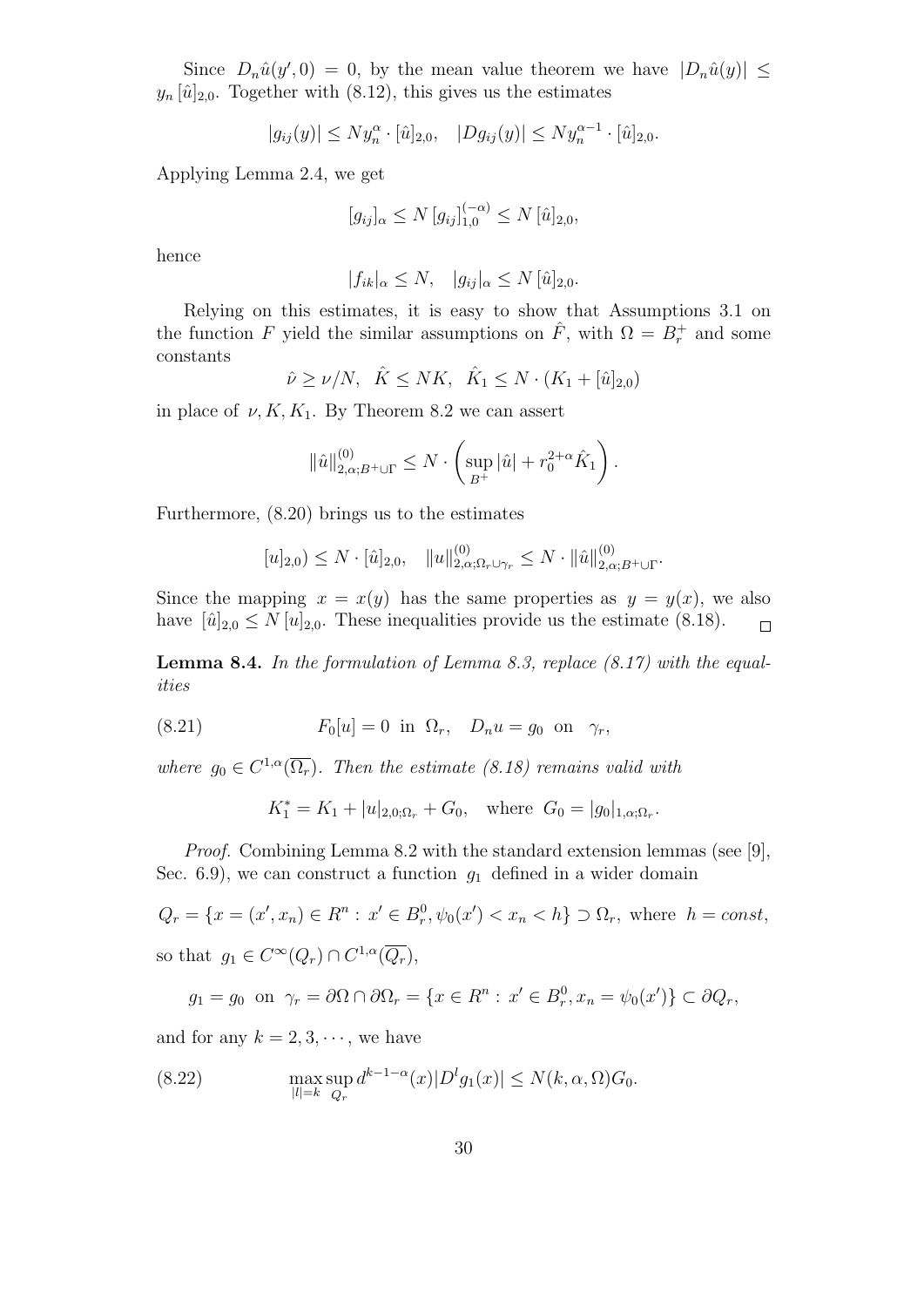We also have

(8.23) 
$$
N^{-1}d(x) \le x_n - \psi_0(x') \le Nd(x), \quad x \in Q_r.
$$

Now we define

(8.24) 
$$
u_0(x) = u_0(x', x_n) = -\int_{x_n}^h g_1(x', t) dt, \quad x \in Q_r.
$$

We state that

(8.25) 
$$
|D^{l}u_{0}(x)| \leq N d^{\alpha - 1}(x)G_{0} \text{ for all } |l| = 3, x \in Q_{r}.
$$

If  $|l| = 3, l_n > 0$ , then  $D^l u_0(x) = D_{ij} D_n u_0(x) = D_{ij} g_1(x)$  for some *i, j*, and  $(8.25)$  gives us  $(8.22)$ . If  $|l| = 3, l_n = 0$ , then  $(8.24)$ ,  $(8.22)$  yield

$$
|D^{l}u_{0}(x)| = \left| \int_{x_{n}}^{h} D^{l}g_{1}(x',t) dt \right| \leq NG_{0} \int_{x_{n}}^{h} d^{\alpha-2}(x',t) dt,
$$

and  $(8.25)$  follows from  $(8.23)$ . Finally, applying Lemma 2.4 and using  $(8.25)$ , we obtain:

$$
[u_0]_{2,\alpha} = \max_{i,j} [D_{ij}u_0]_{\alpha} \le N \max_{i,j} [D_{ij}u_0]_{1,0}^{-\alpha} \le NG_0.
$$

Moreover,  $D_n u_0 = g_1 = g_0$  on  $\gamma_r$ . By setting  $\hat{u} = u - u_0$ , as in the proof of Theorem 7.2, this lemma is reduced to Lemma 8.3.  $\Box$ 

**Theorem 8.3.** *Under the assumptions of Theorem 3.3, let*  $u \in C^{2,\alpha}(\overline{\Omega})$  *be a solution of the problem (3.9). Then the estimate (3.10) holds.*

*Proof.* Let us fix  $x_0 \in \partial \Omega$ . In the previous construction, we can choose an orthonormal coordinate system with  $b(x_0) = (b_1(x_0), \dots, b_n(x_0))$  directed along the positive  $x_n$ - axis. By virtue of  $(3.8)$ , we can impose the restriction  $N^{-1} \leq \det \partial x / \partial y \leq N$ , where  $N = N(n, \nu_0)$ , on the  $C^{1,\alpha}$ -diffeomorphism (8.19). Therefore, the constant  $\overline{\alpha}$  in Lemma 8.3 depends only on  $n, \nu, \nu_0$ .

Dividing both sides of the condition  $b_i D_i u + b_0 u = g$  by  $b_n(x_0) > 0$ , we can reduce it to the case  $b_i(x_0) = \delta_{in}$ . Next, we rewrite it in the form

$$
D_n u = g_0 = g - (b_i - \delta_{in}) D_i u - b_0 u \quad \text{on} \quad \gamma_r = \partial \Omega \cap \partial \Omega_r.
$$

Since  $|b_i(x) - \delta_{in}| = |b_i(x) - b_i(x_0)| \leq Nr^{\alpha}$  in  $\Omega_r$ , by virtue of (2.6) we get

$$
|g_0|_{1,\alpha;\Omega_r} \le |\varphi|_{1,\alpha} + Nr^{\alpha}U_{2,\alpha} + N|u|_{2,0}.
$$

where  $U_{2,\alpha} = [u]_{2,\alpha;\Omega}$ . Then Lemma 8.4 gives us

$$
(8.26) \t\t ||u||_{2,\alpha;\Omega_r \cup \gamma_r}^{(0)} \le Nr^{2+2\alpha}U_{2,\alpha} + N(r) \cdot (K_1 + |\varphi|_{1,\alpha} + |u|_{2,0}).
$$

Further, let us fix  $\delta = 1/N > 0$  such that

$$
\text{dist}(\omega_r, \, \partial \Omega_r \setminus \gamma_r) \ge \delta r, \quad \text{where } \omega_r = \Omega \cap B_{\delta r}(x_0).
$$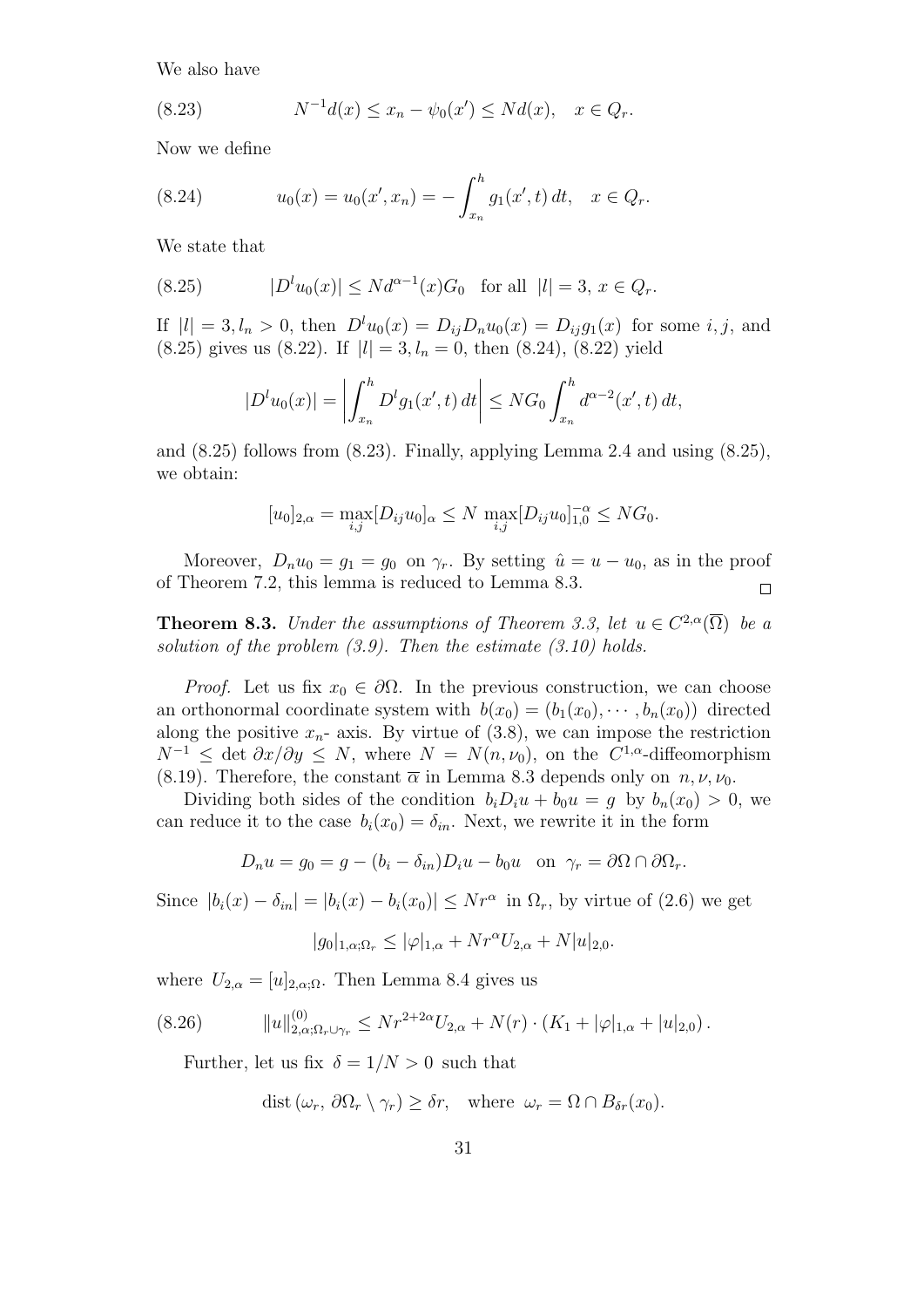The estimate (8.26) yields

$$
(8.27) \t [u]_{2,\alpha;\omega_r} \leq N_0 r^{\alpha} U_{2,\alpha} + N(r) \cdot (K_1 + |\varphi|_{1,\alpha} + |u|_{2,0}),
$$

where  $N_0$  does not depend on  $r > 0$ .

Using the last estimate with arbitrary  $x_0 \in \partial \Omega$ , we will show that

(8.28) 
$$
U_{2,\alpha} = [u]_{2,\alpha;\Omega} \leq N \cdot (K_1 + |\varphi|_{1,\alpha} + |u|_{2,0}).
$$

By definition of  $[u]_{2,\alpha}$ , we can choose  $x, y \in \Omega$ , and  $i, j$ , such that

(8.29) 
$$
U_{2,\alpha} \leq 2 |D_{ij}u(x) - D_{ij}u(y)|/|x - y|^{\alpha}.
$$

We consider separately three cases.

(a)  $|x - y| < \delta r/3$ ,  $d(x) = dist(x, \partial \Omega) < \delta r/3$ . In this case for some  $x_0 \in \partial\Omega$  we have  $|x - x_0| = 2d(x) < 2\delta r/3$ , hence  $x, y \in \Omega \cap B_{\delta r}(x_0) = \omega_r$ . Now let us fix  $r > 0$  such that  $N_0 r^{\alpha} < 1/4$  in (8.27). Since the right hand side in  $(8.29)$  does not exceed  $[u]_{2,\alpha;\omega_r}$ , from  $(8.27)$  we obtain  $(8.28)$ .

(b)  $|x - y| < \delta r/3$ ,  $d(x) \geq \delta r/3$ . We have  $y \in B(x) = B_{d(x)}(x)$ , hence (8.28) follows from the interior estimate (3.6).

(c)  $|x - y| \geq \delta r/3$ . Directly from (8.29) it follows  $U_{2,\alpha} \leq N |u|_{2,0}$ .

We have proved  $(8.28)$ . Finally, using the interpolation inequalities which are true even for Lipschitz domains (see [20], Ch.5, Sec.33), we can replace  $|u|_{2,0}$  by  $U_0 = \sup_{\Omega} |u|$  in (8.28), so that (8.28) turns into (3.10).  $\Box$ 

**Remark 8.1.** Under the assumptions of Theorem 3.3,  $U_0 = \sup_{\Omega} |u|$  is easy estimated by the comparison principle (see [9] the proof of Theorem 6.31). Hence we have a priori estimates of solutions to the oblique derivative problem  $(3.9)$  in  $C^{2,\alpha}(\overline{\Omega})$ , depending only on the prescribed constants. On the grounds of these  $C^{2,\alpha}$ -estimates, the solvability of the problem  $(3.9)$  can be stated by means of the satndard continuity method (see [9], Sec. 17.9).

## **References**

- 1. Anulova, S.V., Safonov, M.V.: Control of diffusion processes with the reflection on the boundary. In: Statistics and Controlled Stochastic Processes, Steklov Seminars 1985-86, v.2, pp. 1–15. New York, Optim. Software Inc., 1989
- 2. Brézis, H., Evans, L.C.: A variational inequality approach to the Bellman-Dirichlet equation for two elliptic operators. Arch. Rational Mech. Anal. **71**, 1–13 (1979)
- 3. Caffarelli, L.A.: Interior a priori estimates for solutions of fully nonlinear equations. Ann. of Math. **130**, 189–213 (1989)
- 4. Caffarelli, L.A., Nirenberg, L., Spruck.: The Dirichlet problem for nonlinear second order elliptic equations. 1. Monge-Ampère equaiton. Comm. Pure Appl. Math. **38**, 209–252 (1985)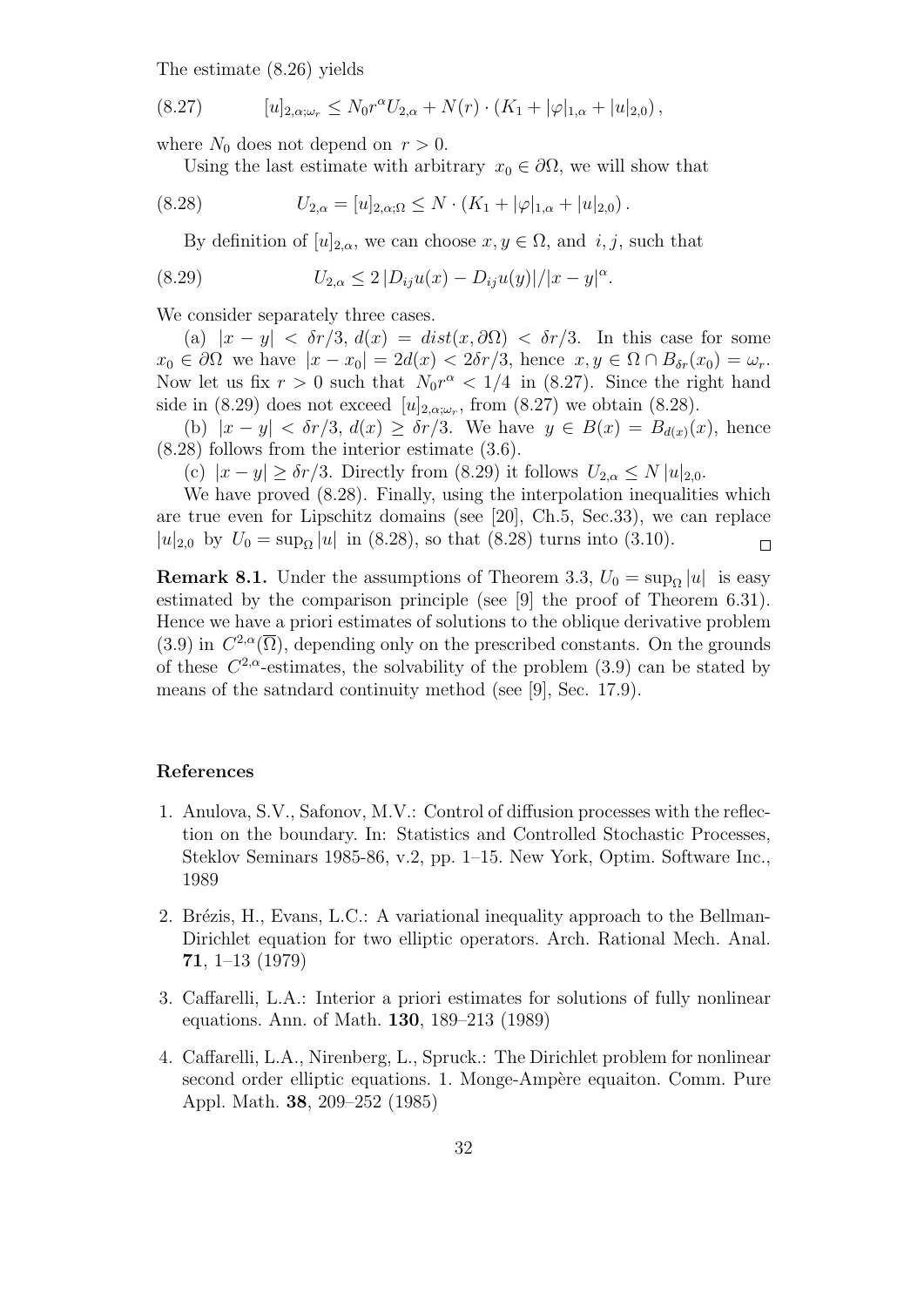- 5. Caffarelli, L.A., Kohn, J.J., Nirenberg, L., Spruck.: The Dirichlet problem for nonlinear second order elliptic equations. 2. Complex Monge-Ampère, and uniformly elliptic, equaitons. Comm. Pure Appl. Math. **37**, 369–402 (1984)
- 6. Campanato, S.: Propriet`a di una famiglia di spazi funzionali. Ann. Scuola Norm. Sup. Pisa (3) **18**, 137–160 (1964)
- 7. Evans, L.C.: Classical solutions of fuly nonlinear, convex, second-order elliptic equations. Comm. Pure Appl. Math. **35**, 333–363 (1982)
- 8. Gilbarg, D., Hörmander, L.: Intermediate Schauder estimates. Arch. Rational Mech. Anal. **74**, 297–318 (1980)
- 9. Gilbarg, D., Trudinger, N.S.: Elliptic Partial Differential Equations of second Order. Berlin-Heidelberg-New York-Tokyo: Springer 1983 (second ed.)
- 10. Krylov, N.V.: Controlled Diffusion Processes. Moscow: Nauka 1977 in Russian; English transl.: Berlin-Heidelberg-New York: Springer 1980
- 11. Krylov, N.V.: Boundedly nonhomogeneous elliptic and parabolic equations. Izv. Akad. Nauk SSSR, Ser. Mat. **46**, 487– 523 (1982) in Russian; English transl. in: Math. USSR Izv. **20**, 459–492 (1983)
- 12. Krylov, N.V.: Boundedly nonhomogeneous elliptic and parabolic equations in a domain. Izv. Akad. Nauk SSSR, Ser. Mat. **47**, 75–108 (1983) in Russian; English transl. in: Math. USSR Izv. **22**, 67–97 (1984)
- 13. Krylov, N.V.: Nonlinear Elliptic and Parabolic Equations of Second Order. Moscow: Nauka 1985 in Russian; English transl.: Dordrecht: Reidel 1987
- 14. Krylov, N.V., Safonov, M.V.: A certain property of solutions of parabolic equations with measurable coefficients. Izv. Akad. Nauk SSSR, Ser. Mat. **44**, 161–175 (1980) in Russian; English transl. in: Math. USSR Izv. **16**, 151–164 (1981)
- 15. Lieberman, G.M.: Oblique derivative problems in Lipschitz domains. I. Continuous boundary data. Boll. Un. Mat. Ital. **1-B**, 1185–1210 (1987)
- 16. Lieberman, G.M., Trudinger, N.S.: Nonlinear oblique boundary value problem for nonlinear elliptic equations. Trans. Amer. Math. Soc. **295**, 509–546 (1986)
- 17. Lions, P.L., Trudinger, N.S.: Linear oblique derivative problem for the uniformly elliptic Hamiltom-Jacobi-Bellman equation. Math. Zeit. **191**, 1– 15 (1986)
- 18. Ladyzhenskaya, O.A., Solonnikov, V.A., Ural'tseva, N.N.: Linear and Quasilinear Equations of Parabolic Type. Moscow: Nauka 1967 in Russian; English transl.: Amer. Math. Soc., Providence, R.I. 1968